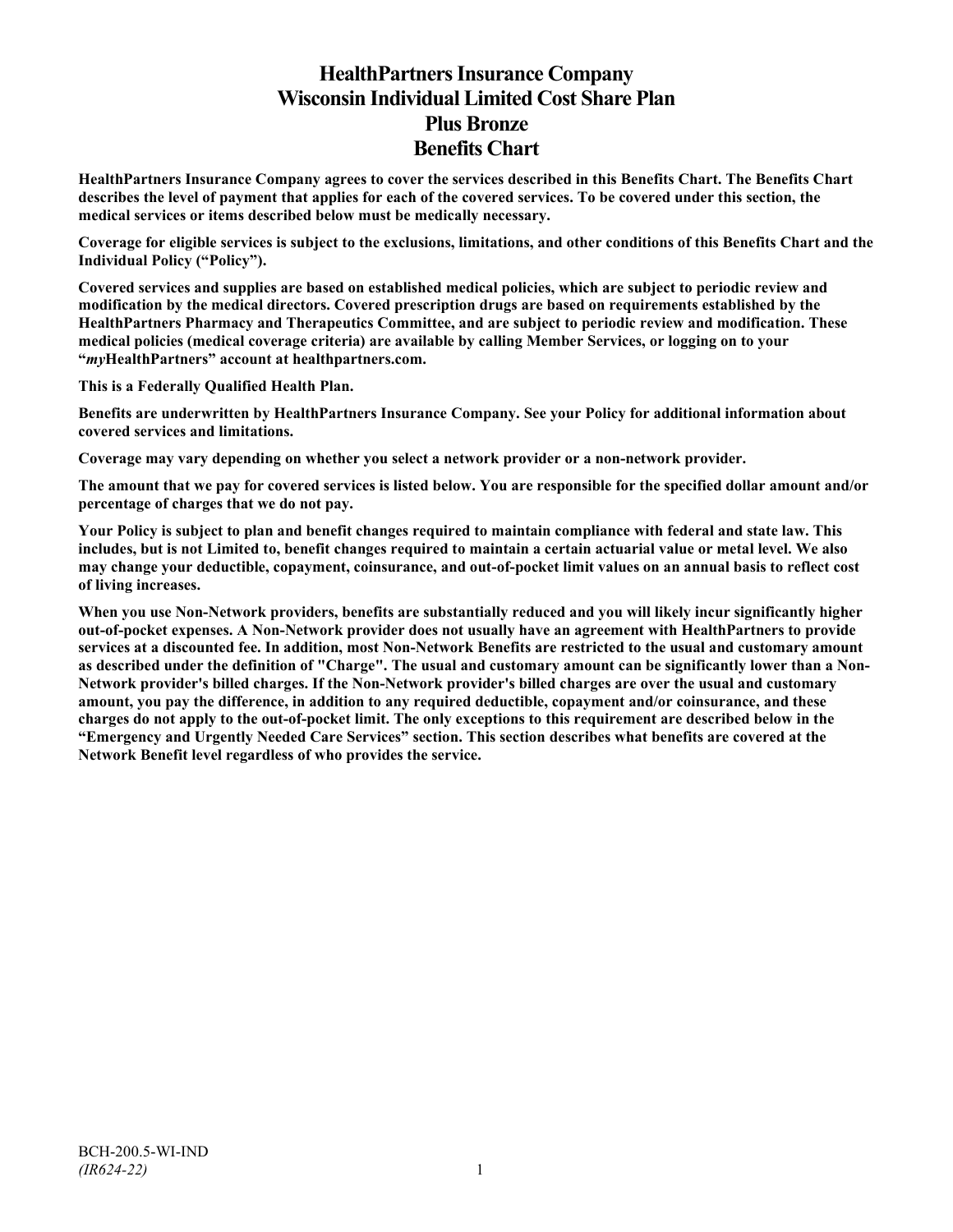# **These definitions apply to the Benefits Chart. They also apply to your Policy.**

| <b>Biosimilar Drug:</b> | A prescription drug, approved by the Food and Drug Administration (FDA), that the FDA has<br>determined is biosimilar to and interchangeable with a biological brand name drug. Biosimilar<br>drugs are not considered generic drugs and are not covered under the generic drug benefit.                                                                                                                                                                                                                                                                                                                                     |
|-------------------------|------------------------------------------------------------------------------------------------------------------------------------------------------------------------------------------------------------------------------------------------------------------------------------------------------------------------------------------------------------------------------------------------------------------------------------------------------------------------------------------------------------------------------------------------------------------------------------------------------------------------------|
| <b>Brand Name Drug:</b> | A prescription drug, approved by the Food and Drug Administration (FDA), that is manufactured,<br>sold or licensed for sale under a trademark by the pharmaceutical company that originally<br>researched and developed the drug. Brand name drugs have the same active-ingredient formula as<br>the generic version of the drug. However, generic drugs are manufactured and sold by other drug<br>manufacturers and are generally not available until after the patent on the brand name drug has<br>expired. A few brand name drugs may be covered at the generic benefit level if this is indicated on<br>the formulary. |
| <b>Calendar Year:</b>   | This is the 12-month period beginning 12:01 A.M. Central Time, on January 1, and ending 12:00<br>A.M. Central Time of the next following December 31.                                                                                                                                                                                                                                                                                                                                                                                                                                                                        |
| Charge:                 | For covered services delivered by a network provider, this is the provider's discounted fee for a<br>given medical/surgical service, procedure or item.                                                                                                                                                                                                                                                                                                                                                                                                                                                                      |
|                         | For covered services delivered by non-network providers, a contracted rate may apply if such<br>arrangement is available to HealthPartners.                                                                                                                                                                                                                                                                                                                                                                                                                                                                                  |
|                         | For the Usual and Customary Charge for covered services delivered by non-network providers,<br>our payment is calculated using one of the following options in the following order, depending on<br>availability: 1) a percentage of the Medicare fee schedule; 2) a comparable schedule if the service<br>is not on the Medicare fee schedule; or 3) a commercially reasonable rate for such service if a fee<br>schedule is not available.                                                                                                                                                                                 |
|                         | The Usual and Customary Charge is the maximum amount allowed that we consider in the<br>calculation of the payment of charges incurred for certain covered services. You must pay for any<br>charges above the usual and customary charge, and they do not apply to the out-of-pocket limit.                                                                                                                                                                                                                                                                                                                                 |
|                         | A charge is incurred for covered ambulatory medical and surgical services, on the date the service<br>or item is provided. A charge is incurred for covered inpatient services, on the date of admission to<br>a hospital. To be covered, a charge must be incurred on or after your effective date and on or<br>before the termination date.                                                                                                                                                                                                                                                                                |
|                         | Copayment/Coinsurance: The specified dollar amount, or percentage, of charges incurred for covered services, which we do<br>not pay, but which you must pay, each time you receive certain medical services, procedures or<br>items. Our payment for those covered services or items begins after the copayment or coinsurance<br>is satisfied. Covered services or items requiring a copayment or coinsurance are specified in this<br>Benefits Chart.                                                                                                                                                                      |
|                         | For services provided by a network provider:                                                                                                                                                                                                                                                                                                                                                                                                                                                                                                                                                                                 |
|                         | An amount which is listed as a flat dollar copayment is applied to a network provider's discounted<br>charges for a given service. However, if the network provider's discounted charges for a service or<br>item is less than the flat dollar copayment, you will pay the network provider's discounted charge.<br>An amount which is listed as a percentage of charges or coinsurance is based on the network<br>provider's discounted charges, calculated at the time the claim is processed, which may include an<br>agreed upon fee schedule rate for case rate or withhold arrangements.                               |
|                         | For services provided by a Non-Network provider:                                                                                                                                                                                                                                                                                                                                                                                                                                                                                                                                                                             |
|                         | Any copayment or coinsurance is applied to the lesser of the provider's charges or the usual and<br>customary charge for a service.                                                                                                                                                                                                                                                                                                                                                                                                                                                                                          |
|                         | A copayment or coinsurance is due at the time a service is provided, or when billed by the<br>provider. The copayment or coinsurance applicable for a scheduled visit with a network provider<br>will be collected for each visit, late cancellation and failed appointment.                                                                                                                                                                                                                                                                                                                                                 |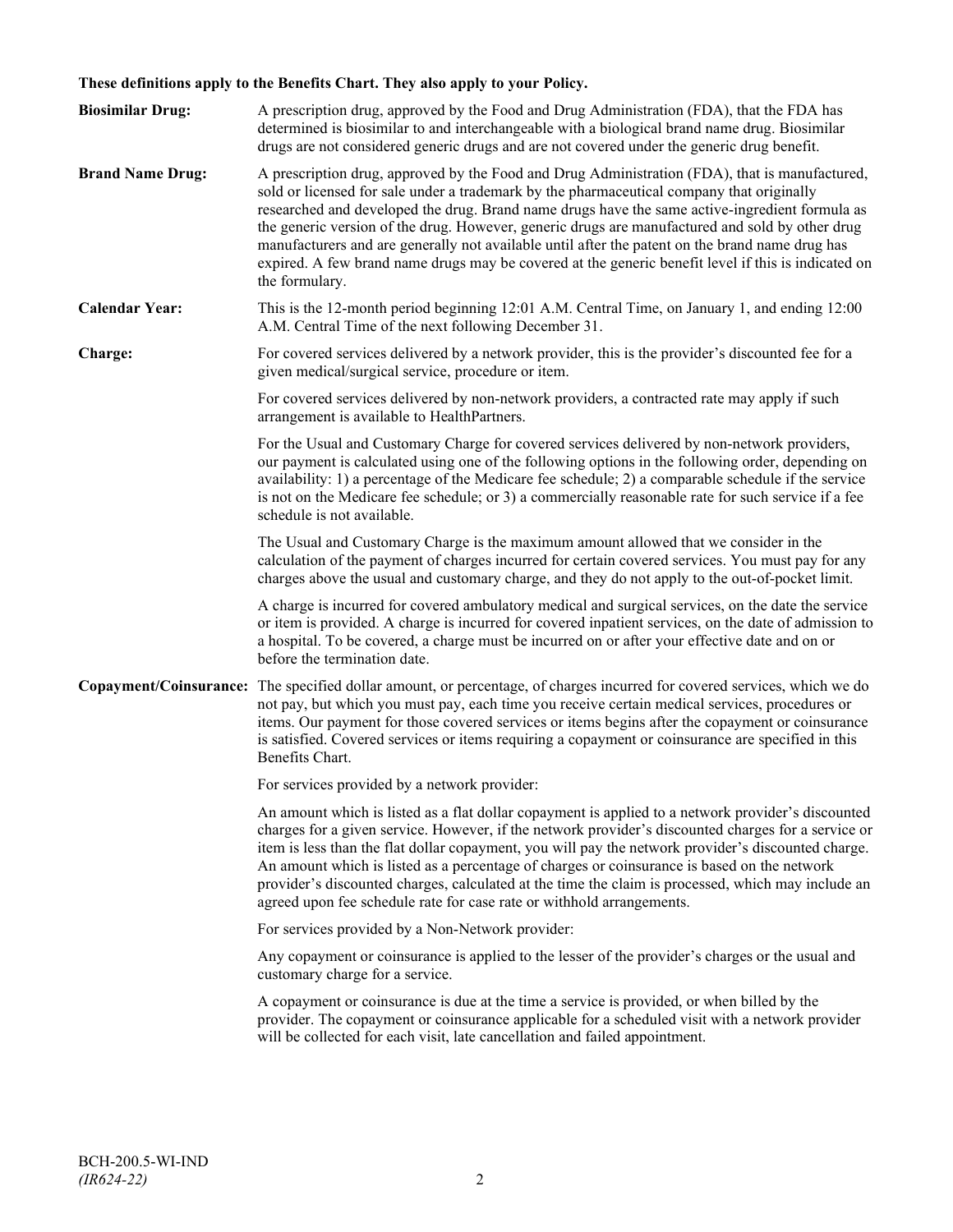| Deductible:                     | The specified dollar amount of charges incurred for covered services, which we do not pay, but an<br>enrollee or a family has to pay first in a calendar year. Our payment for those services or items<br>begins after the deductible is satisfied. For network providers, the amount of the charges that apply<br>to the deductible are based on the network provider's discounted charges, calculated at the time<br>the claim is processed, which may include an agreed upon fee schedule rate for case rate or<br>withhold arrangements. For non-network providers, the amount of charges that apply to the<br>deductible are the lesser of the provider's charges or the usual and customary charge for a service. |
|---------------------------------|-------------------------------------------------------------------------------------------------------------------------------------------------------------------------------------------------------------------------------------------------------------------------------------------------------------------------------------------------------------------------------------------------------------------------------------------------------------------------------------------------------------------------------------------------------------------------------------------------------------------------------------------------------------------------------------------------------------------------|
|                                 | Any amounts paid or reimbursed by a third party, including, but not Limited to: point of service<br>rebates, manufacturer coupons, manufacturer debit cards or other forms of direct reimbursement to<br>an Insured for a product or service, will not apply toward your deductible, to the extent permitted<br>under state and federal law.                                                                                                                                                                                                                                                                                                                                                                            |
|                                 | Your plan has an embedded deductible. This means once a member meets the individual<br>deductible, the plan begins paying benefits for that person. If two or more members of the family<br>meet the family deductible, the plan begins paying benefits for all members of the family,<br>regardless of whether each member has met the individual deductible. However, a member may<br>not contribute more than the individual deductible toward the family deductible.                                                                                                                                                                                                                                                |
|                                 | All services are subject to the deductible unless otherwise indicated below in this Benefits Chart.                                                                                                                                                                                                                                                                                                                                                                                                                                                                                                                                                                                                                     |
| Formulary:                      | This is a current list, which may be revised from time to time, of prescription drugs, medications,<br>equipment and supplies covered by us as indicated in this Benefits Chart which are covered at the<br>highest benefit level. Some drugs on the formulary may require prior authorization to be covered<br>as formulary drugs. The formulary, and information on drugs that require prior authorization, are<br>available by calling Member Services, or logging on to your "myHealthPartners" account at<br>healthpartners.com.                                                                                                                                                                                   |
| <b>Generic Drug:</b>            | A prescription drug, approved by the Food and Drug Administration (FDA), that the FDA has<br>determined is comparable to a brand name drug product in dosage form, strength, route of<br>administration, quality, intended use and documented bioequivalence. Generally, generic drugs<br>cost less than brand name drugs. Some brand name drugs may be covered at the generic drug<br>benefit level if this is indicated on the formulary.                                                                                                                                                                                                                                                                             |
| <b>Indian Health Providers:</b> | These are health care centers operated by Indian Health Service, an Indian Tribe, tribal<br>organization, or an urban Indian organization or through referral under contract health services.                                                                                                                                                                                                                                                                                                                                                                                                                                                                                                                           |
| <b>Non-Formulary Drug:</b>      | This is a prescription drug, approved by the Food and Drug Administration (FDA), that is not on<br>the formulary, is medically necessary and is not investigative or experimental or otherwise<br>excluded under your Policy.                                                                                                                                                                                                                                                                                                                                                                                                                                                                                           |
| <b>Out-of-Pocket Expenses:</b>  | You pay the specified copayments/coinsurance and deductibles applicable for particular services,<br>subject to the out-of-pocket limit described below. These amounts are in addition to the monthly<br>enrollment payments.                                                                                                                                                                                                                                                                                                                                                                                                                                                                                            |
| <b>Out-of-Pocket Limit:</b>     | You pay the copayments/coinsurance and deductibles for covered services, to the individual or<br>family out-of-pocket limit. Thereafter we cover 100% of charges incurred for all other covered<br>services, for the rest of the calendar year. You pay amounts greater than the out-of-pocket limit if<br>you exceed any visits or day limits.                                                                                                                                                                                                                                                                                                                                                                         |
|                                 | Non-Network Benefits above the usual and customary charge (see definition of charge above) do<br>not apply to the out-of-pocket limit.                                                                                                                                                                                                                                                                                                                                                                                                                                                                                                                                                                                  |
|                                 | Non-Network Benefits for transplant surgery do not apply to the out-of-pocket limit.                                                                                                                                                                                                                                                                                                                                                                                                                                                                                                                                                                                                                                    |
|                                 | You are responsible to keep track of the out-of-pocket expenses. Contact our Member Services<br>department for assistance in determining the amount paid by the enrollee for specific eligible<br>services received. Claims for reimbursement under the out-of-pocket limit provisions are subject<br>to the same time limits and provisions described under the "Claims Provisions" section of the<br>Contract.                                                                                                                                                                                                                                                                                                        |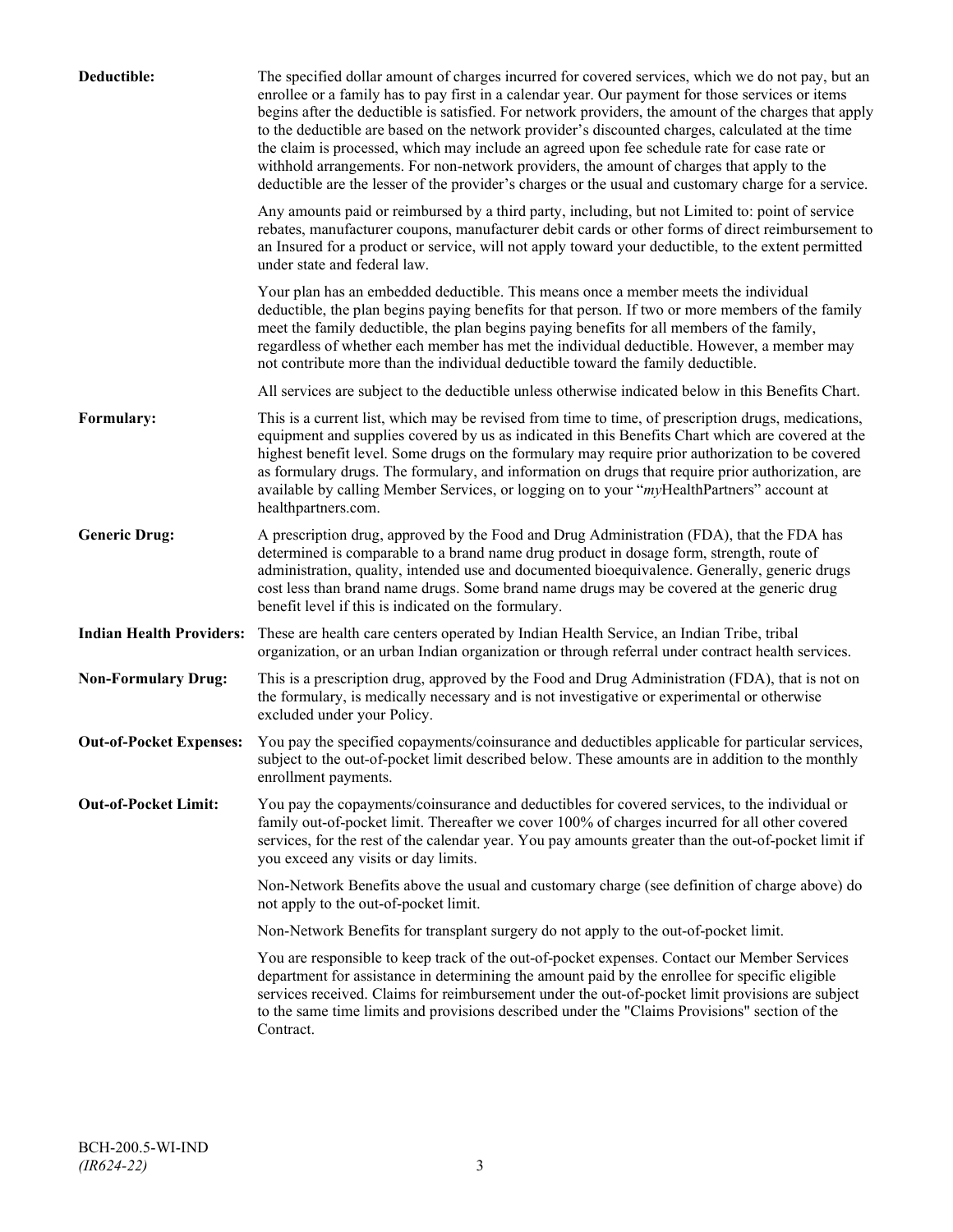**Specialty Drug List:** This is a current list, which may be revised from time to time, of prescription drugs, medications, equipment and supplies, which are typically bio-pharmaceuticals. The purpose of a specialty drug list is to facilitate enhanced monitoring of complex therapies used to treat specific conditions. Specialty drugs are covered by us as indicated in this Benefits Chart. The specialty drug list is available by calling Member Services, or logging on to your "*my*HealthPartners" account at [healthpartners.com](http://www.healthpartners.com/)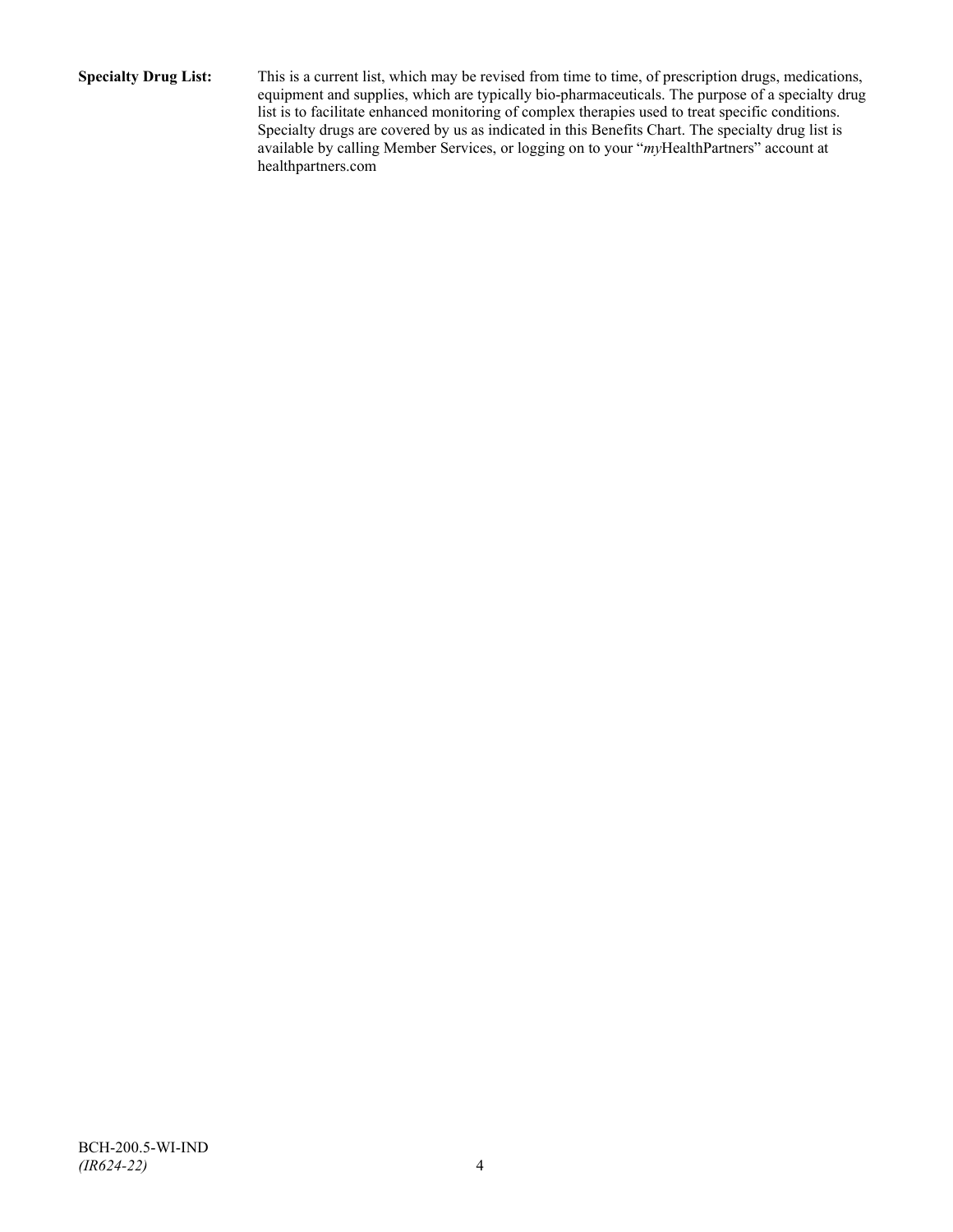# **DEDUCTIBLES AND OUT-OF-POCKET LIMITS**

#### **Individual Calendar Year Deductible**

| <b>Network Benefits</b> | <b>Non-Network Benefits</b> |
|-------------------------|-----------------------------|
| \$6,250                 | \$20,000                    |

## **Family Calendar Year Deductible**

| <b>Network Benefits</b> | <b>Non-Network Benefits</b> |
|-------------------------|-----------------------------|
| \$12,500                | \$40,000                    |

Your individual and family deductible amounts may be indexed to allow for changes under Federal rules.

Your Policy has an embedded deductible. This means once you meet the individual deductible, we begin paying benefits. If two or more covered members of the family meet the family deductible, we begin paying benefits for all covered members of the family, regardless of whether each member has met the individual deductible. However, you may not contribute more than the individual deductible amount towards the family deductible.

Separate deductibles must be satisfied under the Network Benefits and Non-Network Benefits.

Any amounts paid or reimbursed by a third party, including but not Limited to: point of service rebates, manufacturer coupons, manufacturer debit cards or other forms of direct reimbursement to an Insured for a product or service, will not apply toward your deductible, to the extent permitted under state and federal law.

## **Individual Calendar Year Out-of-Pocket Limit**

| Network Benefits | <b>Non-Network Benefits</b> |
|------------------|-----------------------------|
| \$8,700          | None.                       |

#### **Family Calendar Year Out-of-Pocket Limit**

| Network Benefits | Non-Network Benefits |
|------------------|----------------------|
| \$17,400         | None.                |

Your individual and family out-of-pocket amounts may be indexed to allow for changes under Federal rules.

Separate Out-of-Pocket Limits must be satisfied under Network Benefits and Non-Network Benefits.

Non-Network Benefits above the usual and customary charge will not apply to the individual or family Out-of-Pocket.

Any amounts paid or reimbursed by a third party, including but not Limited to: point of service rebates, manufacturer coupons, manufacturer debit cards or other forms of direct reimbursement to an Insured for a product or service, will not apply as an outof-pocket expense, to the extent permitted under state and federal law.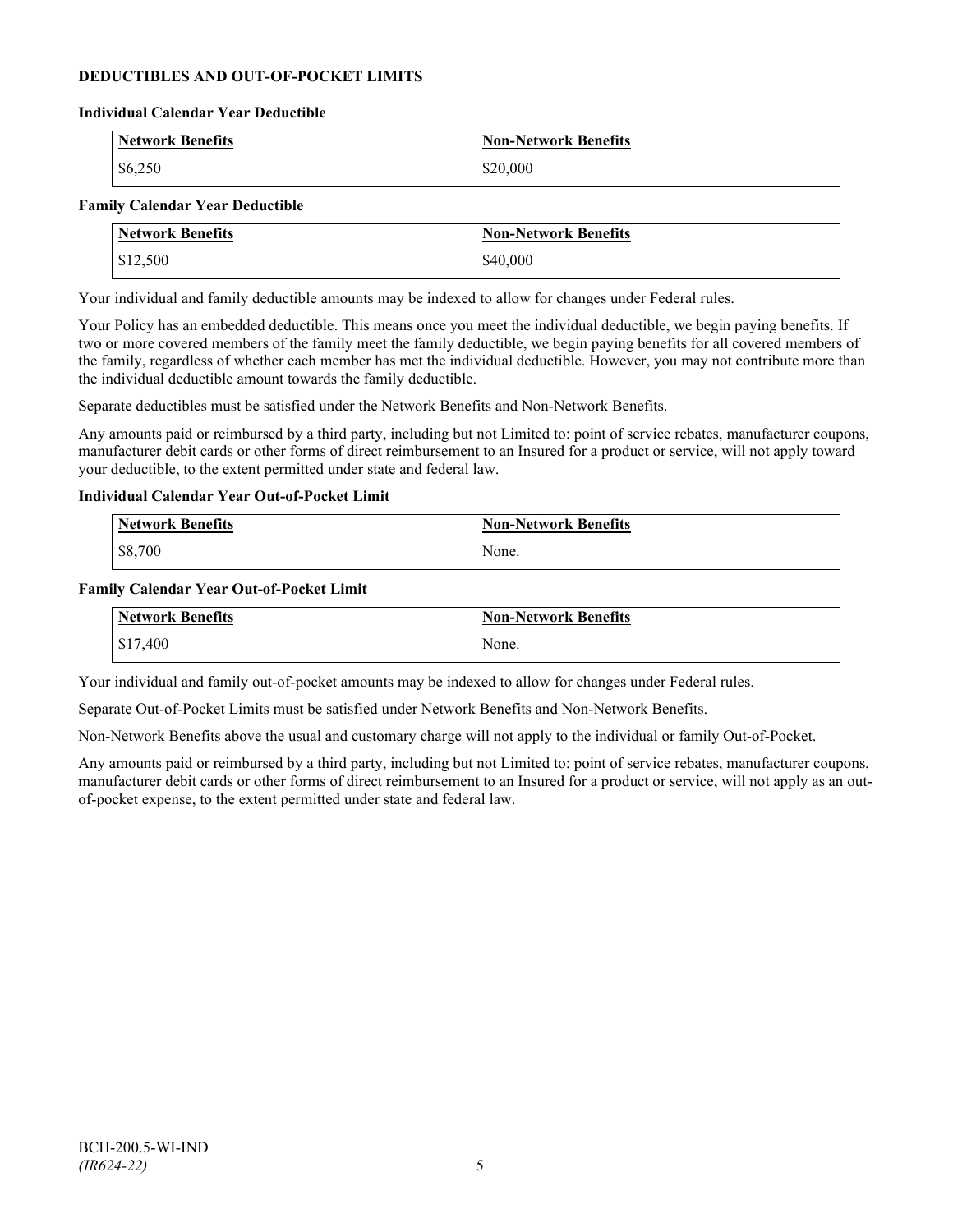# **AMBULANCE AND MEDICAL TRANSPORTATION**

# **Covered Services:**

We cover ambulance and medical transportation for medical emergencies.

We also cover medically necessary, non-emergency transportation if it meets our medical coverage criteria.

Covered services are based on established medical policies, which are subject to periodic review and modification by the medical directors. These medical policies (medical coverage criteria) and applicable prior authorization requirements are available by calling Member Services, or logging on to your "*my*HealthPartners" account a[t healthpartners.com.](http://www.healthpartners.com/)

| <b>Network Benefits</b>                                                                                                          | <b>Non-Network Benefits</b> |
|----------------------------------------------------------------------------------------------------------------------------------|-----------------------------|
| 70% of the charges incurred.                                                                                                     | See Network Benefits.       |
| Services received from Indian Health Providers will be<br>covered at 100% of the charges incurred.<br>Deductible does not apply. |                             |

## **Not Covered:**

See "Services Not Covered" in your Policy.

# **AUTISM SERVICES**

## **Covered Services:**

We cover prior authorized evidence-based intensive-level and non-intensive-level treatment of autism spectrum disorders (autism disorder, Asperger's syndrome or pervasive development disorder not otherwise specified).

Covered services are based on established medical policies, which are subject to periodic review and modification by the medical directors. These medical policies (medical coverage criteria) are available by calling Member Services, or logging on to your "*my*HealthPartners" account at [healthpartners.com.](http://www.healthpartners.com/)

Your network provider will coordinate the prior authorization process for any autism treatment services. You may call Member Services at 952-883-5900 or toll-free at 888-360-0622 if you have any questions or concerns regarding the authorization process.

Please call Member Services at 952-883-5900 or toll-free at 888-360-0622 to request authorization for autism treatment services from a Non-Network provider.

**Intensive-level services for children diagnosed with autism spectrum disorders.** Intensive-level services must begin on or after 2 years of age and end before 9 years of age. Intensive-level services, on average, are services provided for more than 20 hours of treatment per week. (The average number of hours a week is calculated over a 6-month period.)

| <b>Network Benefits</b>                                                                                                          | <b>Non-Network Benefits</b>                                                                                                      |
|----------------------------------------------------------------------------------------------------------------------------------|----------------------------------------------------------------------------------------------------------------------------------|
| 70% of the charges incurred.                                                                                                     | 50% of the charges incurred.                                                                                                     |
| Services received from Indian Health Providers will be<br>covered at 100% of the charges incurred.<br>Deductible does not apply. | Services received from Indian Health Providers will be<br>covered at 100% of the charges incurred.<br>Deductible does not apply. |
| Limited to 240 visits per calendar year.                                                                                         | Limited to 240 visits per calendar year.                                                                                         |

The maximum number of visits is combined for Network Benefits and Non-Network Benefits. Visit limits are based on minimum coverage amount available at the time of publication. Additional visits may be available if required due to revised minimum coverage amounts issued by the Office of the Commissioner of Insurance. See our medical coverage criteria for current visit limits.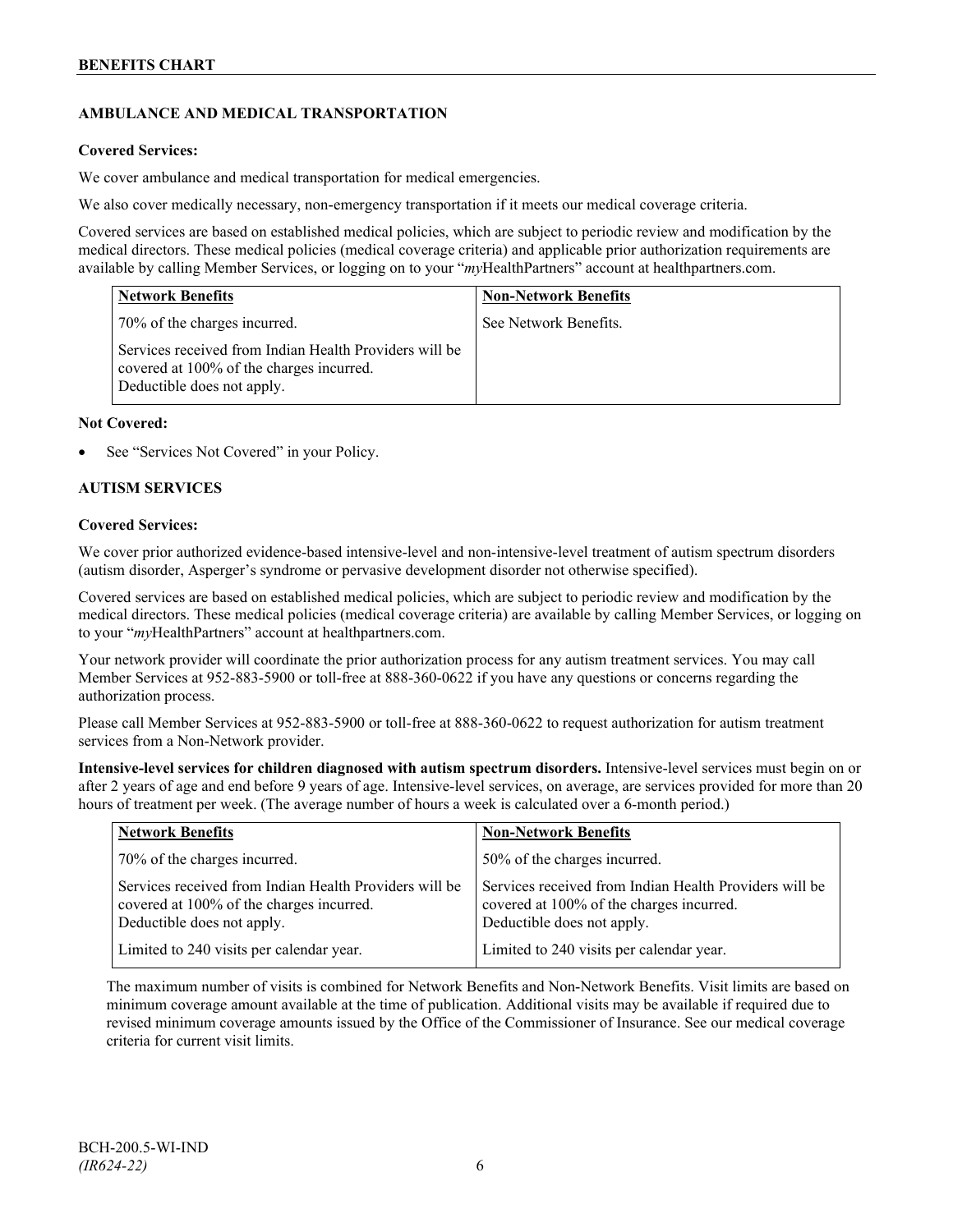# **Intensive-Level Services Lifetime Maximum Benefit**

| <b>Network Benefits</b>                               | <b>Non-Network Benefits</b>                           |
|-------------------------------------------------------|-------------------------------------------------------|
| 4 years of cumulative services under this plan or any | 4 years of cumulative services under this plan or any |
| other plan.                                           | other plan.                                           |

# **Non-intensive-level services for Insureds diagnosed with autism spectrum disorders**

| <b>Network Benefits</b>                                                                                                          | <b>Non-Network Benefits</b>                                                                                                      |
|----------------------------------------------------------------------------------------------------------------------------------|----------------------------------------------------------------------------------------------------------------------------------|
| 70% of the charges incurred.                                                                                                     | 50% of the charges incurred.                                                                                                     |
| Services received from Indian Health Providers will be<br>covered at 100% of the charges incurred.<br>Deductible does not apply. | Services received from Indian Health Providers will be<br>covered at 100% of the charges incurred.<br>Deductible does not apply. |
| Limited to 120 visits per calendar year.                                                                                         | Limited to 120 visits per calendar year.                                                                                         |

The maximum number of visits is combined for Network Benefits and Non-Network Benefits. Visit limits are based on minimum coverage amount available at the time of publication. Additional visits may be available if required due to revised minimum coverage amounts issued by the Office of the Commissioner of Insurance. See our medical coverage criteria for current visit limits.

# **Not Covered:**

See "Services Not Covered" in your Policy.

# **BEHAVIORAL HEALTH SERVICES**

# **Covered Services:**

Covered services are based on established medical policies, which are subject to periodic review and modification by the medical directors. These medical policies (medical coverage criteria) are available by calling Member Services, or logging on to your "*my*HealthPartners" account at [healthpartners.com.](http://www.healthpartners.com/)

**Transitional treatment services.** These are services for the treatment of nervous or mental disorders, and substance use disorders which are provided to an Insured in a less restrictive manner than are inpatient hospital services but in a more intensive manner than are outpatient services. Transitional treatment services are services offered by a provider, and certified by the Wisconsin Department of Health Services for each of the following (except the last bulleted item):

- Mental health services for covered adults in a day treatment program.
- Mental health services for covered children in a day hospital treatment program.
- Services for persons with chronic mental illness provided through a community support program.
- Residential treatment programs for dependent covered persons with substance use disorder.
- Substance use disorder services in a day treatment program.
- Services for persons who are experiencing a mental health crisis or who are in a situation likely to turn into a mental health crisis if support is not provided.
- Intensive outpatient programs for the treatment of psychoactive substance use disorders provided in accordance with the patient placement criteria of the American Society of Addiction Medicine.

# **Mental health services**

We cover services for mental health diagnoses as described in the Diagnostic and Statistical Manual of Mental Disorders – Fifth Edition (DSM 5) (most recent edition).

We provide coverage for mental health treatment ordered by a Wisconsin court under a valid court order that is issued on the basis of a behavioral care evaluation performed by a licensed psychiatrist or doctoral level licensed psychologist, which includes a diagnosis and an individual treatment plan for care in the most appropriate, least restrictive environment. We must be given a copy of the court order and the behavioral care evaluation, and the service must be a covered benefit under your Policy, and the service must be provided by a network provider, or other provider as required by law.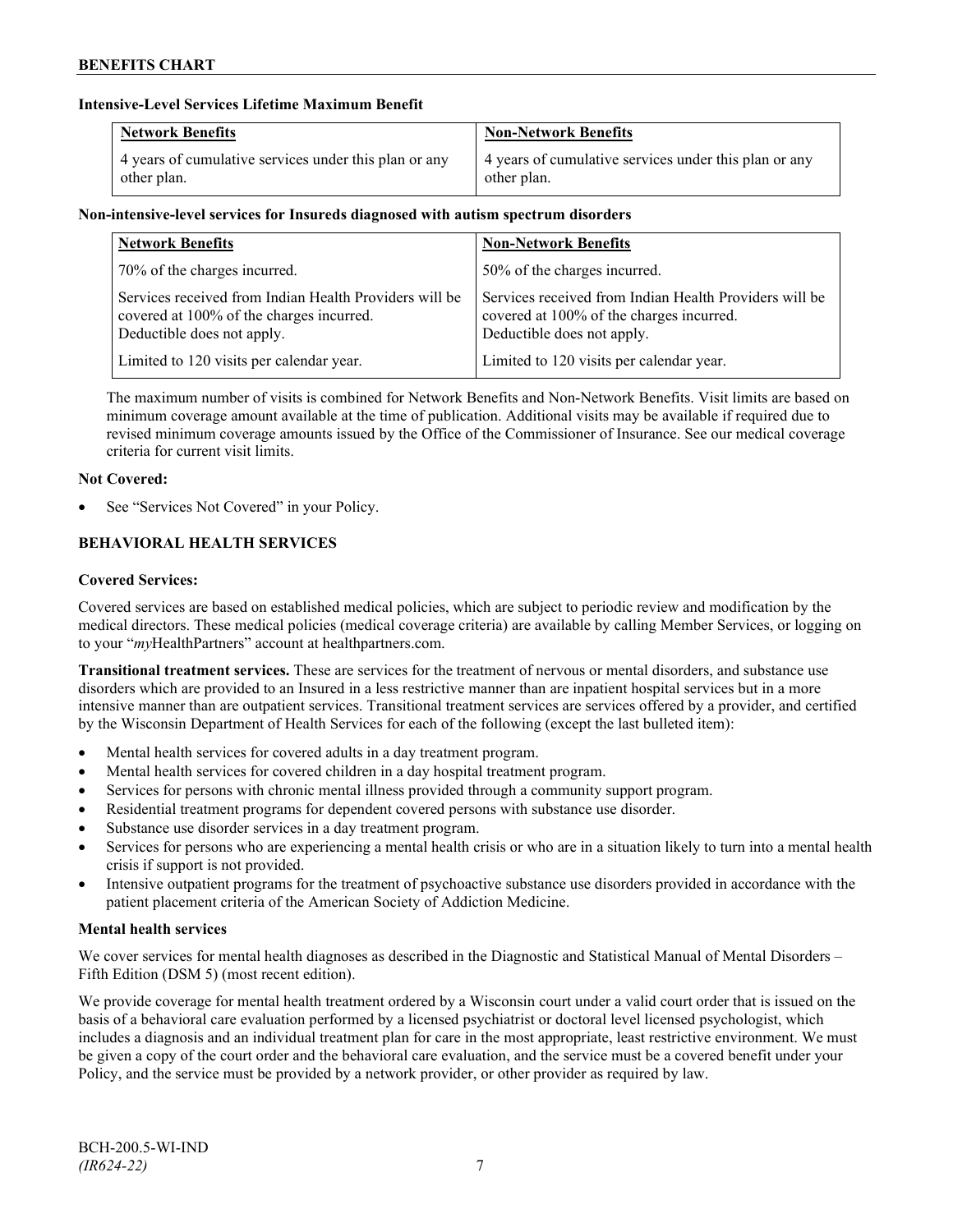**Outpatient services:** We cover medically necessary outpatient professional mental health services for evaluation, crisis intervention, and treatment of mental health disorders.

A comprehensive diagnostic assessment will be used as the basis for a determination by a mental health professional, concerning the appropriate treatment and the extent of services required.

Outpatient services we cover for a diagnosed mental health condition include the following:

- Individual, group, family and multi-family therapy;
- Medication management provided by a physician, certified nurse practitioner, or physician's assistant;
- Psychological testing services for the purposes of determining the differential diagnoses and treatment planning for patients currently receiving behavioral health services;
- Partial hospitalization services in a licensed hospital or community mental health center;
- Psychotherapy and nursing services provided in the home if authorized by us; and
- Treatment for gender dysphoria.

| <b>Network Benefits</b>                                                                                                          | <b>Non-Network Benefits</b>                                                                                                      |
|----------------------------------------------------------------------------------------------------------------------------------|----------------------------------------------------------------------------------------------------------------------------------|
| 70% of the charges incurred.                                                                                                     | 50% of the charges incurred.                                                                                                     |
| Services received from Indian Health Providers will be<br>covered at 100% of the charges incurred.<br>Deductible does not apply. | Services received from Indian Health Providers will be<br>covered at 100% of the charges incurred.<br>Deductible does not apply. |

## **Group therapy**

| <b>Network Benefits</b>                                                                                                          | <b>Non-Network Benefits</b>                                                                                                      |
|----------------------------------------------------------------------------------------------------------------------------------|----------------------------------------------------------------------------------------------------------------------------------|
| 70% of the charges incurred.                                                                                                     | 50% of the charges incurred.                                                                                                     |
| Services received from Indian Health Providers will be<br>covered at 100% of the charges incurred.<br>Deductible does not apply. | Services received from Indian Health Providers will be<br>covered at 100% of the charges incurred.<br>Deductible does not apply. |

#### **Inpatient services, including mental health residential treatment services:** We cover the following:

- Medically necessary inpatient services in a hospital or licensed residential treatment facility and professional services for treatment of mental health disorders. Medical stabilization is covered under inpatient hospital services in the "Hospital and Skilled Nursing Facility Services" section.
- Medically necessary mental health residential treatment service. This care must be authorized by us and provided by a hospital or residential behavioral health treatment facility licensed by the local state or Department of Health and Human Services. Services not covered under this benefit include halfway houses, group homes, extended care facilities, shelter services, correctional services, detention services, group residential services, foster care services and wilderness programs.

| <b>Network Benefits</b>                                                                                                          | <b>Non-Network Benefits</b>                                                                                                      |
|----------------------------------------------------------------------------------------------------------------------------------|----------------------------------------------------------------------------------------------------------------------------------|
| 70% of the charges incurred.                                                                                                     | 50% of the charges incurred.                                                                                                     |
| Services received from Indian Health Providers will be<br>covered at 100% of the charges incurred.<br>Deductible does not apply. | Services received from Indian Health Providers will be<br>covered at 100% of the charges incurred.<br>Deductible does not apply. |

**Transitional treatment services:** We cover transitional treatment services described above for treatment of mental and nervous disorders**.**

| <b>Network Benefits</b>                                                                                                          | <b>Non-Network Benefits</b>                                                                                                      |
|----------------------------------------------------------------------------------------------------------------------------------|----------------------------------------------------------------------------------------------------------------------------------|
| 70% of the charges incurred.                                                                                                     | 50% of the charges incurred.                                                                                                     |
| Services received from Indian Health Providers will be<br>covered at 100% of the charges incurred.<br>Deductible does not apply. | Services received from Indian Health Providers will be<br>covered at 100% of the charges incurred.<br>Deductible does not apply. |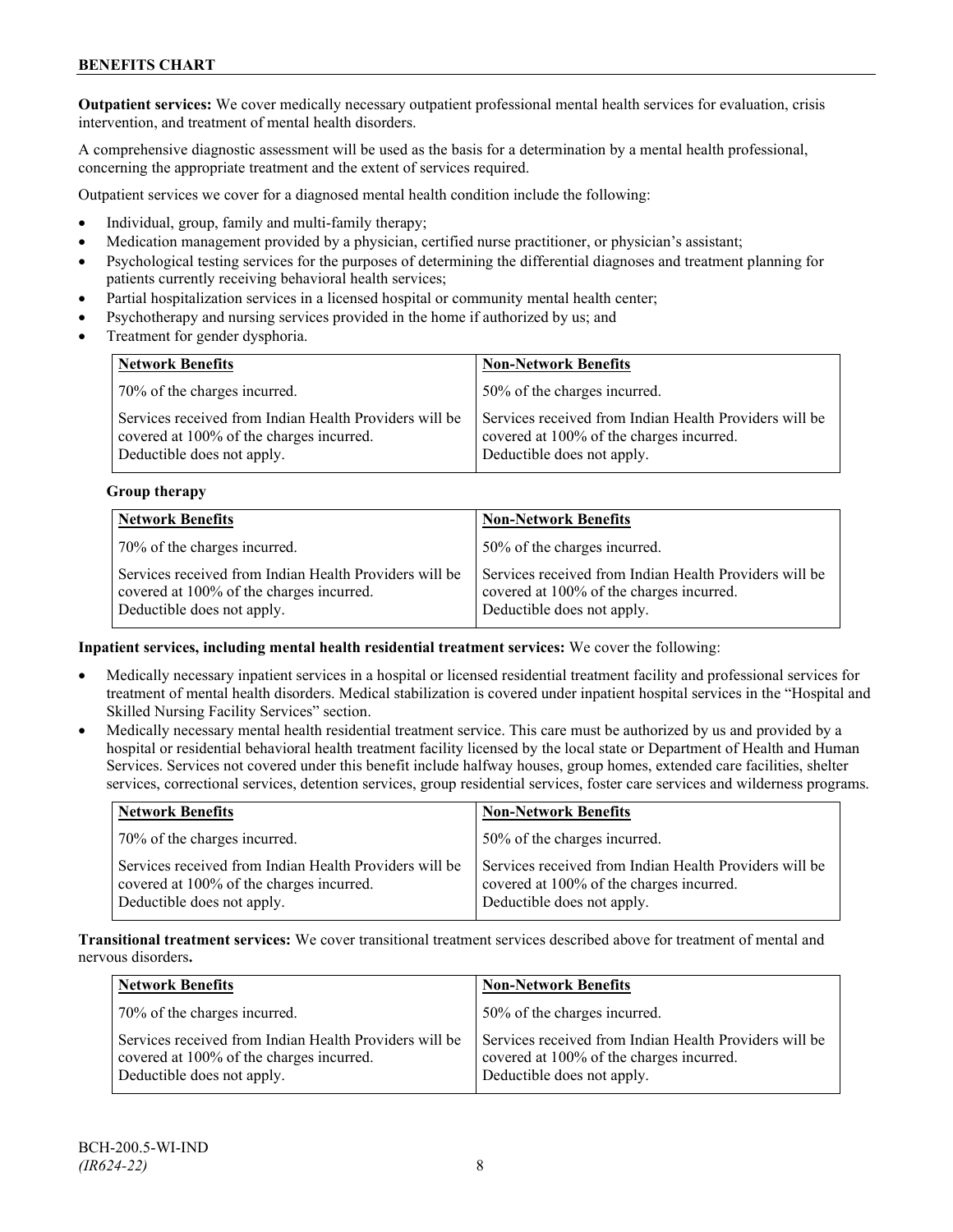## **Substance use disorder (SUD) treatment services**

We cover medically necessary services for assessments by a licensed alcohol and drug counselor and treatment of substance use disorders as defined in the latest edition of the DSM 5.

**Outpatient services:** We cover medically necessary outpatient professional services for diagnosis and treatment of substance use disorders. Substance use disorder treatment services must be provided by a program licensed by the local Department of Health Services.

Outpatient services we cover for a diagnosed substance use disorder include the following:

- Individual, group, family, and multi-family therapy provided in an office setting; and
- Opiate replacement therapy including methadone and buprenorphine treatment.

| <b>Network Benefits</b>                                                                                                          | <b>Non-Network Benefits</b>                                                                                                      |
|----------------------------------------------------------------------------------------------------------------------------------|----------------------------------------------------------------------------------------------------------------------------------|
| 70% of the charges incurred.                                                                                                     | 50% of the charges incurred.                                                                                                     |
| Services received from Indian Health Providers will be<br>covered at 100% of the charges incurred.<br>Deductible does not apply. | Services received from Indian Health Providers will be<br>covered at 100% of the charges incurred.<br>Deductible does not apply. |

**Inpatient services:** We cover the following:

- Medically necessary inpatient services in a hospital or a licensed residential primary treatment center.
- Services provided in a hospital that is licensed by the local state and accredited by Medicare; and
- Detoxification services in a hospital or community detoxification facility if it is licensed by the local Department of Health Services.

| <b>Network Benefits</b>                                                                                                          | <b>Non-Network Benefits</b>                                                                                                      |
|----------------------------------------------------------------------------------------------------------------------------------|----------------------------------------------------------------------------------------------------------------------------------|
| 70% of the charges incurred.                                                                                                     | 50% of the charges incurred.                                                                                                     |
| Services received from Indian Health Providers will be<br>covered at 100% of the charges incurred.<br>Deductible does not apply. | Services received from Indian Health Providers will be<br>covered at 100% of the charges incurred.<br>Deductible does not apply. |

**Transitional treatment services:** We cover transitional treatment services described above for treatment of substance use disorder.

| <b>Network Benefits</b>                                                                                                          | <b>Non-Network Benefits</b>                                                                                                      |
|----------------------------------------------------------------------------------------------------------------------------------|----------------------------------------------------------------------------------------------------------------------------------|
| 70% of the charges incurred.                                                                                                     | 50% of the charges incurred.                                                                                                     |
| Services received from Indian Health Providers will be<br>covered at 100% of the charges incurred.<br>Deductible does not apply. | Services received from Indian Health Providers will be<br>covered at 100% of the charges incurred.<br>Deductible does not apply. |

**Out of area services for Wisconsin students:** If a dependent child is a student located in a school in Wisconsin, but outside of our service area, we cover mental health and substance use disorder services as required under Wisconsin Statute 609.655.

- The student may have a clinical assessment from a local, non-network mental health or substance use disorder treatment provider at the network benefit level when prior authorized by us.
- If outpatient services are recommended in the clinical assessment, five outpatient visits from a non-network provider will be covered at the network benefit level.
- Our Medical Director will determine the need for continuing treatment by the non-network provider; additional visits may be approved.
- Coverage for the outpatient services will not be provided if the recommended treatment would keep the student from attending school on a regular basis or if the student is no longer attending the school full-time.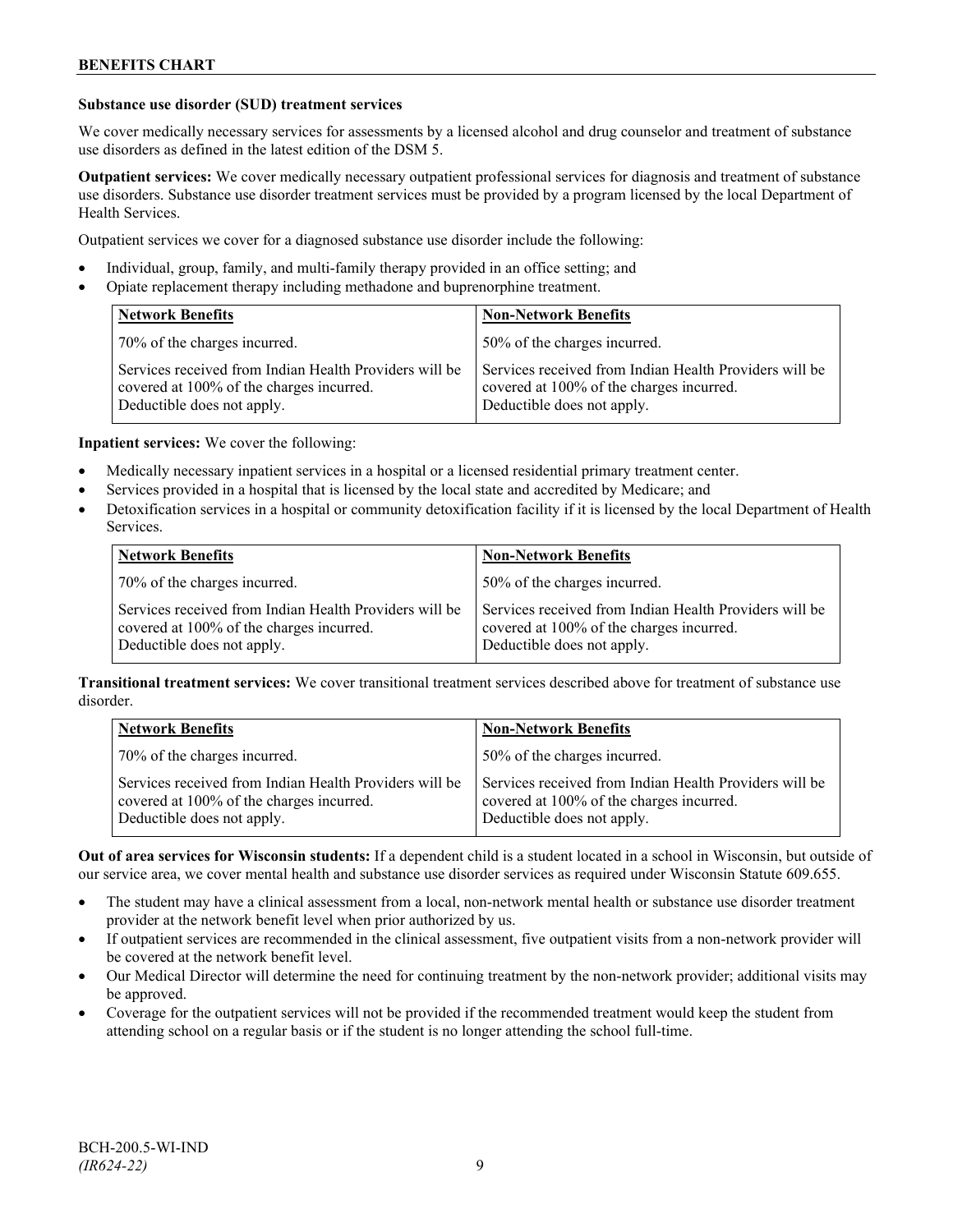This benefit is subject to the limitations shown in this "Behavioral Health Services" section.

| <b>Network Benefits</b>                                                                                                          | <b>Non-Network Benefits</b>                                                                                                      |
|----------------------------------------------------------------------------------------------------------------------------------|----------------------------------------------------------------------------------------------------------------------------------|
| 70% of the charges incurred.                                                                                                     | 50% of the charges incurred.                                                                                                     |
| Services received from Indian Health Providers will be<br>covered at 100% of the charges incurred.<br>Deductible does not apply. | Services received from Indian Health Providers will be<br>covered at 100% of the charges incurred.<br>Deductible does not apply. |

A dependent child enrolled in a school outside of Wisconsin in not eligible for the benefit.

## **Not Covered:**

See "Services Not Covered" in your Policy.

# **CHIROPRACTIC SERVICES**

#### **Covered Services:**

We cover chiropractic services for rehabilitative care. Chiropractic services are adjustments to any abnormal articulations of the human body, especially those of the spinal column, for the purpose of giving freedom of action to impinged nerves that may cause pain or deranged function.

Massage therapy which is performed in conjunction with other treatment/modalities by a chiropractor, is part of a prescribed treatment plan and is not billed separately is covered.

| <b>Network Benefits</b>                                                                                                          | <b>Non-Network Benefits</b>                                                                                                      |
|----------------------------------------------------------------------------------------------------------------------------------|----------------------------------------------------------------------------------------------------------------------------------|
| 70% of the charges incurred.                                                                                                     | 50% of the charges incurred.                                                                                                     |
| Services received from Indian Health Providers will be<br>covered at 100% of the charges incurred.<br>Deductible does not apply. | Services received from Indian Health Providers will be<br>covered at 100% of the charges incurred.<br>Deductible does not apply. |

#### **Not Covered:**

- Massage therapy for the purpose of comfort or convenience of the Insured.
- See "Services Not Covered" in your Policy.

# **CLINICAL TRIALS**

#### **Covered Services:**

We cover certain routine services if you participate in a Phase I, Phase II, Phase III or Phase IV approved clinical trial that is conducted in relation to the prevention, detection, or treatment of cancer or other life-threatening disease or condition as defined in the Affordable Care Act. Approved clinical trials include (1) federally funded trials when the study or investigation is approved or funded by any of the federal agencies defined in the Public Health Services Act, section 2709 (d) (1) (A); (2) the study or investigation is conducted under an investigational new drug application reviewed by the Food and Drug Administration; and (3) the study or investigation is a drug trial that is exempt from having such an investigational new drug application. We cover routine patient costs for services that would be eligible under the Policy and this Benefits Chart if the service were provided outside of a clinical trial.

| <b>Network Benefits</b>                               | <b>Non-Network Benefits</b>                           |
|-------------------------------------------------------|-------------------------------------------------------|
| Coverage level is same as corresponding Network       | Coverage level is same as corresponding Non-Network   |
| Benefits, depending on type of service provided, such | Benefits, depending on type of service provided, such |
| as Office Visits for Illness or Injury, Inpatient or  | as Office Visits for Illness or Injury, Inpatient or  |
| Outpatient Hospital Services.                         | Outpatient Hospital Services.                         |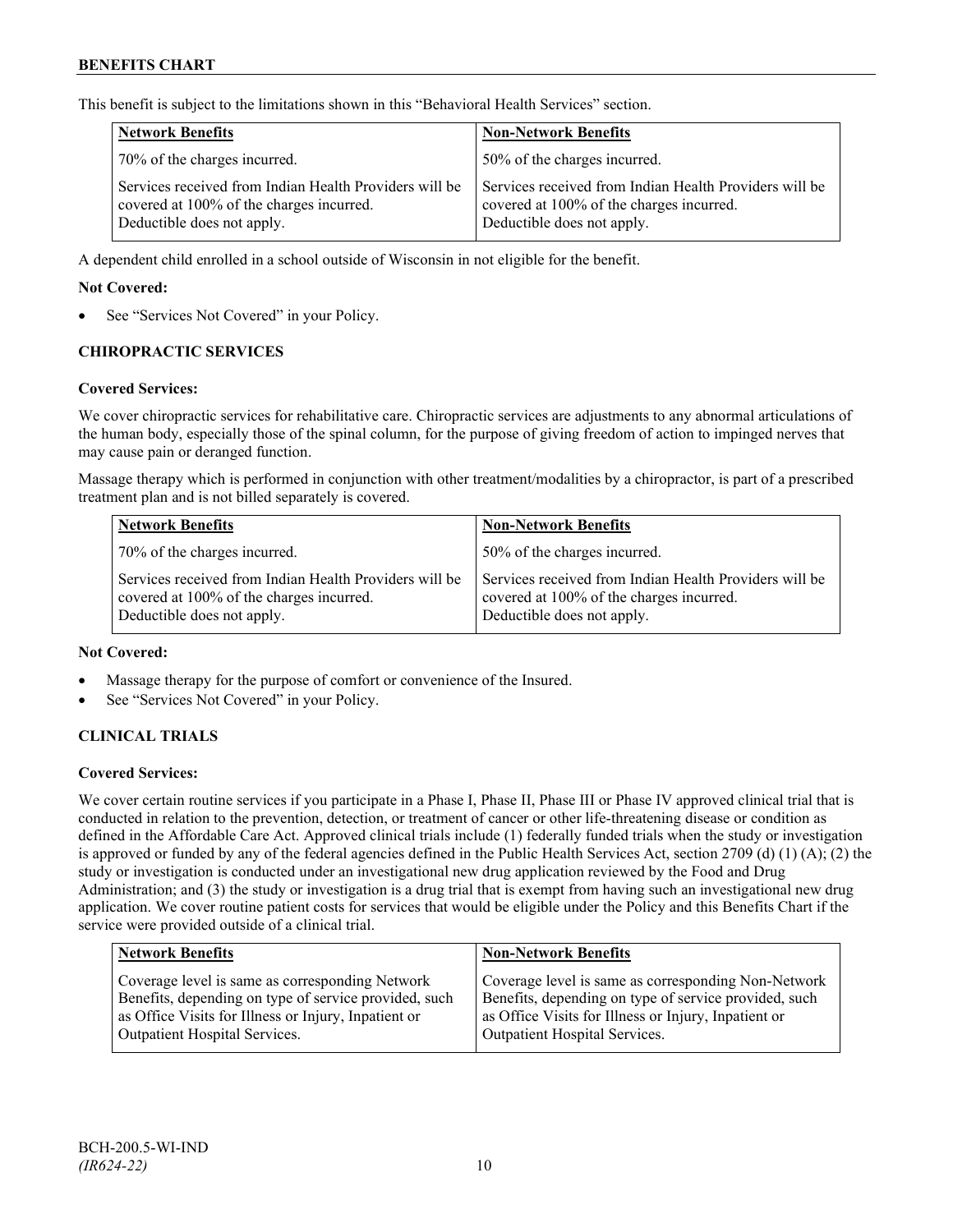# **Not Covered:**

- The investigative or experimental item, device or service itself.
- Items or services that are provided solely to satisfy data collection and analysis needs and that are not used in the direct clinical management of the patient.
- A service that is clearly inconsistent with widely accepted and established standards of care for a particular diagnosis.
- See "Services Not Covered" in your Policy.

# **DENTAL SERVICES**

# **Covered Services:**

We cover services as described below.

**Accidental dental services:** We cover services dentally necessary to treat and restore damage done to sound, natural, unrestored teeth as a result of an accidental injury. Coverage is for damage caused by external trauma to face and mouth only, not for cracked or broken teeth, which result from biting or chewing. We cover restorations, root canals, crowns and replacement of teeth lost that are directly related to the accident in which the Insured was involved. We cover initial exams, xrays and palliative treatment including extractions, and other oral surgical procedures directly related to the accident. Subsequent treatment must be initiated within the specified time-frame and must be directly related to the accident. We do not cover restoration and replacement of teeth that are not "sound and natural" at the time of the accident.

Subsequent treatment must be initiated within the specified time-frame and must be directly related to the accident. We do not cover restoration and replacement of teeth that are not "sound and natural" at the time of the accident.

Full mouth rehabilitation to correct occlusion (bite) and malocclusion (misaligned teeth not due to the accident) are not covered.

When an implant-supported dental prosthetic treatment is pursued, benefits are Limited to the amount that would be paid toward the placement of a removable dental prosthetic appliance that could be used in the absence of implant treatment.

| <b>Network Benefits</b>                                                                                                          | <b>Non-Network Benefits</b> |
|----------------------------------------------------------------------------------------------------------------------------------|-----------------------------|
| 70% of the charges incurred.                                                                                                     | No coverage.                |
| Services received from Indian Health Providers will be<br>covered at 100% of the charges incurred.<br>Deductible does not apply. |                             |

For all accidental dental services, treatment and/or restoration must be initiated within six months of the date of the injury. Coverage is Limited to the initial course of treatment and/or initial restoration. Services must be provided within twentyfour months of the date of injury to be covered.

# **Medical referral dental services**

**Medically necessary outpatient dental services:** We cover medically necessary outpatient dental services. Coverage is Limited to dental services required for treatment of an underlying medical condition, e.g., removal of teeth to complete radiation treatment for cancer of the jaw, cysts and lesions.

| <b>Network Benefits</b>                                                                                                          | <b>Non-Network Benefits</b>                                                                                                      |
|----------------------------------------------------------------------------------------------------------------------------------|----------------------------------------------------------------------------------------------------------------------------------|
| 70% of the charges incurred.                                                                                                     | 50% of the charges incurred.                                                                                                     |
| Services received from Indian Health Providers will be<br>covered at 100% of the charges incurred.<br>Deductible does not apply. | Services received from Indian Health Providers will be<br>covered at 100% of the charges incurred.<br>Deductible does not apply. |

**Medically necessary hospitalization and anesthesia for dental care:** We cover medically necessary hospitalization and anesthesia for dental care. This is Limited to charges incurred by an Insured who: (1) is a child under age 5; (2) is severely disabled; (3) has a medical condition, and requires hospitalization or general anesthesia for dental care treatment; or (4) is a child between ages 5 and 12 and care in dental offices has been attempted unsuccessfully and usual methods of behavior modification have not been successful, or when extensive amounts of restorative care, exceeding 4 appointments, are required.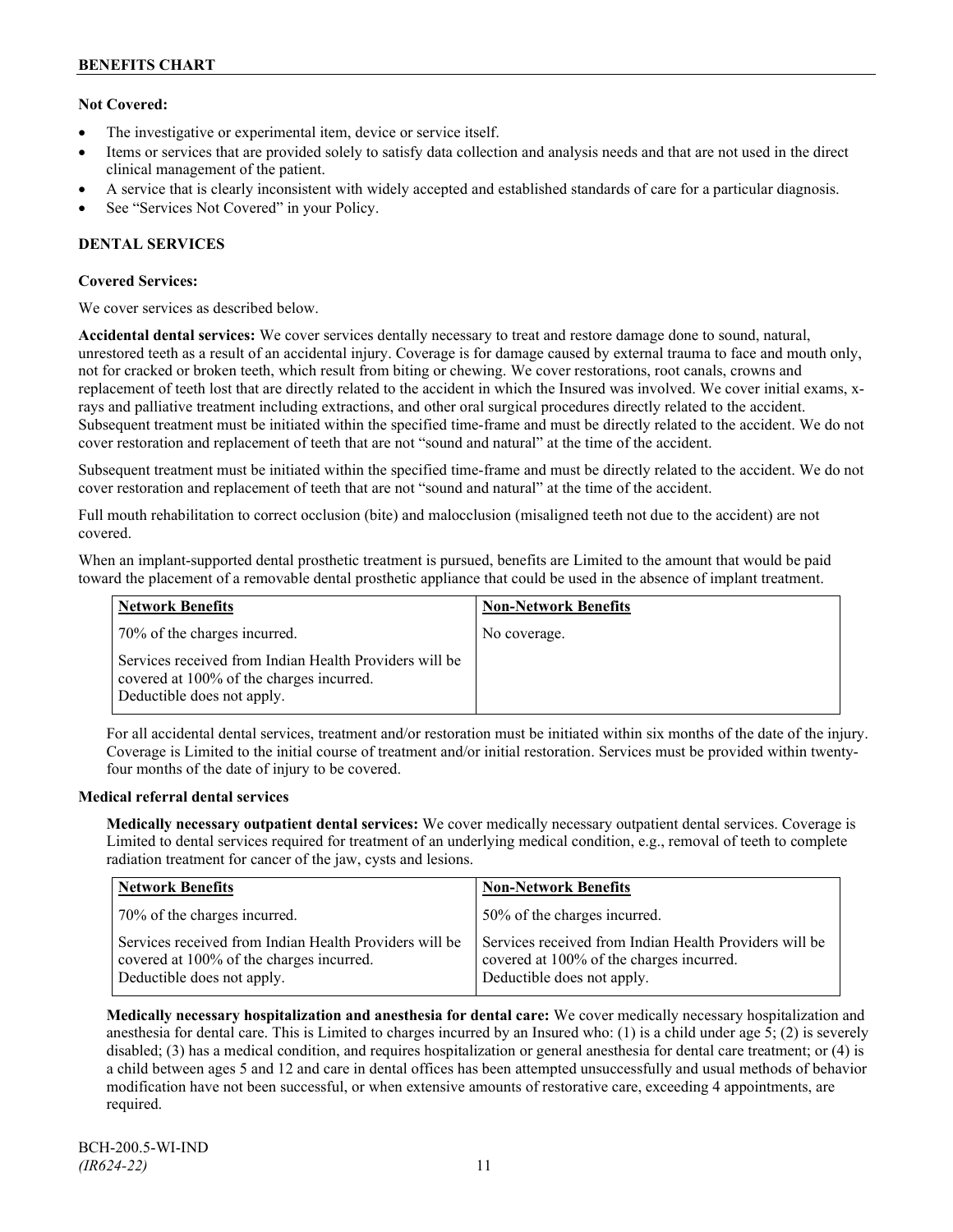Coverage is Limited to facility and anesthesia charges. Oral surgeon/dentist professional fees are not covered. The following are examples, though not all-inclusive, of medical conditions which may require hospitalization for dental services: severe asthma, severe airway obstruction or hemophilia. Hospitalization required due to the behavior of the Insured or due to the extent of the dental procedure is not covered.

| <b>Network Benefits</b>                                                                                                          | <b>Non-Network Benefits</b>                                                                                                      |
|----------------------------------------------------------------------------------------------------------------------------------|----------------------------------------------------------------------------------------------------------------------------------|
| 70% of the charges incurred.                                                                                                     | 50% of the charges incurred.                                                                                                     |
| Services received from Indian Health Providers will be<br>covered at 100% of the charges incurred.<br>Deductible does not apply. | Services received from Indian Health Providers will be<br>covered at 100% of the charges incurred.<br>Deductible does not apply. |

**Medical complications of dental care:** We cover medical complications of dental care. Treatment must be medically necessary care and related to medical complications of non-covered dental care, including complications of the head, neck, or substructures.

| <b>Network Benefits</b>                                                                                                          | <b>Non-Network Benefits</b>                                                                                                      |
|----------------------------------------------------------------------------------------------------------------------------------|----------------------------------------------------------------------------------------------------------------------------------|
| 70% of the charges incurred.                                                                                                     | 50% of the charges incurred.                                                                                                     |
| Services received from Indian Health Providers will be<br>covered at 100% of the charges incurred.<br>Deductible does not apply. | Services received from Indian Health Providers will be<br>covered at 100% of the charges incurred.<br>Deductible does not apply. |

**Oral surgery:** We cover oral surgery. Coverage is Limited to treatment of medical conditions requiring oral surgery, such as treatment of oral neoplasm, non-dental cysts, fracture of the jaw, trauma of the mouth and jaw, and any other oral surgery procedures provided as medically necessary dental services.

| <b>Network Benefits</b>                                                                                                          | <b>Non-Network Benefits</b>                                                                                                      |
|----------------------------------------------------------------------------------------------------------------------------------|----------------------------------------------------------------------------------------------------------------------------------|
| 70% of the charges incurred.                                                                                                     | 50% of the charges incurred.                                                                                                     |
| Services received from Indian Health Providers will be<br>covered at 100% of the charges incurred.<br>Deductible does not apply. | Services received from Indian Health Providers will be<br>covered at 100% of the charges incurred.<br>Deductible does not apply. |

**Treatment of cleft lip and cleft palate:** We cover treatment of cleft lip and cleft palate of a dependent child, including orthodontic treatment and oral surgery directly related to the cleft. Dental services which are not required for the treatment of cleft lip or cleft palate are not covered. If a dependent child covered under your Policy is also covered under a dental plan which includes orthodontic services, that dental plan shall be considered primary for the necessary orthodontic services. Oral appliances are subject to the same copayment, conditions and limitations as durable medical equipment.

| <b>Network Benefits</b>                               | <b>Non-Network Benefits</b>                           |
|-------------------------------------------------------|-------------------------------------------------------|
| Coverage level is same as corresponding Network       | Coverage level is same as corresponding Non-Network   |
| Benefits, depending on type of service provided, such | Benefits, depending on type of service provided, such |
| as Office Visits for Illness or Injury, Inpatient or  | as Office Visits for Illness or Injury, Inpatient or  |
| Outpatient Hospital Services.                         | <b>Outpatient Hospital Services.</b>                  |

**Treatment of temporomandibular disorder (TMD) and craniomandibular disorder (CMD):** We cover diagnostic procedures, surgical treatment and non-surgical treatment (including intraoral splint therapy devices) for temporomandibular disorder (TMD) and craniomandibular disorder (CMD), which is medically necessary care. Dental services which are not required to directly treat TMD or CMD are not covered.

| <b>Network Benefits</b>                                                                                                          | <b>Non-Network Benefits</b>                                                                                                      |
|----------------------------------------------------------------------------------------------------------------------------------|----------------------------------------------------------------------------------------------------------------------------------|
| 70% of the charges incurred.                                                                                                     | 50% of the charges incurred.                                                                                                     |
| Services received from Indian Health Providers will be<br>covered at 100% of the charges incurred.<br>Deductible does not apply. | Services received from Indian Health Providers will be<br>covered at 100% of the charges incurred.<br>Deductible does not apply. |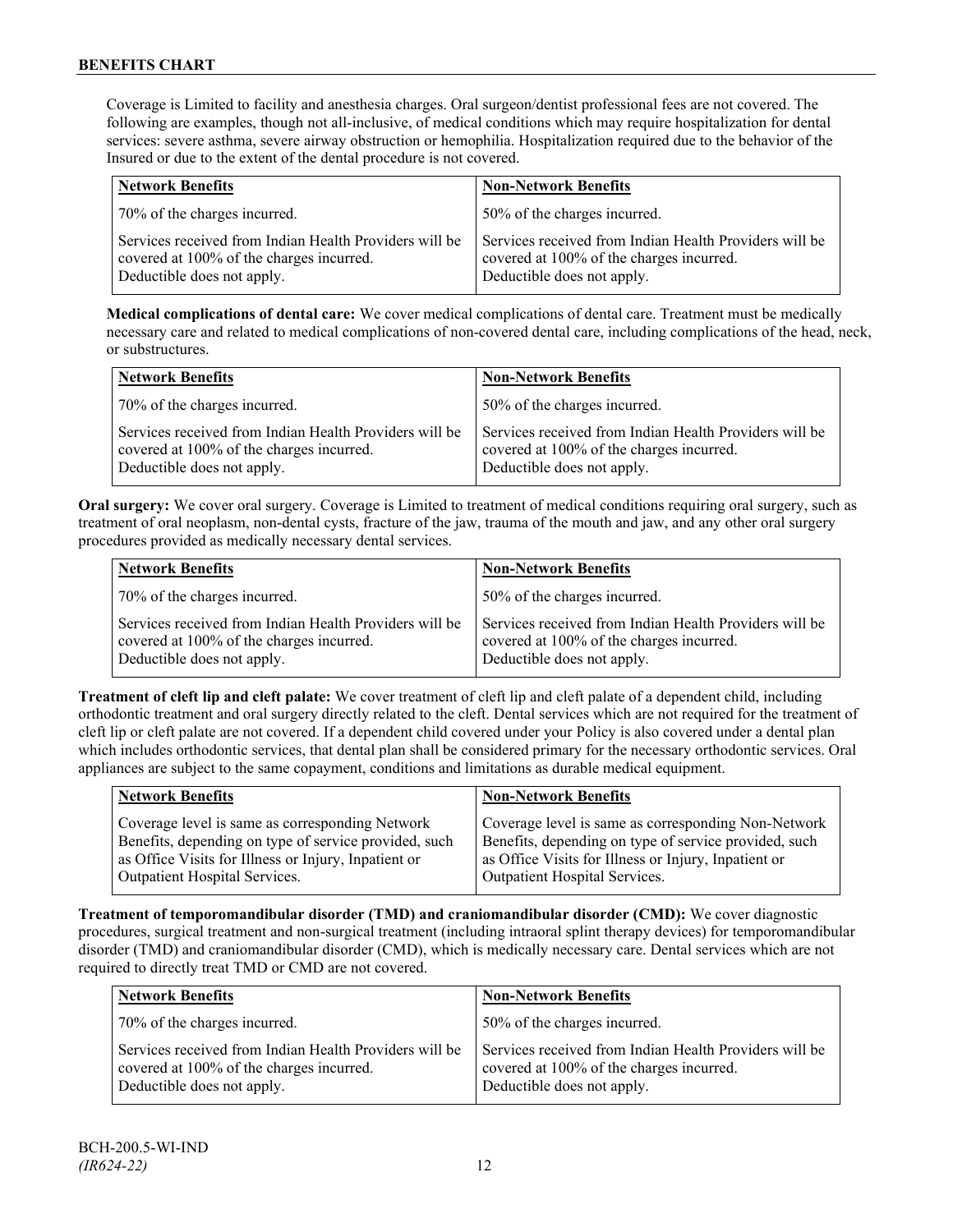# **Not Covered:**

- Dental treatment, procedures or services not listed in this Benefits Chart.
- Accident-related dental services if treatment is: (1) provided to teeth which are not sound and natural; (2) to teeth which have been restored; (3) initiated beyond six months from the date of the injury; (4) received beyond the initial treatment or restoration; or (5) received beyond twenty-four months from the date of injury.
- Accident-related dental services by a Non-Network provider.
- Oral surgery to remove wisdom teeth.
- Orthognathic treatment or procedures and all related services.
- See "Services Not Covered" in your Policy.

# **DIABETIC EQUIPMENT AND SUPPLIES**

# **Covered Services:**

We cover physician prescribed medically appropriate and necessary drugs and supplies used in the management and treatment of diabetes for members with gestational, Type I or Type II diabetes including durable diabetic equipment and disposable supplies, as described below.

Certain items are only covered if your condition meets our coverage criteria and obtained through an authorized vendor. For more information on what we cover and any prior authorization requirements, call Member Services or log on to your "*my*HealthPartners" account at [healthpartners.com.](http://www.healthpartners.com/)

Insulin and medications for diabetes are covered as outpatient drugs under the "Prescription Drug Services" section.

**Pumps and pump supplies.** These include diabetic insulin pumps, diabetic infusion pumps and infusion pump supplies such as infusion sets, tubing, connectors and syringe reservoirs.

| <b>Network Benefits</b>                                                                                                          | <b>Non-Network Benefits</b>                                                                                                      |
|----------------------------------------------------------------------------------------------------------------------------------|----------------------------------------------------------------------------------------------------------------------------------|
| 70% of the charges incurred.                                                                                                     | 50% of the charges incurred.                                                                                                     |
| Services received from Indian Health Providers will be<br>covered at 100% of the charges incurred.<br>Deductible does not apply. | Services received from Indian Health Providers will be<br>covered at 100% of the charges incurred.<br>Deductible does not apply. |

# **All other durable equipment and diabetic supplies**

Durable Diabetic Equipment and Supplies. These include continuous glucose monitoring system (CGMS), transmitter, sensors and receivers, diabetic blood glucose monitors and control/calibrating solutions (for checking accuracy or testing equipment and test strips).

Disposable Diabetic Supplies. These are one-time use supplies, including syringes, lancets, lancet devices, blood and urine ketone test strips, and needles.

Certain diabetic supplies and equipment must be purchased at a pharmacy.

| <b>Network Benefits</b>                                                                                                          | <b>Non-Network Benefits</b>                                                                                                      |
|----------------------------------------------------------------------------------------------------------------------------------|----------------------------------------------------------------------------------------------------------------------------------|
| 70% of the charges incurred.                                                                                                     | 50% of the charges incurred.                                                                                                     |
| Services received from Indian Health Providers will be<br>covered at 100% of the charges incurred.<br>Deductible does not apply. | Services received from Indian Health Providers will be<br>covered at 100% of the charges incurred.<br>Deductible does not apply. |

# **Limitations:**

- No more than a 90-day supply of diabetic supplies are covered and dispensed at a time.
- We require that certain diabetic supplies and equipment be purchased at a pharmacy.
- Diabetic supplies and equipment are limited to certain models and brands.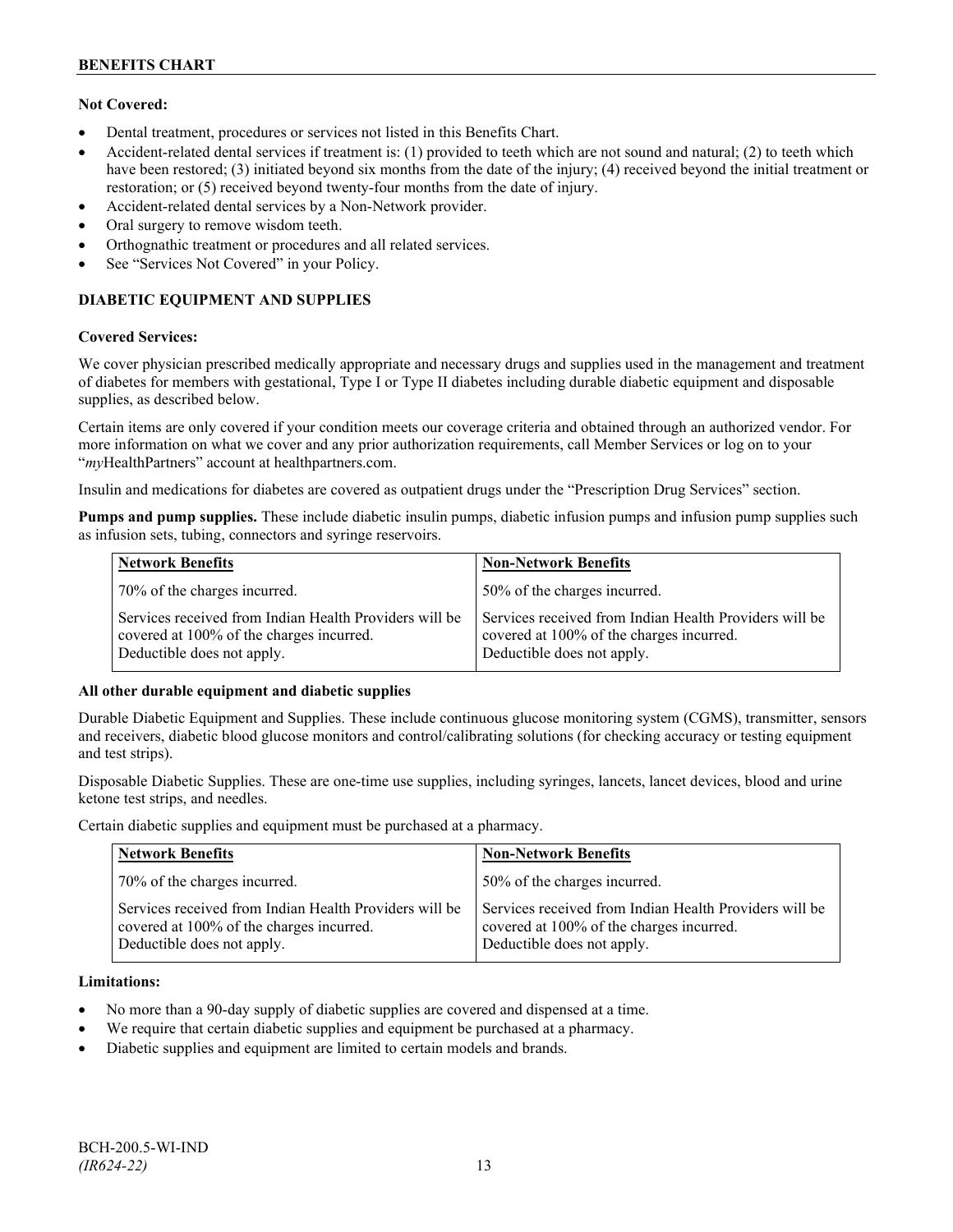- Durable medical equipment and supplies must be obtained from or repaired by approved vendors.
- Covered services and supplies are based on established medical policies, which are subject to periodic review and modification by the medical or dental directors. Our medical policy for diabetic supplies includes information on our required models and brands. These medical policies (medical coverage criteria) are available by calling Member Services, or logging on to your "*my*HealthPartners" account at healthpartners.com.

# **Not Covered:**

- Replacement or repair of any covered items, if the items are (i) damaged or destroyed by misuse, abuse or carelessness, (ii) lost; or (iii) stolen.
- Duplicate or similar items.
- Labor and related charges for repair of any covered items which are more than the cost of replacement by an approved vendor.
- Batteries for monitors and equipment.
- Sales tax, mailing, delivery charges, service call charges.
- See "Services Not Covered" in your Policy.

# **DIAGNOSTIC IMAGING SERVICES**

# **Covered Services:**

We cover diagnostic imaging, when ordered by a provider and provided in a clinic or outpatient hospital facility.

We cover services provided in a clinic or outpatient hospital facility. To see the benefit level for inpatient hospital or skilled nursing facility services, see benefits under Inpatient Hospital and Skilled Nursing Facility Services.

# **Outpatient magnetic resonance imaging (MRI) and computed tomography (CT)**

| <b>Network Benefits</b>                                                                                                          | <b>Non-Network Benefits</b>                                                                                                      |
|----------------------------------------------------------------------------------------------------------------------------------|----------------------------------------------------------------------------------------------------------------------------------|
| 70% of the charges incurred.                                                                                                     | 50% of the charges incurred.                                                                                                     |
| Services received from Indian Health Providers will be<br>covered at 100% of the charges incurred.<br>Deductible does not apply. | Services received from Indian Health Providers will be<br>covered at 100% of the charges incurred.<br>Deductible does not apply. |

# **All other outpatient diagnostic imaging services**

# **Services for illness or injury**

| <b>Network Benefits</b>                                                                                                          | <b>Non-Network Benefits</b>                                                                                                      |
|----------------------------------------------------------------------------------------------------------------------------------|----------------------------------------------------------------------------------------------------------------------------------|
| 70% of the charges incurred.                                                                                                     | 50% of the charges incurred.                                                                                                     |
| Services received from Indian Health Providers will be<br>covered at 100% of the charges incurred.<br>Deductible does not apply. | Services received from Indian Health Providers will be<br>covered at 100% of the charges incurred.<br>Deductible does not apply. |

# **Preventive services (MRI/CT procedures are not considered preventive)**

Diagnostic imaging services associated with preventive services are covered at the benefit level shown in the "Preventive Services" section of this Benefits Chart.

# **Not Covered:**

See "Services Not Covered" in your Policy.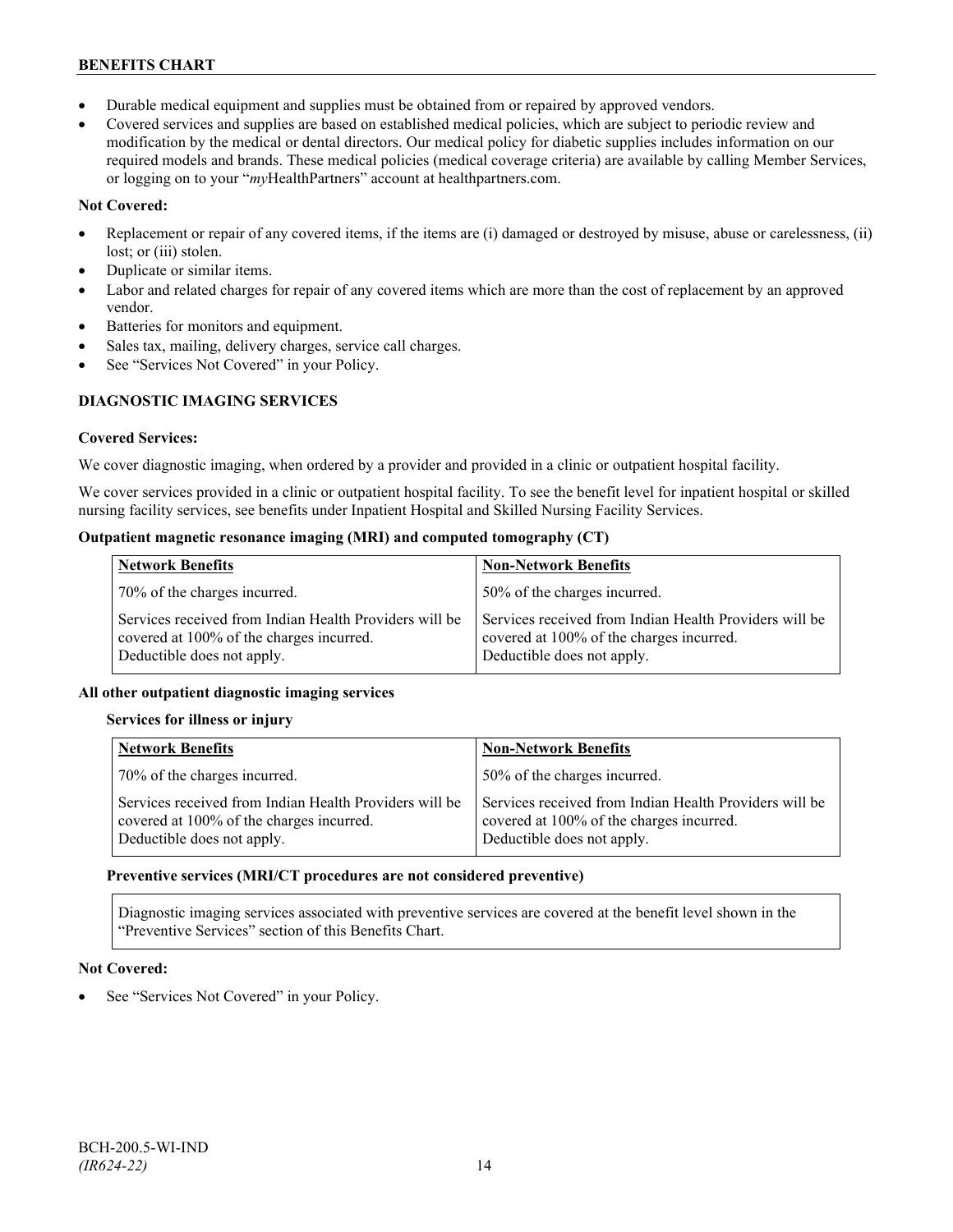# **DURABLE MEDICAL EQUIPMENT, PROSTHETICS, ORTHOTICS AND SUPPLIES**

## **Covered Services:**

We cover equipment and services, as described below.

We cover durable medical equipment and services, prosthetics, orthotics, and supplies, subject to the limitations below, including certain disposable supplies, and enteral feedings.

We cover external hearing aids, cochlear implants, and related treatment prescribed by a physician or by a licensed audiologist for Insureds under 18 years of age who have hearing loss.

We also cover basic hearing aids for Insureds age 18 or older for the correction of a hearing impairment.

Osseointegrated or bone-anchored hearing aids are only covered for Insureds who have hearing loss that is not correctable by any other procedure.

Hearing aids are Limited to one basic, standard hearing aid for each ear every three years.

A basic hearing aid is defined as a hearing device that consists of a microphone, amplifier, volume control, battery and receiver. It does not include upgrades above and beyond the functionality of a basic hearing aid, including, but not Limited to, hearing improvements for group settings, background noise, Bluetooth/remote control functionality, or extended warranties. Charges for upgrades above the cost of a basic, standard hearing aid are not covered.

Diabetic equipment and supplies are covered under the "Diabetic Equipment and Supplies" section.

| <b>Network Benefits</b>                                                                                                          | <b>Non-Network Benefits</b>                                                                                                      |
|----------------------------------------------------------------------------------------------------------------------------------|----------------------------------------------------------------------------------------------------------------------------------|
| 70% of the charges incurred.                                                                                                     | 50% of the charges incurred.                                                                                                     |
| Services received from Indian Health Providers will be<br>covered at 100% of the charges incurred.<br>Deductible does not apply. | Services received from Indian Health Providers will be<br>covered at 100% of the charges incurred.<br>Deductible does not apply. |

#### **Special dietary treatment for phenylketonuria (PKU) if it meets our medical coverage criteria**

| <b>Network Benefits</b>                                                                                                          | <b>Non-Network Benefits</b>                                                                                                      |
|----------------------------------------------------------------------------------------------------------------------------------|----------------------------------------------------------------------------------------------------------------------------------|
| 70% of the charges incurred.                                                                                                     | 50% of the charges incurred.                                                                                                     |
| Services received from Indian Health Providers will be<br>covered at 100% of the charges incurred.<br>Deductible does not apply. | Services received from Indian Health Providers will be<br>covered at 100% of the charges incurred.<br>Deductible does not apply. |

#### **Oral amino acid based elemental formula if it meets our medical coverage criteria**

| <b>Network Benefits</b>                                                                                                          | <b>Non-Network Benefits</b>                                                                                                      |
|----------------------------------------------------------------------------------------------------------------------------------|----------------------------------------------------------------------------------------------------------------------------------|
| 70% of the charges incurred.                                                                                                     | 50% of the charges incurred.                                                                                                     |
| Services received from Indian Health Providers will be<br>covered at 100% of the charges incurred.<br>Deductible does not apply. | Services received from Indian Health Providers will be<br>covered at 100% of the charges incurred.<br>Deductible does not apply. |

#### **Limitations:**

Coverage of durable medical equipment is Limited by the following.

- Payment will not exceed the cost of an alternate piece of equipment or service that is effective and medically necessary.
- For prosthetic benefits, other than oral appliances for cleft lip and cleft palate, payment will not exceed the cost of an alternate piece of equipment or service that is effective, medically necessary and enables Insureds to conduct standard activities of daily living.
- We reserve the right to determine if an item will be approved for rental vs. purchase.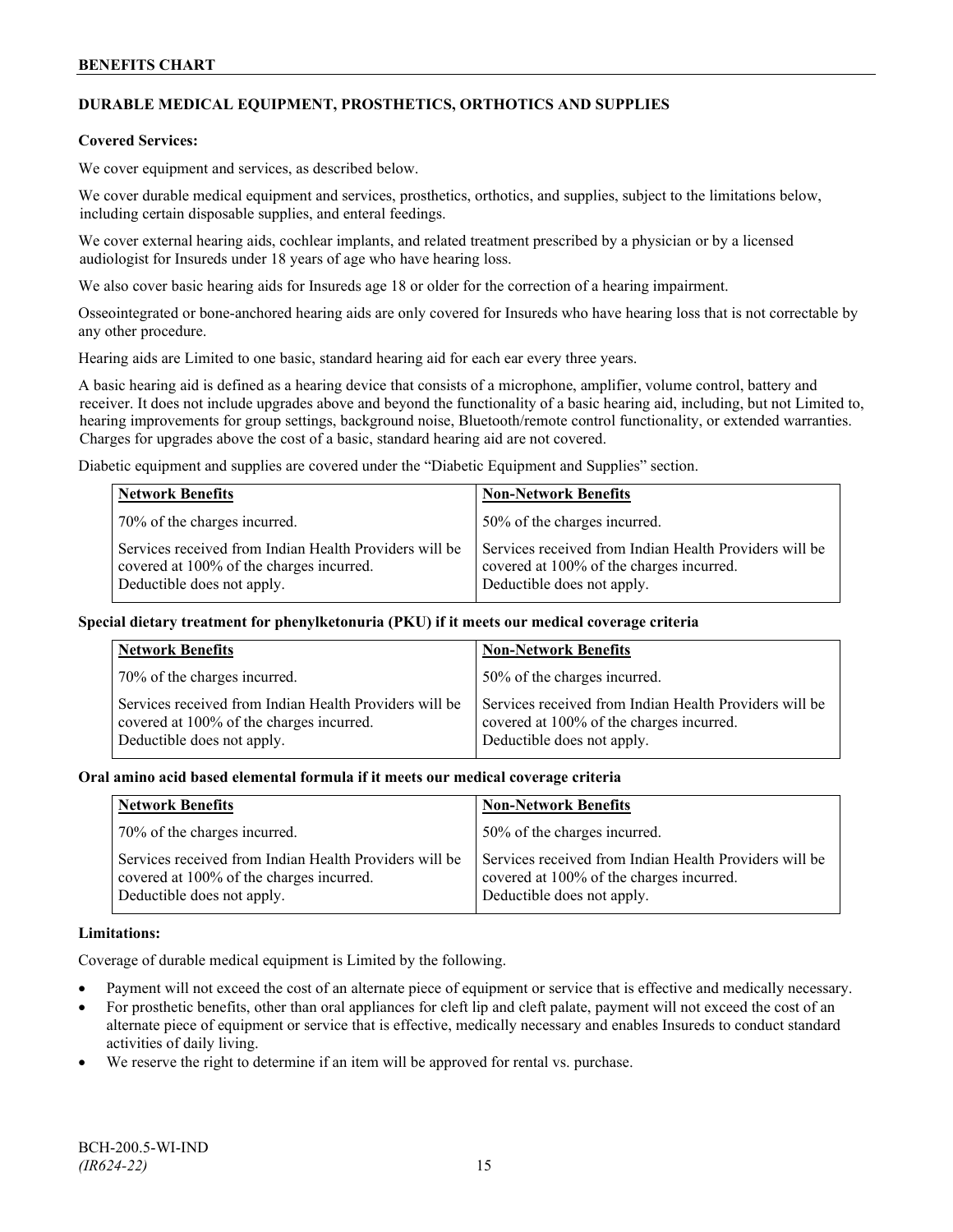- We require that certain diabetic supplies and equipment be purchased at a pharmacy.
- Covered services and supplies are based on established medical policies which are subject to periodic review and modification by the medical directors. Our medical policy for diabetic supplies includes information on our required models and brands. These medical policies (medical coverage criteria) are available by calling Member Services, or logging on to your "*my*HealthPartners" account at [healthpartners.com.](http://www.healthpartners.com/)

# **Not Covered:**

Items which are not eligible for coverage include, but are not Limited to:

- Replacement or repair of any covered items, if the items are (i) damaged or destroyed by misuse, abuse or carelessness, (ii) lost; or (iii) stolen.
- Duplicate or similar items.
- Labor and related charges for repair of any covered items which are more than the cost of replacement by an approved vendor.
- Sales tax, mailing, delivery charges, service call charges.
- Items which are primarily educational in nature or for hygiene, vocation, comfort, convenience or recreation.
- Communication aids or devices: equipment to create, replace or augment communication abilities including, but not Limited to, speech processors, receivers, communication boards, or computer or electronic assisted communication.
- Implantable and osseointegrated or bone-anchored hearing aids and their fitting, except as specifically described in this Benefits Chart. This exclusion does not apply to cochlear implants.
- Eyeglasses, contact lenses and their fitting, measurement and adjustment, except as specifically described in this Benefits Chart.
- Hair prostheses (wigs).
- Household equipment which primarily has customary uses other than medical, such as, but not Limited to, exercise cycles, air purifiers, central or unit air conditioners, water purifiers, non-allergenic pillows, mattresses or waterbeds.
- Household fixtures including, but not Limited to, escalators or elevators, ramps, swimming pools and saunas.
- Modifications to the structure of the home including, but not Limited to, wiring, plumbing or charges for installation of equipment.
- Vehicle, car or van modifications including, but not Limited to, hand brakes, hydraulic lifts and car carrier.
- Rental equipment while owned equipment is being repaired by non-contracted vendors, beyond one month rental of medically necessary equipment.
- Other equipment and supplies, including, but not Limited to assistive devices, that we determine are not eligible for coverage.
- See "Services Not Covered" in your Policy.

# **EMERGENCY AND URGENTLY NEEDED CARE SERVICES**

# **Covered Services:**

We cover services for emergency care and urgently needed care if the services are otherwise eligible for coverage under your Policy.

**Urgently needed care.** These are services to treat an unforeseen illness or injury that:

- are required in order to prevent a serious deterioration in your health, and
- cannot be delayed until the next available clinic or office hours.

| <b>Network Benefits</b>                                                                                                          | <b>Non-Network Benefits</b>                                                                                                      |
|----------------------------------------------------------------------------------------------------------------------------------|----------------------------------------------------------------------------------------------------------------------------------|
| 70% of the charges incurred.                                                                                                     | 50% of the charges incurred.                                                                                                     |
| Services received from Indian Health Providers will be<br>covered at 100% of the charges incurred.<br>Deductible does not apply. | Services received from Indian Health Providers will be<br>covered at 100% of the charges incurred.<br>Deductible does not apply. |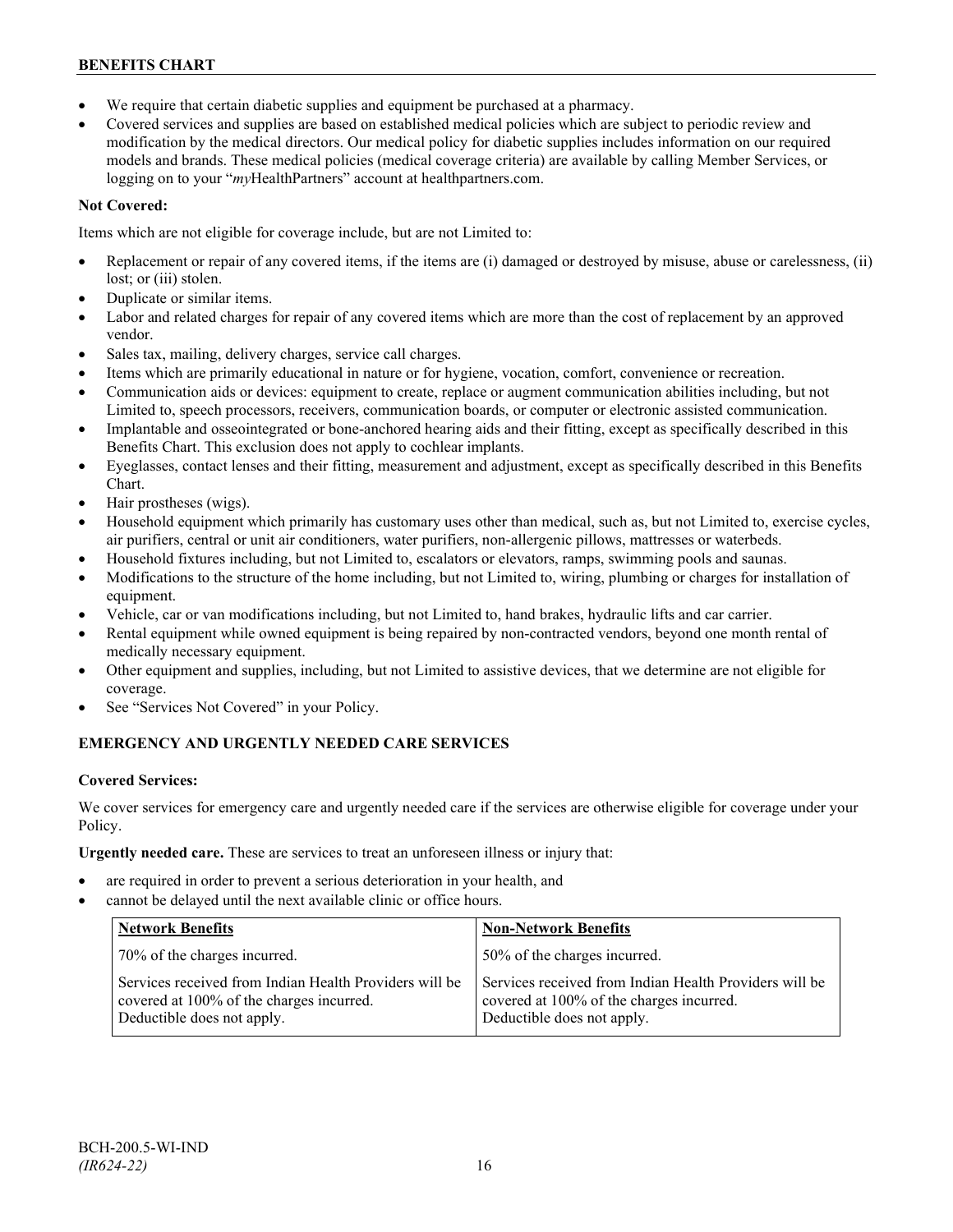# **First four visits**

If any of the first four visits are urgent care visits or office visits, they are covered at 100%, subject to a copayment of \$30 per visit, not subject to the deductible.

If any of the first four visits are convenience clinic visits, telephone visits or E-visits (other than Virtuwell), they are covered at 100%, subject to a copayment of \$15 per visit, not subject to the deductible.

Then services will be covered at the deductible and coinsurance and/or copayment indicated for urgent care visits, office visits, convenience clinic visits, telephone visits or E-visits (other than Virtuwell).

Physician services are included; however, charges for office procedures, laboratory, radiology and other ancillary services are not included and will be subject to the deductible and coinsurance and/or copayment.

**Emergency care.** These are services to treat:

- the sudden, unexpected onset of illness or injury which, if left untreated or unattended until the next available clinic or office hours, would result in hospitalization, or
- a condition requiring professional health services immediately necessary to preserve life or stabilize health.

Emergency care includes emergency services as defined in Division BB, Title I, Section 102 of the Consolidated Appropriations Act of 2021.

When reviewing claims for coverage of emergency services, our medical director will take into consideration a reasonable layperson's belief that the circumstances required immediate medical care that could not wait until the next working day or next available clinic appointment.

# **Emergency care in a hospital emergency room, including professional services of a physician**

| <b>Network Benefits</b>                                                                                                          | <b>Non-Network Benefits</b> |
|----------------------------------------------------------------------------------------------------------------------------------|-----------------------------|
| 70% of the charges incurred.                                                                                                     | See Network Benefits.       |
| Services received from Indian Health Providers will be<br>covered at 100% of the charges incurred.<br>Deductible does not apply. |                             |

#### **Inpatient emergency care in a hospital**

| <b>Network Benefits</b>                                                                                                          | <b>Non-Network Benefits</b> |
|----------------------------------------------------------------------------------------------------------------------------------|-----------------------------|
| 70% of the charges incurred.                                                                                                     | See Network Benefits.       |
| Services received from Indian Health Providers will be<br>covered at 100% of the charges incurred.<br>Deductible does not apply. |                             |

#### **Not Covered:**

See "Services Not Covered" in your Policy.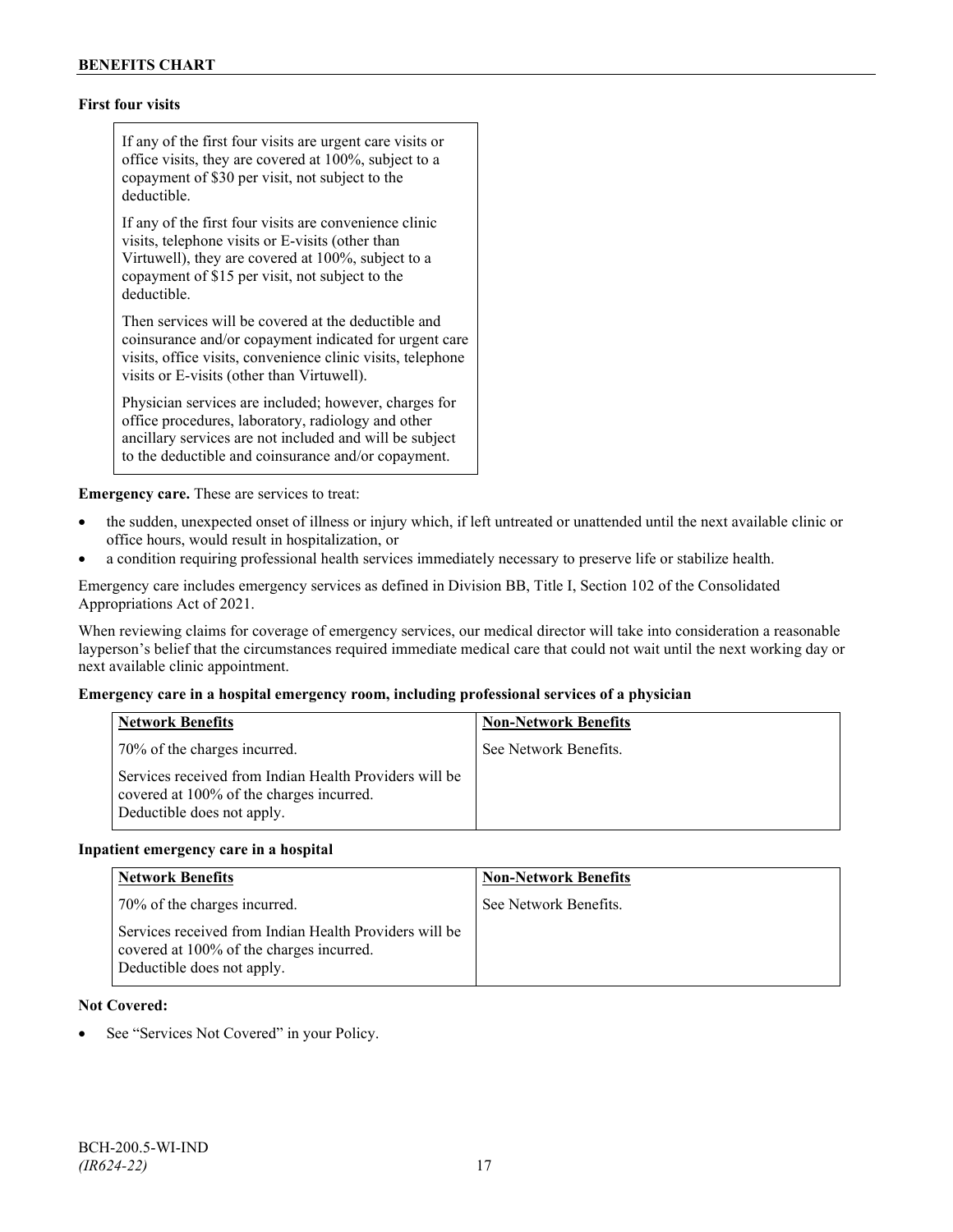# **GENE THERAPY**

# **Covered Services:**

We cover gene therapy treatment that meets our current medical coverage criteria.

| <b>Network Benefits</b>                                                                                                                                                                                 | <b>Non-Network Benefits</b> |
|---------------------------------------------------------------------------------------------------------------------------------------------------------------------------------------------------------|-----------------------------|
| Coverage level is same as corresponding Network<br>Benefit, depending on type of service provided, such as<br>Office Visits for Illness or Injury, Inpatient or<br><b>Outpatient Hospital Services.</b> | No coverage.                |

# **Limitations:**

- Gene therapy must be provided by a designated provider.
- Specific types of gene therapy are Limited to therapies and conditions specified in our medical coverage criteria.

# **Not Covered:**

• See "Services Not Covered" in your Policy.

# **HEALTH EDUCATION**

## **Covered Services:**

We cover education for preventive services and education for the management of chronic health problems (such as diabetes).

| <b>Network Benefits</b>                                     | <b>Non-Network Benefits</b>                                                            |
|-------------------------------------------------------------|----------------------------------------------------------------------------------------|
| 100% of the charges incurred.<br>Deductible does not apply. | 50% of the charges incurred.<br>Services received from Indian Health Providers will be |
|                                                             | covered at 100% of the charges incurred.<br>Deductible does not apply.                 |

# **Not Covered:**

See "Services Not Covered" in your Policy.

# **HOME-BASED COMPREHENSIVE HEALTH RISK ASSESSMENT**

# **Covered Services:**

If you meet our criteria for coverage, you may qualify for our home-based comprehensive health risk assessment program. The program covers a health assessment with a designated nurse practitioner.

| Network Benefits                                            | <b>Non-Network Benefits</b> |
|-------------------------------------------------------------|-----------------------------|
| 100% of the charges incurred.<br>Deductible does not apply. | No coverage.                |

# **Not Covered:**

See "Services Not Covered" in your Policy.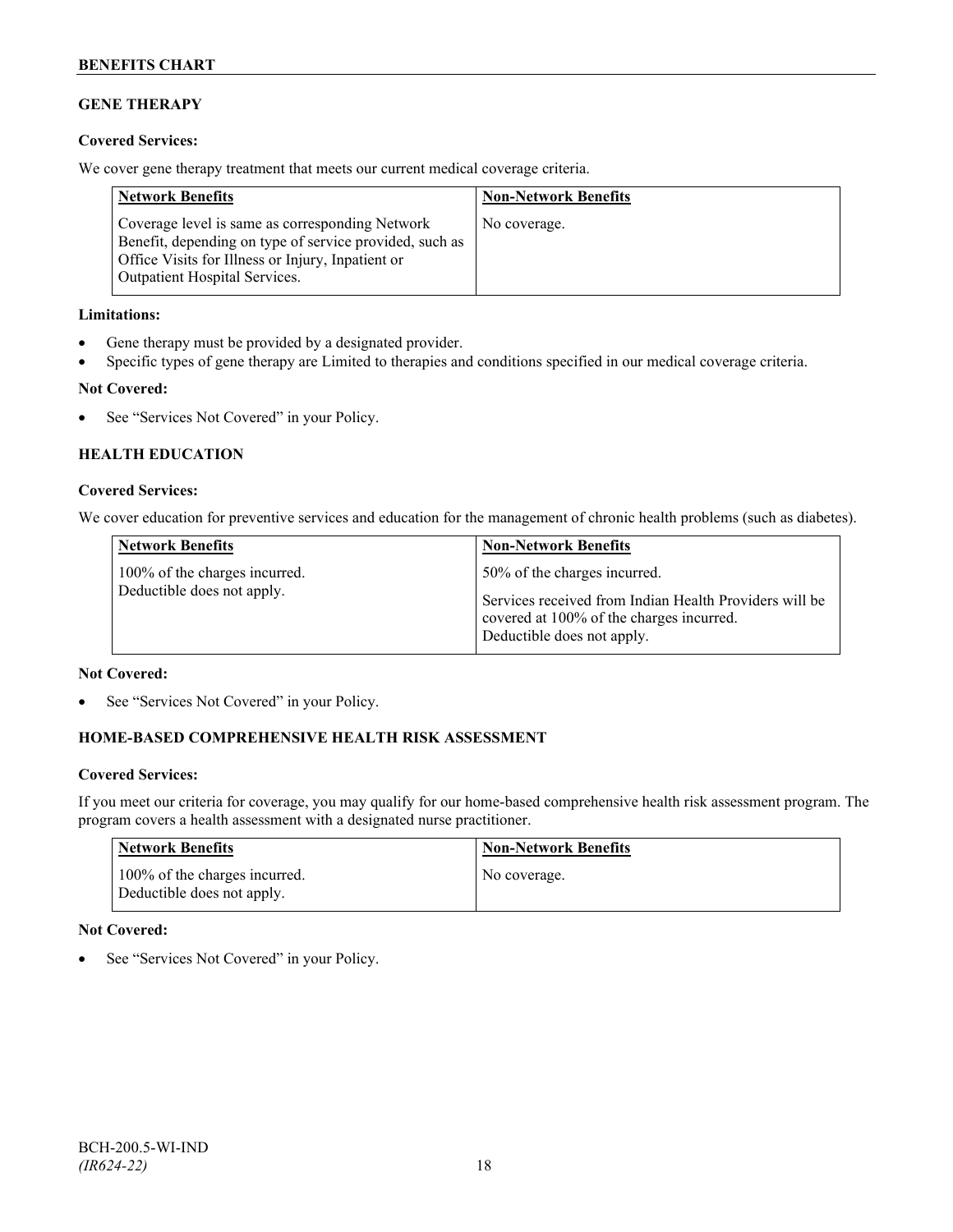# **HOME HEALTH SERVICES**

# **Covered Services:**

We cover skilled nursing services, physical therapy, occupational therapy, speech therapy, respiratory therapy and other therapeutic services, non-routine prenatal and routine postnatal well child visits (as described in our medical coverage criteria), phototherapy services for newborns, home health aide services and other eligible home health services when provided in your home, if you are homebound (i.e., unable to leave home without considerable effort due to a medical condition). Lack of transportation does not constitute homebound status. For phototherapy services for newborns and high risk prenatal services, supplies and equipment are included.

We cover total parenteral nutrition/intravenous ("TPN/IV") therapy, equipment, supplies and drugs in connection with IV therapy. IV line care kits are covered under Durable Medical Equipment.

We cover palliative care benefits. Palliative care includes symptom management, education and establishing goals of care. We waive the requirement that you be homebound for a Limited number of home visits for palliative care (as shown in this Benefits Chart), if you have a life-threatening, non-curable condition which has a prognosis of survival of two years or less. Additional palliative care visits are eligible under the home health services benefit if you are homebound and meet all other requirements defined in this section.

You do not need to be homebound to receive total parenteral nutrition/intravenous ("TPN/IV") therapy.

Home health services are eligible and covered only when:

- medically necessary; and
- provided as rehabilitative care, terminal care or maternity care; and
- ordered by a physician, and included in the written home care plan.

## **Physical therapy, occupational therapy, speech therapy, respiratory therapy, home health aide services and palliative care**

| <b>Network Benefits</b>                                                                                                          | <b>Non-Network Benefits</b> |
|----------------------------------------------------------------------------------------------------------------------------------|-----------------------------|
| 70% of the charges incurred.                                                                                                     | No coverage.                |
| Services received from Indian Health Providers will be<br>covered at 100% of the charges incurred.<br>Deductible does not apply. |                             |

#### **TPN/IV therapy, skilled nursing services, non-routine prenatal/postnatal services and phototherapy**

| Network Benefits                                                                                                                 | <b>Non-Network Benefits</b> |
|----------------------------------------------------------------------------------------------------------------------------------|-----------------------------|
| 70% of the charges incurred.                                                                                                     | No coverage.                |
| Services received from Indian Health Providers will be<br>covered at 100% of the charges incurred.<br>Deductible does not apply. |                             |

Each 24-hour visit (or shifts up to 24-hour visits) equals one visit and counts toward the Maximum visits for all other services shown below. Any visit that lasts less than 24 hours regardless of the length of the visit, will count as one visit toward the Maximum visits for all other services shown below. All visits must be medically necessary and benefit eligible.

#### **Routine postnatal well child visits**

| <b>Network Benefits</b>                                     | <b>Non-Network Benefits</b>                                                                                                                                      |
|-------------------------------------------------------------|------------------------------------------------------------------------------------------------------------------------------------------------------------------|
| 100% of the charges incurred.<br>Deductible does not apply. | 50% of the charges incurred.<br>Services received from Indian Health Providers will be<br>covered at 100% of the charges incurred.<br>Deductible does not apply. |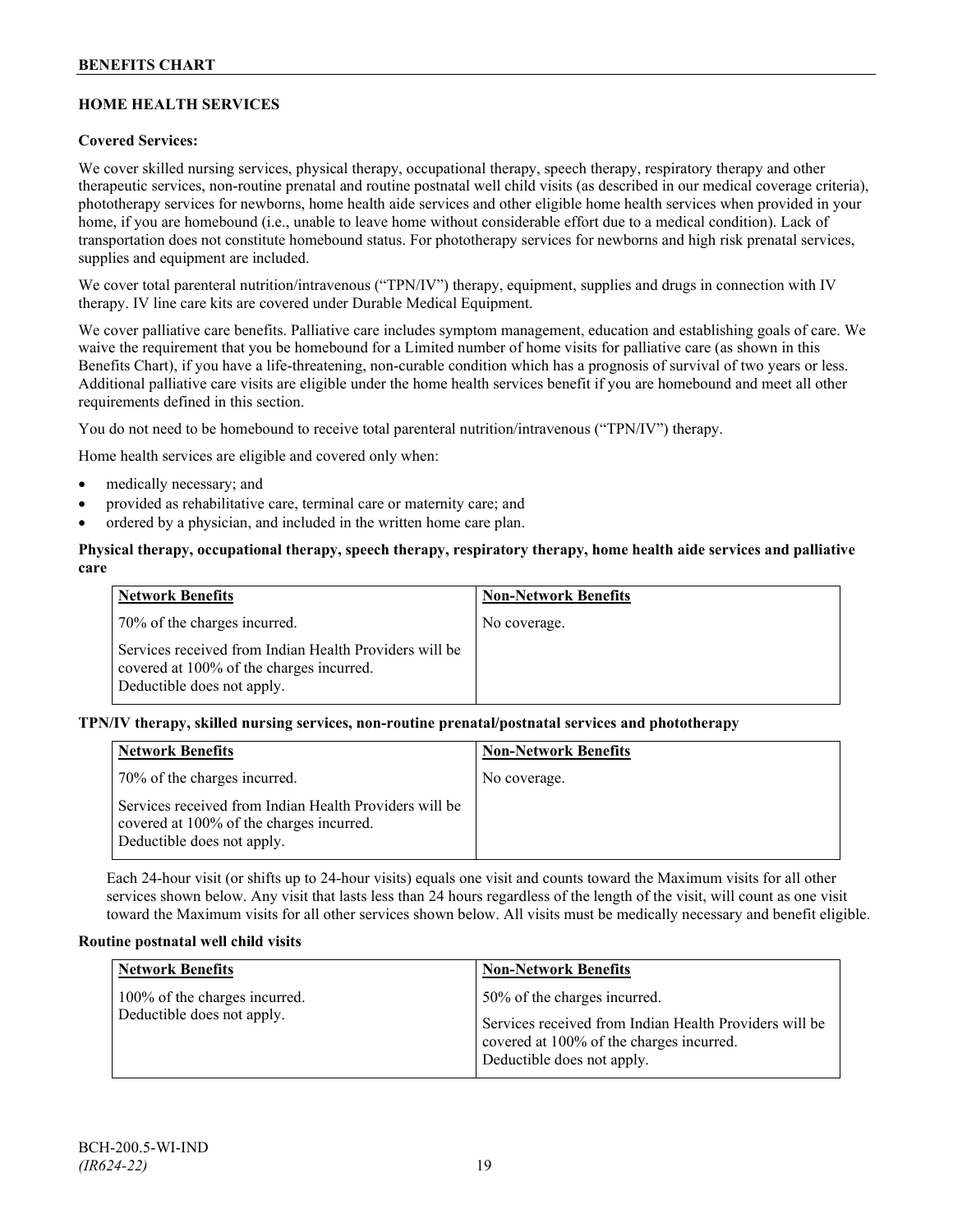# **Maximum visits for palliative care:**

If you are eligible to receive palliative care in the home and you are not homebound, there is a maximum of 12 visits per calendar year.

## **Maximum visits for all services other than palliative care:**

| <b>Network Benefits</b>      | <b>Non-Network Benefits</b> |
|------------------------------|-----------------------------|
| 60 visits per calendar year. | No coverage.                |

The routine postnatal well child visits do not count toward the visit limit.

# **Limitations:**

- Home health services are not provided as a substitute for a primary caregiver in the home or as relief (respite) for a primary caregiver in the home. We will not reimburse family members or residents in your home for the above services.
- A service shall not be considered a skilled nursing service merely because it is performed by, or under the direct supervision of, a licensed nurse. Where a service (such as tracheotomy suctioning or ventilator monitoring) or like services, can be safely and effectively performed by a non-medical person (or self-administered), without the direct supervision of, a licensed nurse, the service shall not be regarded as a skilled nursing service, whether or not a skilled nurse actually provides the service. The unavailability of a competent person to provide a non-skilled service shall not make it a skilled service when a skilled nurse provides it. Only the skilled nursing component of so-called "blended" services (i.e. services which include skilled and non-skilled components) are covered under this Benefits Chart.

## **Not Covered:**

- Home Health Services by a Non-Network provider.
- Financial or legal counseling services.
- Housekeeping or meal services in your home.
- Private duty nursing services.
- Services provided by a family member or enrollee, or a resident in the enrollee's home.
- Vocational rehabilitation and recreational or educational therapy. Recreation therapy is therapy provided solely for the purpose of recreation, including, but not Limited to: (a) requests for physical therapy or occupational therapy to improve athletic ability, and (b) braces or guards to prevent sports injuries.
- See "Services Not Covered" in your Policy.

# **HOME HOSPICE SERVICES**

# **Applicable Definitions:**

**Part-time.** This is up to two hours of service per day, more than two hours is considered continuous care.

**Continuous Care.** This is from two to twelve hours of service per day provided by a registered nurse, licensed practical nurse, or home health aide, during a period of crisis in order to maintain a terminally ill patient at home.

**Appropriate Facility.** This is a nursing home, hospice residence, or other inpatient facility.

**Custodial Care Related to Hospice Services.** This means providing assistance in the activities of daily living and the care needed by a terminally ill patient which can be provided by primary caregiver (i.e., family member or friend) who is responsible for the patient's home care.

# **Covered Services:**

**Home hospice program:** We cover the services described below if you are terminally ill and accepted as a home hospice program participant. You must meet the eligibility requirements of the program, and elect to receive services through the home hospice program. The services will be provided in your home, with inpatient care available when medically necessary as described below. If you elect to receive hospice services, you do so in lieu of curative treatment for your terminal illness for the period you are enrolled in the home hospice program.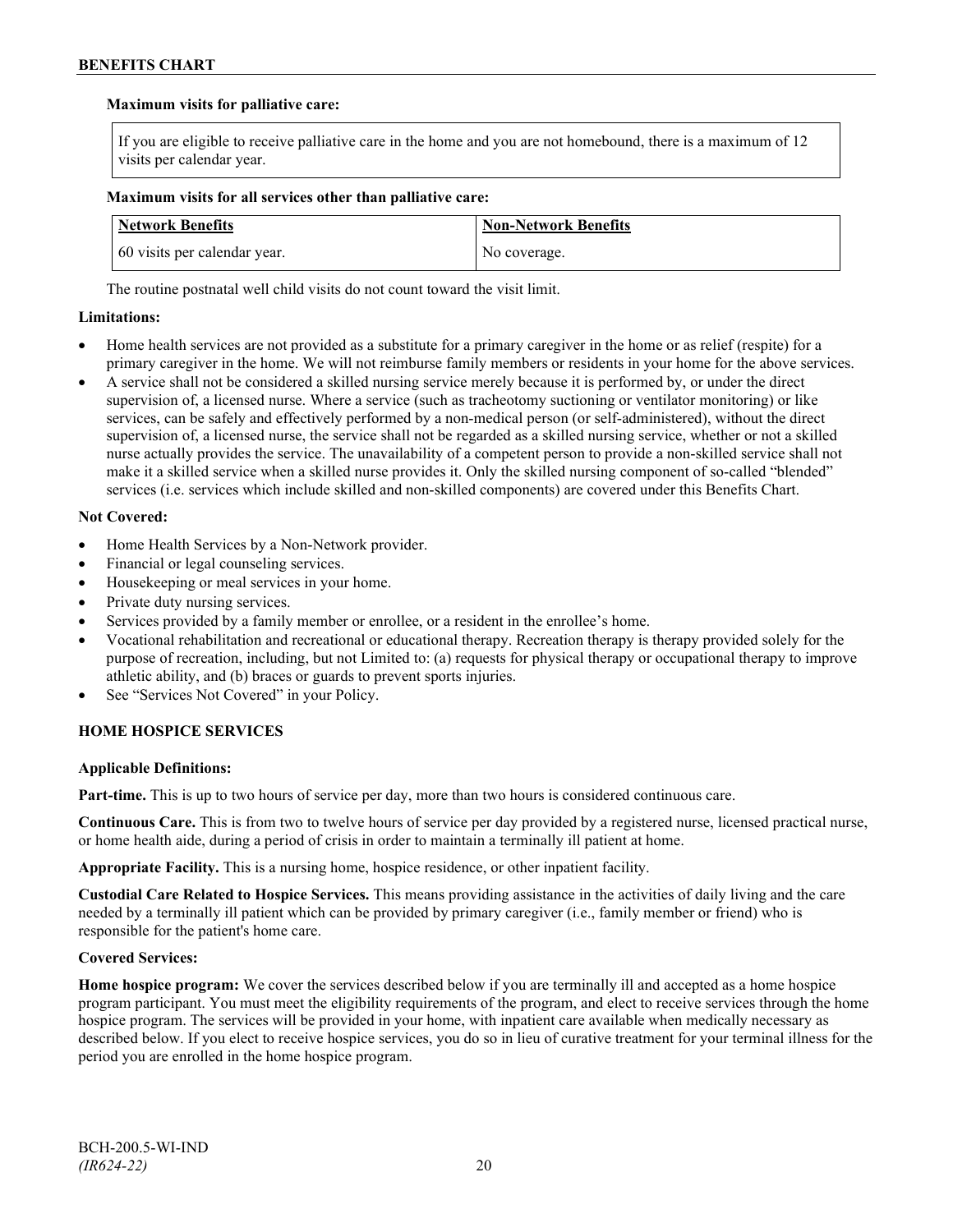**Eligibility:** In order to be eligible to be enrolled in the home hospice program, you must: (1) be a terminally ill patient (prognosis of six months or less); (2) have chosen a palliative treatment focus (i.e., emphasizing comfort and supportive services rather than treatment attempting to cure the disease or condition); and (3) continue to meet the terminally ill prognosis as reviewed by our medical director or his or her designee over the course of care. You may withdraw from the home hospice program at any time.

**Eligible services:** Hospice services include the following services provided in accordance with an approved hospice treatment plan:

- Home Health Services:
	- o Part-time care provided in your home by an interdisciplinary hospice team (which may include a physician, nurse, social worker, and spiritual counselor) and medically necessary home health services are covered.
	- o One or more periods of continuous care in your home or in a setting which provides day care for pain or symptom management, when medically necessary, will be covered.
- Inpatient Services: We cover medically necessary inpatient services.
- Other Services:
	- o Respite care is covered for care in your home or in an appropriate facility, to give your primary caregivers (i.e., family members or friends) rest and/or relief when necessary in order to maintain a terminally ill patient at home*.*
	- o Medically necessary medications for pain and symptom management.
	- o Semi-electric hospital beds and other durable medical equipment are covered.
	- o Emergency and non-emergency care is covered.

| <b>Network Benefits</b>                                                                                                          | <b>Non-Network Benefits</b> |
|----------------------------------------------------------------------------------------------------------------------------------|-----------------------------|
| 70% of the charges incurred.                                                                                                     | No coverage.                |
| Services received from Indian Health Providers will be<br>covered at 100% of the charges incurred.<br>Deductible does not apply. |                             |

Respite care is Limited to 5 days per episode, and respite care and continuous care combined are Limited to 30 days.

#### **Not Covered:**

- Home Hospice Services by a Non-Network provider.
- Financial or legal counseling services.
- Housekeeping or meal services in your home.
- Custodial or maintenance care related to hospice services, whether provided in the home or in a nursing home.
- Any service not specifically described as covered services under this home hospice services benefits.
- Any services provided by members of your family or residents in your home.
- See "Services Not Covered" in your Policy.

# **HOSPITAL AND SKILLED NURSING FACILITY SERVICES**

#### **Covered Services:**

We cover services as described below.

#### **Medical or surgical hospital services**

**Inpatient hospital services:** We cover the following medical or surgical services, for the treatment of acute illness or injury, which require the level of care only provided in an acute care facility. These services must be authorized by a physician.

Inpatient hospital services include: room and board; the use of operating or maternity delivery rooms; intensive care facilities; newborn nursery facilities; general nursing care, anesthesia, laboratory and diagnostic imaging services, radiation therapy, physical therapy, prescription drugs or other medications administered during treatment, blood and blood products (unless replaced), and blood derivatives, and other diagnostic or treatment related hospital services; physician and other professional medical and surgical services provided while in the hospital, including gender confirmation surgery that meets medical coverage criteria.

We cover, following a vaginal delivery, a minimum of 48 hours of inpatient care for the mother and newborn child. We cover, following a caesarean section delivery, a minimum of 96 hours of inpatient care for the mother and newborn child.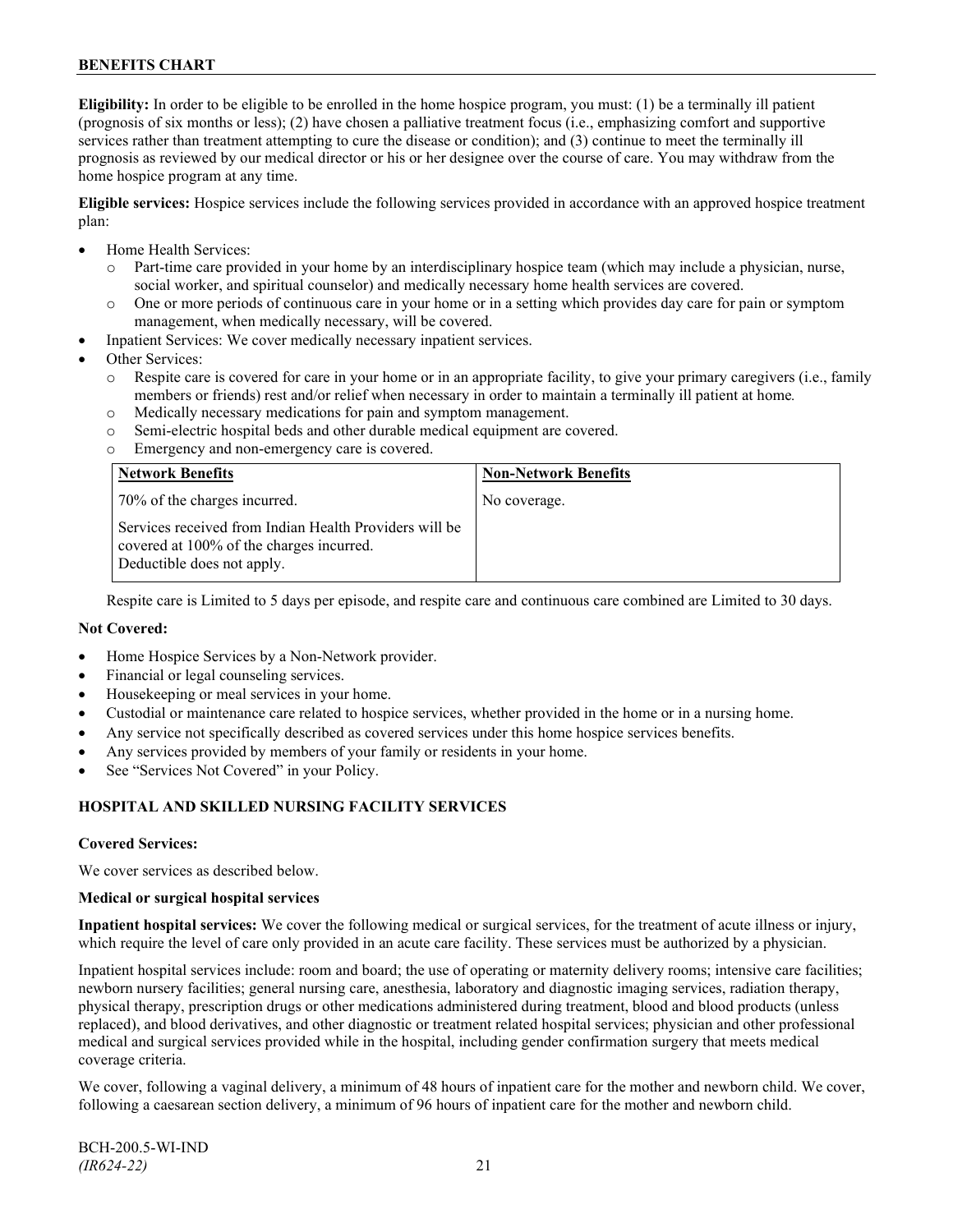Health insurance issuers generally may not, under Federal law, restrict benefits for any hospital length of stay in connection with childbirth for the mother of newborn child to less than 48 hours following a vaginal delivery, or less than 96 hours following a caesarean section. However, Federal law generally does not prohibit the mother's or newborn's attending provider, after consulting with the mother, from discharging the mother or her newborn earlier than 48 hours (or 96 hours as applicable). In any case plans and issuers may not, under Federal law, require that a provider obtain authorization from the plan or the insurance issuer for prescribing a length of stay not in excess of 48 hours (or 96 hours).

| <b>Network Benefits</b>                                                                                                          | <b>Non-Network Benefits</b>                                                                                                      |
|----------------------------------------------------------------------------------------------------------------------------------|----------------------------------------------------------------------------------------------------------------------------------|
| 70% of the charges incurred.                                                                                                     | 50% of the charges incurred.                                                                                                     |
| Services received from Indian Health Providers will be<br>covered at 100% of the charges incurred.<br>Deductible does not apply. | Services received from Indian Health Providers will be<br>covered at 100% of the charges incurred.<br>Deductible does not apply. |

Each Insured's admission or confinement, including that of a newborn child, is separate and distinct from the admission or confinement of any other Insured.

**Outpatient hospital, ambulatory care or surgical facility services:** We cover the following medical and surgical services, for diagnosis or treatment of illness or injury on an outpatient basis. These services must be authorized by a physician.

Outpatient services include: use of operating rooms, maternity delivery rooms or other outpatient departments, rooms or facilities; and the following outpatient services: general nursing care, anesthesia, laboratory and diagnostic imaging services, radiation therapy, physical therapy, drugs administered during treatment, blood and blood products (unless replaced), and blood derivatives, and other diagnostic or treatment related outpatient services; physician and other professional medical and surgical services provided while an outpatient, including colonoscopies, and gender confirmation surgery that meets medical coverage criteria.

To see the benefit level for diagnostic imaging services, laboratory services and physical therapy, see benefits under Diagnostic Imaging Services, Laboratory Services and Physical Therapy in this Benefits Chart.

| <b>Network Benefits</b>                                                                                                          | <b>Non-Network Benefits</b>                                                                                                      |
|----------------------------------------------------------------------------------------------------------------------------------|----------------------------------------------------------------------------------------------------------------------------------|
| 70% of the charges incurred.                                                                                                     | 50% of the charges incurred.                                                                                                     |
| Services received from Indian Health Providers will be<br>covered at 100% of the charges incurred.<br>Deductible does not apply. | Services received from Indian Health Providers will be<br>covered at 100% of the charges incurred.<br>Deductible does not apply. |

**Skilled nursing facility care:** We cover room and board, daily skilled nursing and related ancillary services for post-acute treatment and rehabilitative care of illness or injury that meets medical coverage criteria.

| <b>Network Benefits</b>                                                                                                          | <b>Non-Network Benefits</b>                                                                                                      |
|----------------------------------------------------------------------------------------------------------------------------------|----------------------------------------------------------------------------------------------------------------------------------|
| 70% of the charges incurred.                                                                                                     | 50% of the charges incurred.                                                                                                     |
| Services received from Indian Health Providers will be<br>covered at 100% of the charges incurred.<br>Deductible does not apply. | Services received from Indian Health Providers will be<br>covered at 100% of the charges incurred.<br>Deductible does not apply. |
| Limited to a 30 day maximum per confinement.                                                                                     | Limited to a 30 day maximum per confinement.                                                                                     |

Each day of services provided under the Network Benefits and Non-Network Benefits, combined, applies toward the maximum shown above.

# **Not Covered:**

- Services for items for personal convenience, such as television rental, are not covered.
- See "Services Not Covered" in your Policy.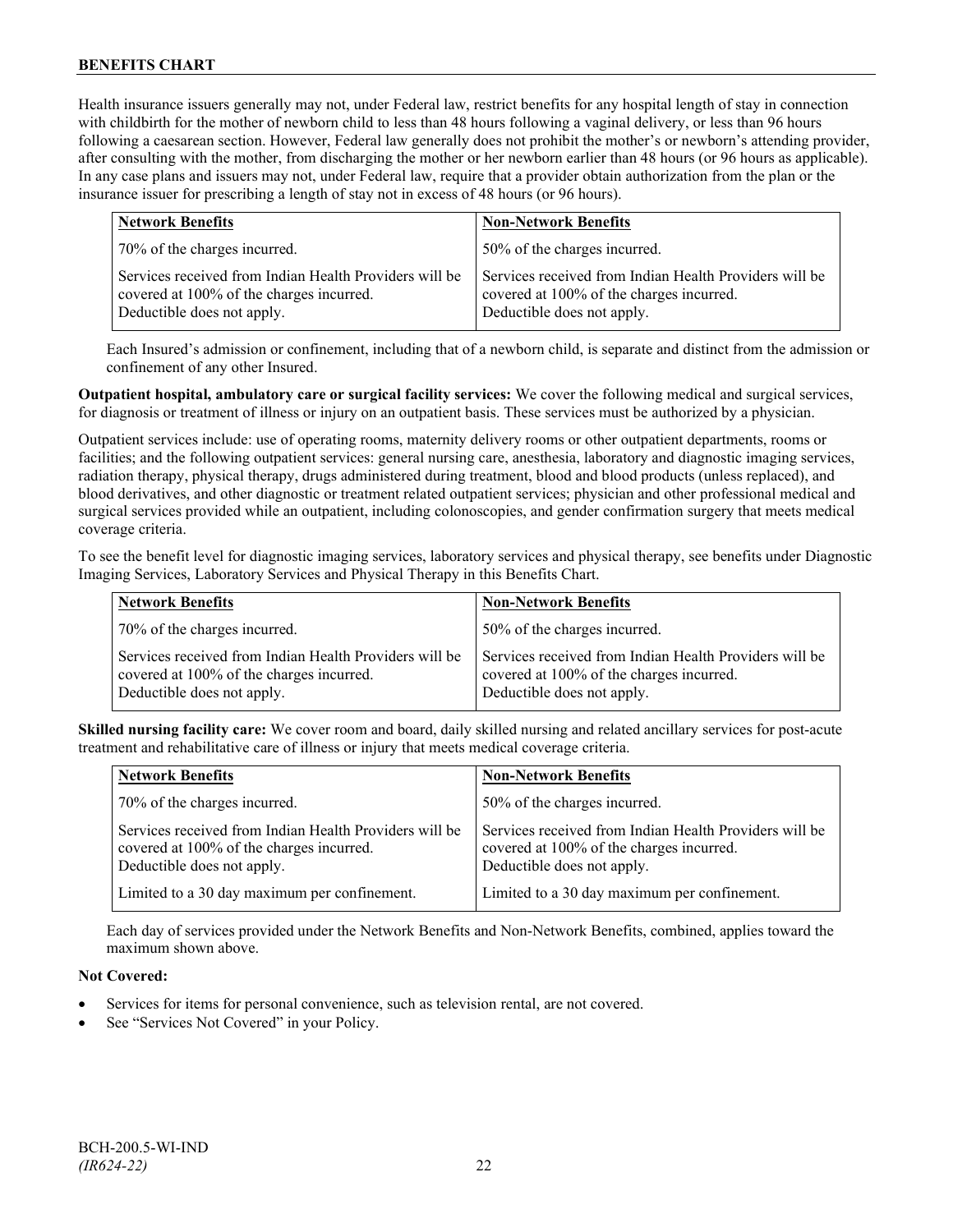# **INFERTILITY DIAGNOSIS**

# **Covered Services:**

We cover the diagnosis of infertility. These services include diagnostic procedures and tests provided in connection with an infertility evaluation, office visits and consultations to diagnose infertility.

| <b>Network Benefits</b>                                                                                                          | <b>Non-Network Benefits</b>                                                                                                      |
|----------------------------------------------------------------------------------------------------------------------------------|----------------------------------------------------------------------------------------------------------------------------------|
| 70% of the charges incurred.                                                                                                     | 50% of the charges incurred.                                                                                                     |
| Services received from Indian Health Providers will be<br>covered at 100% of the charges incurred.<br>Deductible does not apply. | Services received from Indian Health Providers will be<br>covered at 100% of the charges incurred.<br>Deductible does not apply. |

Coverage is Limited to office visits and consultations to diagnose infertility. Treatment is not covered.

# **Not Covered:**

- Infertility/fertility treatment, including, but not limited to, office visits, laboratory services, diagnostic imaging services, and fertility drugs, reversal of sterilization, and sperm, ova or embryo acquisition, retrieval or storage; however, we do cover office visits and consultations to diagnose infertility.
- Services related to the establishment of surrogate pregnancy and fees for a surrogate. However, pregnancy and maternity services are covered for an Insured under this Benefits Chart, including a surrogate pregnancy.
- See "Services Not Covered" in your Policy.

# **LABORATORY SERVICES**

# **Covered Services:**

We cover laboratory tests when ordered by a provider and provided in a clinic or outpatient hospital facility. This includes blood tests to detect lead exposure in children between the ages of 6 months and 72 months.

To see the benefit level for inpatient hospital or skilled nursing facility services, see benefits under Inpatient Hospital and Skilled Nursing Facility Services in this Benefits Chart.

**Prostate-specific antigen (PSA) testing.** We cover prostate cancer screening for men 40 years of age or over who are symptomatic or in a high-risk category and for all men 50 years of age or older.

| <b>Network Benefits</b>                                                                                                         | <b>Non-Network Benefits</b>                                                                                                      |
|---------------------------------------------------------------------------------------------------------------------------------|----------------------------------------------------------------------------------------------------------------------------------|
| 70% of the charges incurred.                                                                                                    | 50% of the charges incurred.                                                                                                     |
| Services received from Indian Health Providers will be<br>covered at 100% of the charges incurred.<br>Deductible does not apply | Services received from Indian Health Providers will be<br>covered at 100% of the charges incurred.<br>Deductible does not apply. |

# **All other laboratory services**

# **Services for illness or injury**

| <b>Network Benefits</b>                                                                                                         | <b>Non-Network Benefits</b>                                                                                                      |
|---------------------------------------------------------------------------------------------------------------------------------|----------------------------------------------------------------------------------------------------------------------------------|
| 70% of the charges incurred.                                                                                                    | 50% of the charges incurred.                                                                                                     |
| Services received from Indian Health Providers will be<br>covered at 100% of the charges incurred.<br>Deductible does not apply | Services received from Indian Health Providers will be<br>covered at 100% of the charges incurred.<br>Deductible does not apply. |

# **Preventive services**

Laboratory services associated with preventive services are covered at the benefit level shown in the "Preventive Services" section of this Benefits Chart.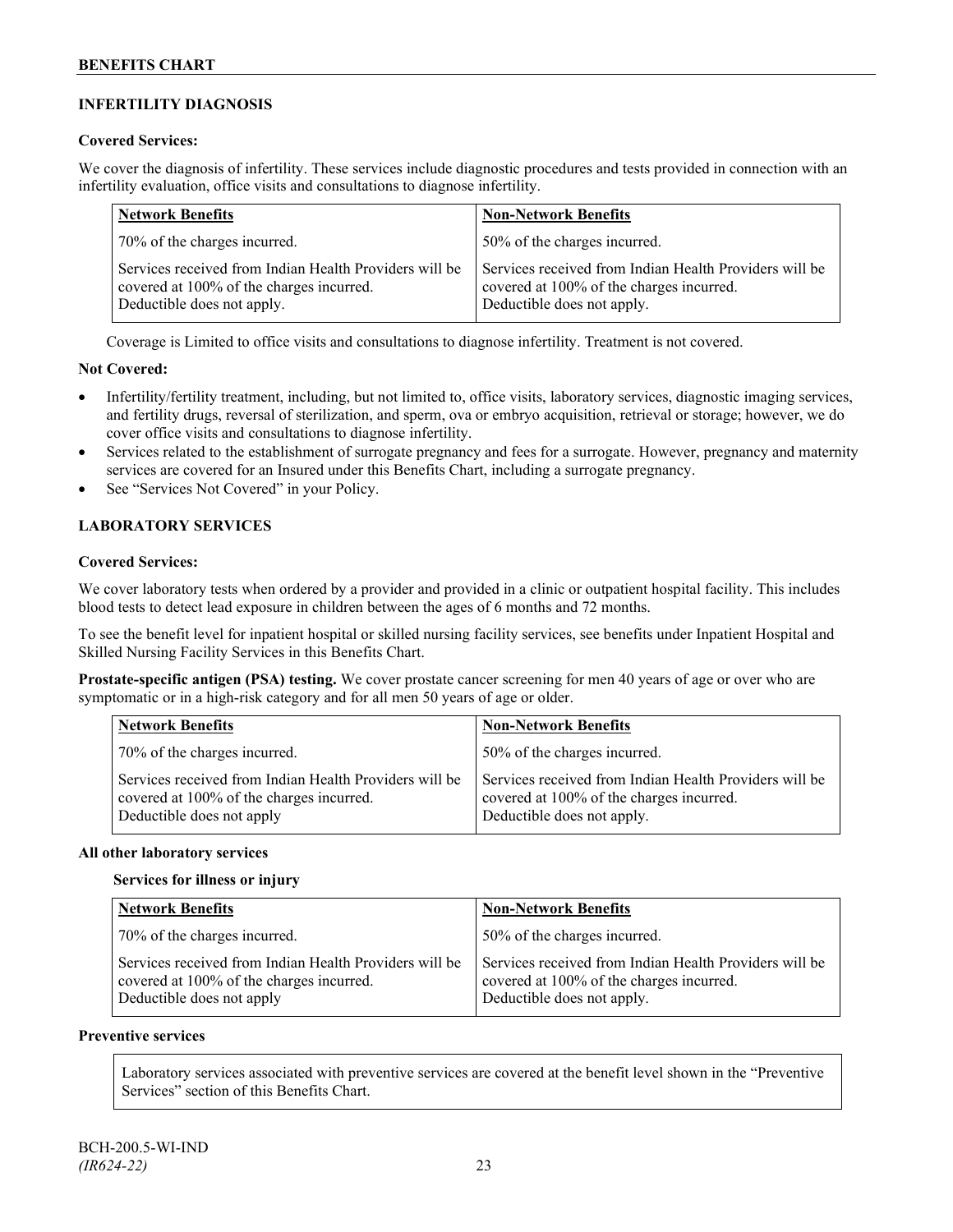# **Not Covered:**

See "Services Not Covered" in your Policy.

# **MASTECTOMY RECONSTRUCTION BENEFIT**

## **Covered Services:**

We cover reconstruction of the breast on which the mastectomy has been performed; surgery and reconstruction of the other breast to produce symmetrical appearance, and prostheses and physical complications of all stages of mastectomy, including lymphedemas.

| <b>Network Benefits</b>                               | <b>Non-Network Benefits</b>                           |
|-------------------------------------------------------|-------------------------------------------------------|
| Coverage level is same as corresponding Network       | Coverage level is same as corresponding Non-Network   |
| Benefits, depending on type of service provided, such | Benefits, depending on type of service provided, such |
| as Office Visits for Illness or Injury, Inpatient or  | as Office Visits for Illness or Injury, Inpatient or  |
| Outpatient Hospital Services.                         | Outpatient Hospital Services.                         |

## **Not Covered:**

See "Services Not Covered" in your Policy.

# **MEDICATION THERAPY DISEASE MANAGEMENT PROGRAM**

## **Covered Services:**

If you meet our criteria for coverage, you may qualify for our Medication Therapy Disease Management Program.

The program covers consultations with a designated Network pharmacist.

Covered services are based on established medical policies, which are subject to periodic review and modification by the medical directors. These medical policies (medical coverage criteria) are available by calling Member Services, or logging on to your "*my*HealthPartners" account at [healthpartners.com.](http://www.healthpartners.com/)

| <b>Network Benefits</b>                                     | <b>Non-Network Benefits</b> |
|-------------------------------------------------------------|-----------------------------|
| 100% of the charges incurred.<br>Deductible does not apply. | No coverage.                |

# **Not Covered:**

See "Services Not Covered" in your Policy.

# **OFFICE VISITS FOR ILLNESS OR INJURY**

# **Covered Services:**

We cover the following when medically necessary: professional medical and surgical services and related supplies, including biofeedback, of physicians and other health care providers; blood and blood products (unless replaced) and blood derivatives.

We cover diagnosis and treatment of illness or injury to the eyes. Where contact or eye glass lenses are prescribed as medically necessary for the post-operative treatment of cataracts or for the treatment of aphakia, acute or chronic corneal pathology or keratoconus, we cover the initial evaluation, lenses and fitting. Insureds must pay for lens replacement beyond the initial pair.

Services received via video, e-visit or telephone are covered under the "Telehealth/Telemedicine Services" section.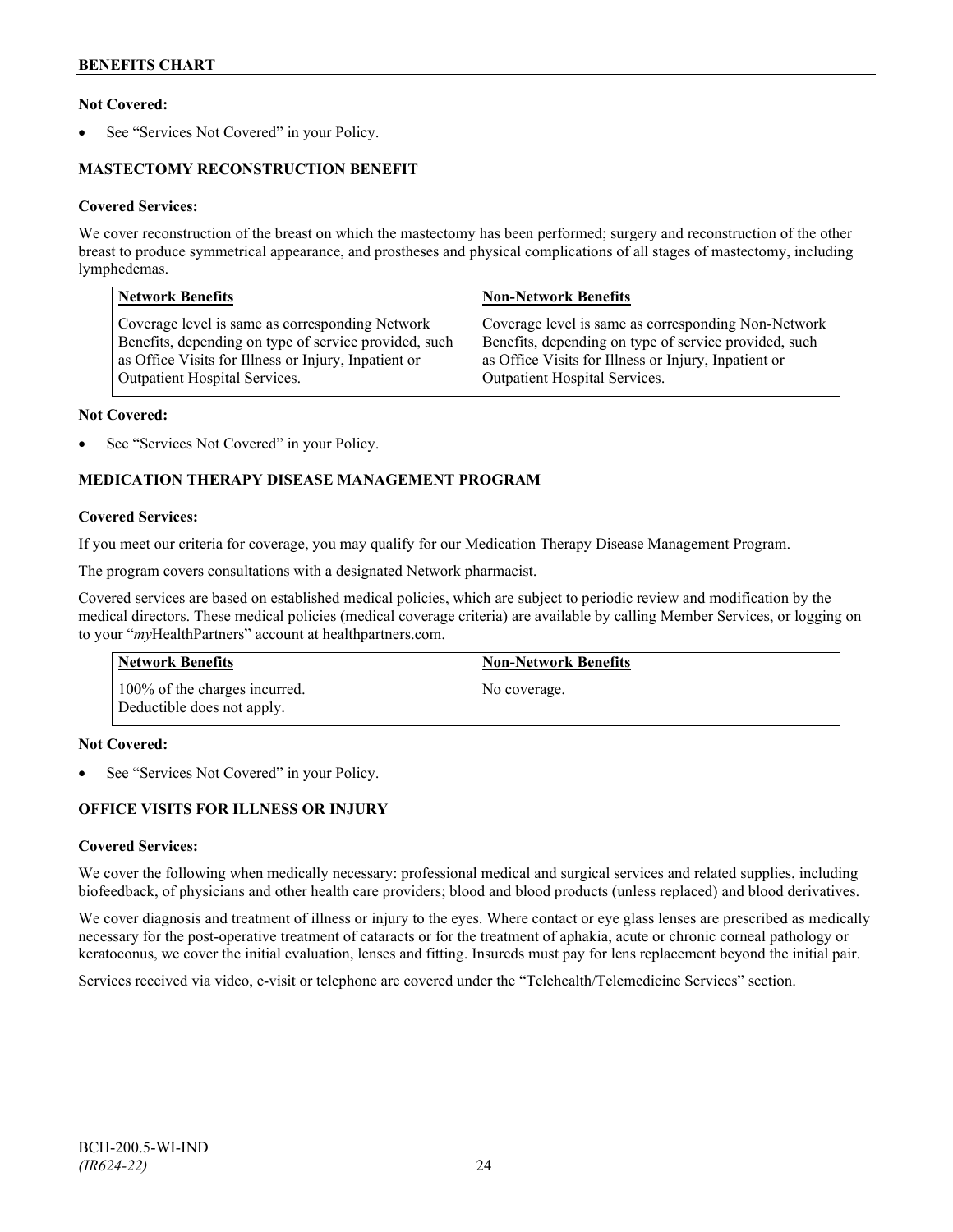# **Office visits**

| <b>Network Benefits</b>                                                                                                          | <b>Non-Network Benefits</b>                                                                                                      |
|----------------------------------------------------------------------------------------------------------------------------------|----------------------------------------------------------------------------------------------------------------------------------|
| 70% of the charges incurred.                                                                                                     | 50% of the charges incurred.                                                                                                     |
| Services received from Indian Health Providers will be<br>covered at 100% of the charges incurred.<br>Deductible does not apply. | Services received from Indian Health Providers will be<br>covered at 100% of the charges incurred.<br>Deductible does not apply. |

# **Convenience clinics**

| Network Benefits                                                                                                                 | <b>Non-Network Benefits</b>                                                                                                      |
|----------------------------------------------------------------------------------------------------------------------------------|----------------------------------------------------------------------------------------------------------------------------------|
| 70% of the charges incurred.                                                                                                     | 50% of the charges incurred.                                                                                                     |
| Services received from Indian Health Providers will be<br>covered at 100% of the charges incurred.<br>Deductible does not apply. | Services received from Indian Health Providers will be<br>covered at 100% of the charges incurred.<br>Deductible does not apply. |

# **First four visits**

| If any of the first four visits are urgent care visits or<br>office visits, they are covered at 100%, subject to a<br>copayment of \$30 per visit, not subject to the<br>deductible.                                               |
|------------------------------------------------------------------------------------------------------------------------------------------------------------------------------------------------------------------------------------|
| If any of the first four visits are convenience clinic<br>visits, telephone visits or E-visits (other than<br>Virtuwell), they are covered at 100%, subject to a<br>copayment of \$15 per visit, not subject to the<br>deductible. |
| Then services will be covered at the deductible and<br>coinsurance and/or copayment indicated for urgent care<br>visits, office visits, convenience clinic visits, telephone<br>visits or E-visits (other than Virtuwell).         |
| Physician services are included; however, charges for<br>office procedures, laboratory, radiology and other<br>ancillary services are not included and will be subject<br>to the deductible and coinsurance and/or copayment.      |

# **Injections administered in a physician's office, other than immunizations**

# **Allergy injections**

| <b>Network Benefits</b>                                                                                                          | <b>Non-Network Benefits</b>                                                                                                      |
|----------------------------------------------------------------------------------------------------------------------------------|----------------------------------------------------------------------------------------------------------------------------------|
| 70% of the charges incurred.                                                                                                     | 50% of the charges incurred.                                                                                                     |
| Services received from Indian Health Providers will be<br>covered at 100% of the charges incurred.<br>Deductible does not apply. | Services received from Indian Health Providers will be<br>covered at 100% of the charges incurred.<br>Deductible does not apply. |

# **All other injections**

| <b>Network Benefits</b>                                                                                                          | <b>Non-Network Benefits</b>                                                                                                      |
|----------------------------------------------------------------------------------------------------------------------------------|----------------------------------------------------------------------------------------------------------------------------------|
| 70% of the charges incurred.                                                                                                     | 50% of the charges incurred.                                                                                                     |
| Services received from Indian Health Providers will be<br>covered at 100% of the charges incurred.<br>Deductible does not apply. | Services received from Indian Health Providers will be<br>covered at 100% of the charges incurred.<br>Deductible does not apply. |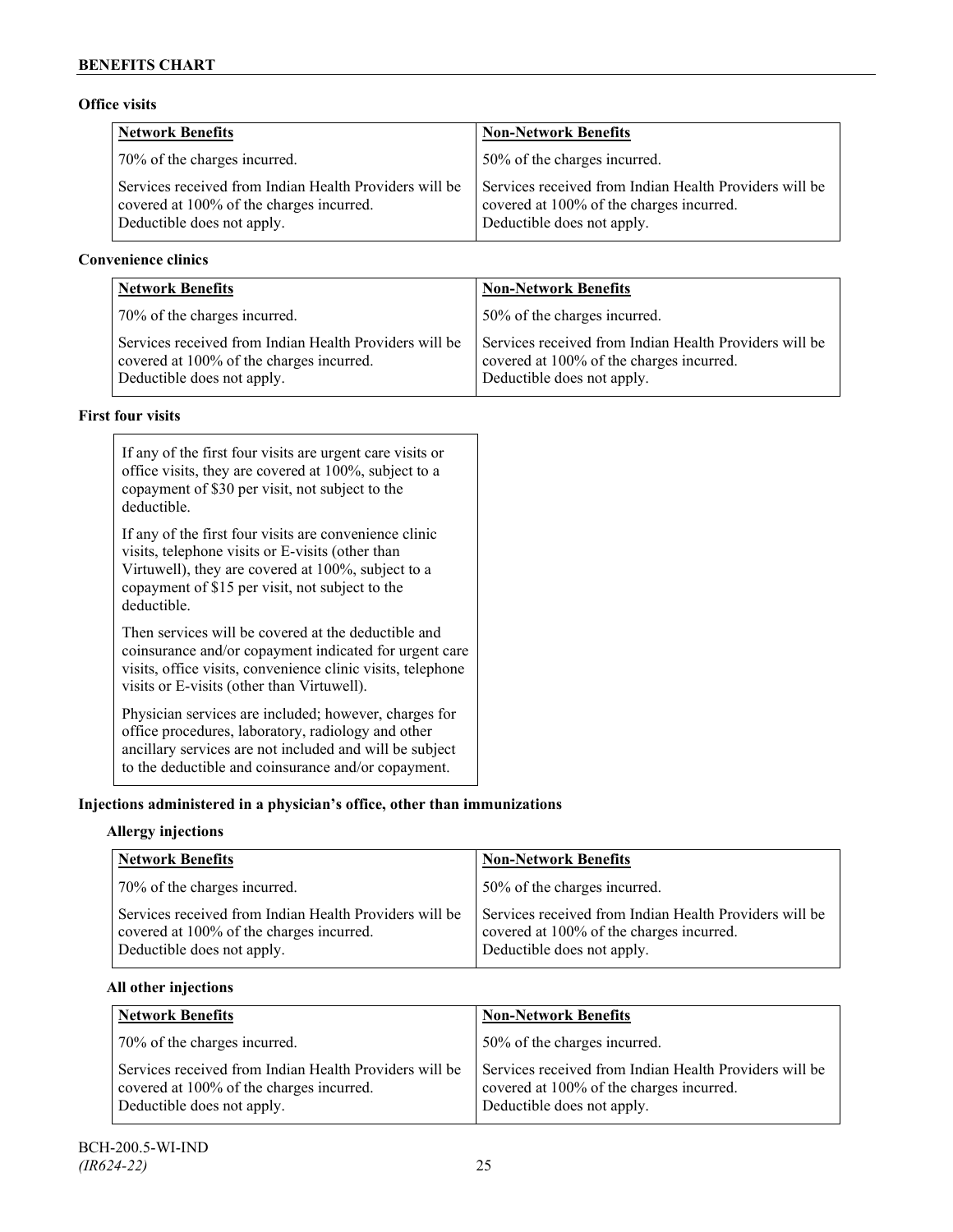# **Not Covered:**

- Court ordered treatment, except as described in this Benefits Chart. Any resulting court ordered treatment for mental health services will be subject to the Policy's requirement for medical necessity.
- See "Services Not Covered" in your Policy.

# **PEDIATRIC EYEWEAR**

# **Covered Services:**

We cover pediatric eyewear for children.

Routine eye exams are covered under the "Preventive Services" section.

| <b>Network Benefits</b>                                                                                                          | <b>Non-Network Benefits</b> |
|----------------------------------------------------------------------------------------------------------------------------------|-----------------------------|
| 70% of the charges incurred.                                                                                                     | No coverage.                |
| Services received from Indian Health Providers will be<br>covered at 100% of the charges incurred.<br>Deductible does not apply. |                             |

# **Limitations:**

- Coverage under this provision will continue until the end of the month in which the child turns 19.
- Limited to one of the following per calendar year:
	- o one pair of eyeglasses including one set of prescription lenses, frames from the designated eyewear collection, and anti scratch coating; or
	- o one pair of non-disposable contact lenses; or
	- a one year supply of disposable contact lenses.
- Contact lens fittings are limited to two per calendar year.

## **Not Covered:**

- Frames that are not included in the designated eyewear collection are not covered. However, one pair of lenses will be covered if a member chooses frames outside the designated eyewear collection.
- More than one pair of lenses or frames or non-disposable contacts per calendar year, regardless of the reason. This includes replacement of eyeglasses or contact lenses due to loss, breakage, theft, or change in prescription.
- Safety glasses or goggles for sports or vocational reasons.
- Upgrades including, but not limited to, UV protection and no-line multifocal lenses.
- See "Services Not Covered" in your Policy.

# **PHYSICAL THERAPY, OCCUPATIONAL THERAPY, SPEECH THERAPY AND OTHER SPECIFIED THERAPIES**

# **Covered Services:**

We cover the following physical therapy, occupational therapy and speech therapy services:

- Medically necessary rehabilitative care to correct the effects of illness or injury.
- Habilitative services rendered for congenital, developmental or medical conditions which have significantly Limited the successful initiation of normal speech and normal motor development.

Massage therapy which is performed in conjunction with other treatment/modalities by a physical or occupational therapist, is part of a prescribed treatment plan and is not billed separately is covered.

We cover services provided in a clinic. We also cover physical therapy provided in an outpatient hospital facility. To see the benefit level for inpatient hospital or skilled nursing facility services, see benefits under "Inpatient Hospital and Skilled Nursing Facility Services".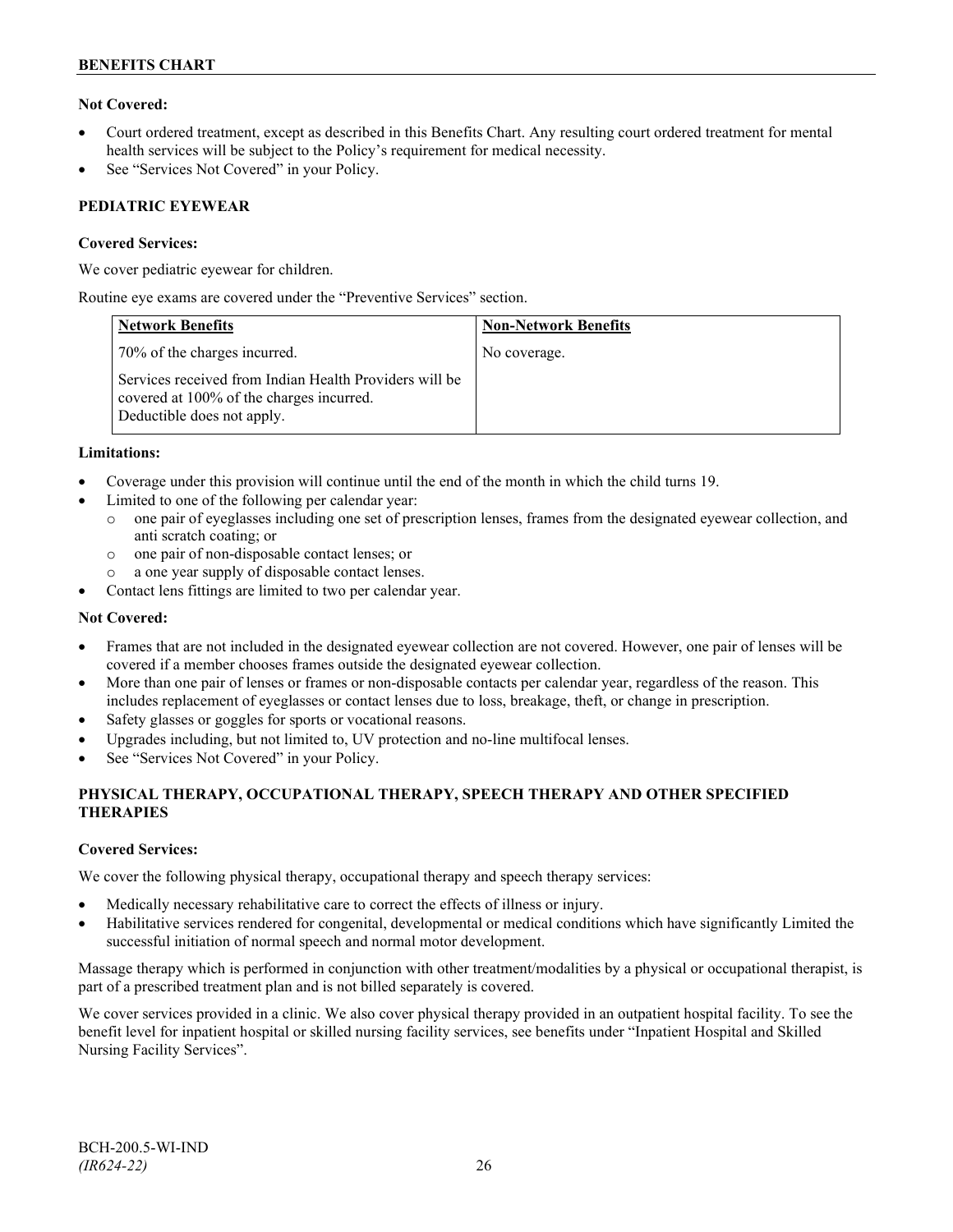# **Rehabilitative care**

| <b>Network Benefits</b>                                | <b>Non-Network Benefits</b>                            |
|--------------------------------------------------------|--------------------------------------------------------|
| 70% of the charges incurred.                           | 50% of the charges incurred.                           |
| Services received from Indian Health Providers will be | Services received from Indian Health Providers will be |
| covered at 100% of the charges incurred.               | covered at 100% of the charges incurred.               |
| Deductible does not apply.                             | Deductible does not apply.                             |
| Physical, Occupational and Speech Therapy are          | Physical, Occupational and Speech Therapy are          |
| Limited to 20 visits each per calendar year.           | Limited to 20 visits each per calendar year.           |

In addition to the services provided above, we cover a minimum of:

- 20 visits per calendar year for pulmonary rehabilitation therapy,
- 36 visits per calendar year for cardiac rehabilitation therapy,
- 30 visits per calendar year for post-cochlear implant aural therapy,
- 20 visits per calendar year for cognitive rehabilitation therapy.

The maximum number of visits are combined for Network Benefits and Non-Network Benefits.

# **Habilitative care**

| <b>Network Benefits</b>                                | <b>Non-Network Benefits</b>                            |
|--------------------------------------------------------|--------------------------------------------------------|
| 70% of the charges incurred.                           | 50% of the charges incurred.                           |
| Services received from Indian Health Providers will be | Services received from Indian Health Providers will be |
| covered at 100% of the charges incurred.               | covered at 100% of the charges incurred.               |
| Deductible does not apply.                             | Deductible does not apply.                             |
| Physical, Occupational and Speech Therapy are          | Physical, Occupational and Speech Therapy are          |
| Limited to 20 visits each per calendar year.           | Limited to 20 visits each per calendar year.           |

The maximum number of visits is combined for Network Benefits and Non-Network Benefits.

# **Not Covered:**

- Massage therapy for the purpose of comfort or convenience of the Insured.
- See "Services Not Covered" in your Policy.

# **PRESCRIPTION DRUG SERVICES**

# **Covered Services:**

We cover prescription drugs and medications that can be self-administered or are administered in a physician's office.

**For Network Benefits, drugs and medications must be obtained at a network pharmacy.**

**If a copayment is required, you must pay one copayment for each 30-day supply, or portion thereof.**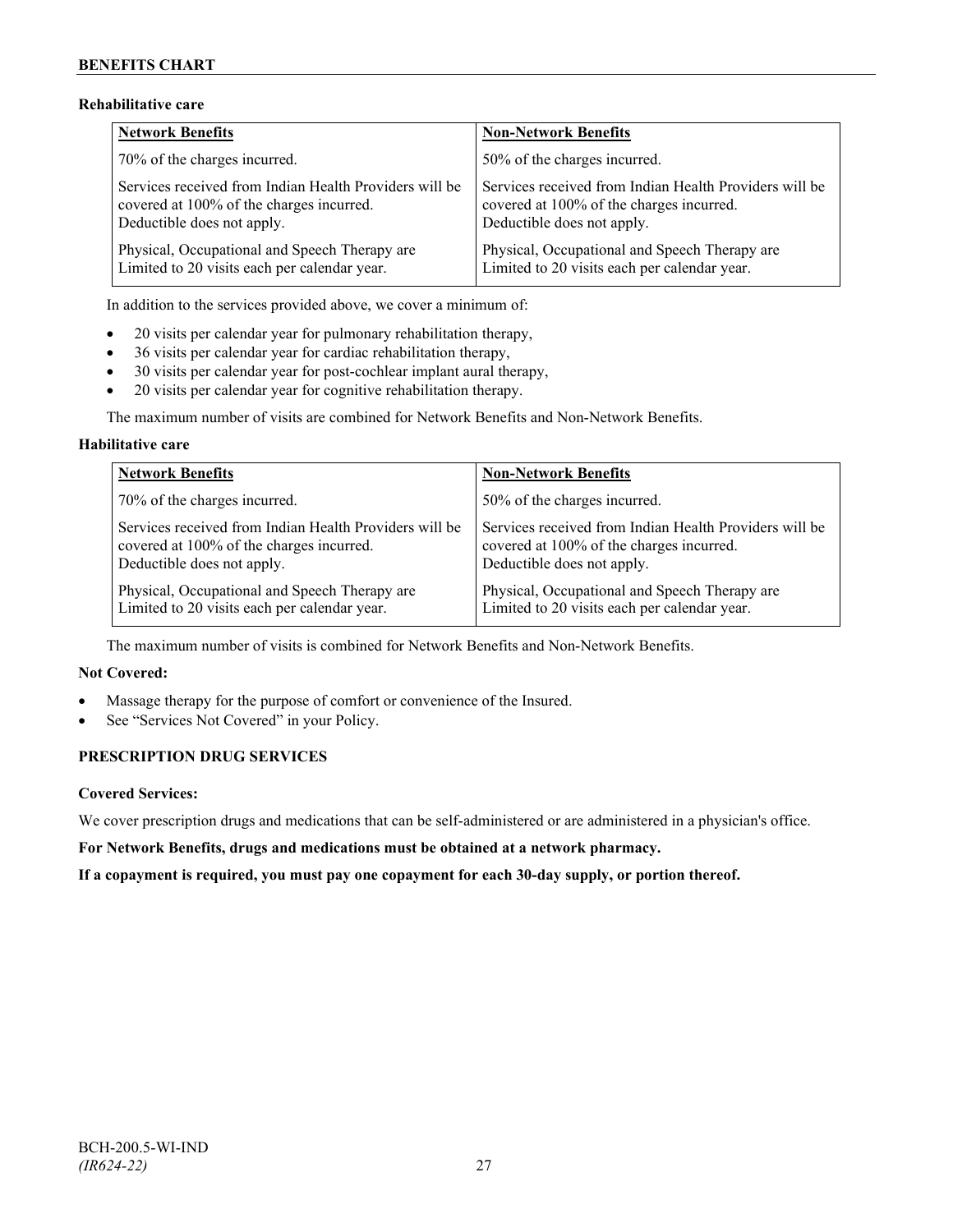# **Outpatient drugs (except as specified below)**

| <b>Network Benefits</b>                                                                                                                                                                                                                                                                                                                                                      | <b>Non-Network Benefits</b>                                                                                                                                      |
|------------------------------------------------------------------------------------------------------------------------------------------------------------------------------------------------------------------------------------------------------------------------------------------------------------------------------------------------------------------------------|------------------------------------------------------------------------------------------------------------------------------------------------------------------|
| 100% of the charges incurred, subject to a<br>copayment of \$5 for generic low cost formulary drugs,<br>and 100% of the charges incurred, subject to a<br>copayment of \$25 for generic high cost formulary<br>drugs.<br>Deductible does not apply.                                                                                                                          | 50% of the charges incurred.<br>Services received from Indian Health Providers will be<br>covered at 100% of the charges incurred.<br>Deductible does not apply. |
| Brand name formulary drugs are covered at 70% of the<br>charges incurred.                                                                                                                                                                                                                                                                                                    |                                                                                                                                                                  |
| Non-formulary drugs are covered at 50% of the charges<br>incurred.                                                                                                                                                                                                                                                                                                           |                                                                                                                                                                  |
| In no event will your cost for a formulary insulin drug<br>exceed \$25. Deductible does not apply to formulary<br>insulin drugs.                                                                                                                                                                                                                                             |                                                                                                                                                                  |
| Services received from Indian Health Providers will be<br>covered at 100% of the charges incurred.<br>Deductible does not apply.                                                                                                                                                                                                                                             |                                                                                                                                                                  |
| Oral chemotherapy drugs are included on the<br>Specialty Drug List. However, you pay the applicable<br>outpatient drug benefit. As required by Wisconsin law,<br>you will not pay higher cost sharing (deductible,<br>copayment or coinsurance) for orally administered<br>chemotherapy drugs than you pay for injected or<br>intravenously administered chemotherapy drugs. |                                                                                                                                                                  |

# **Mail order drugs**

| <b>Network Benefits</b>                                                                                                                                                                                                                                                                                                                                                                         | <b>Non-Network Benefits</b>                                                                                |
|-------------------------------------------------------------------------------------------------------------------------------------------------------------------------------------------------------------------------------------------------------------------------------------------------------------------------------------------------------------------------------------------------|------------------------------------------------------------------------------------------------------------|
| For your convenience, you may also get up to a 90-day<br>supply of outpatient prescription drugs that can be self-<br>administered through the designated mail order service.<br>Outpatient drugs ordered through this service are<br>covered at the benefit percent and copayments shown in<br>Outpatient Drugs above.<br>Specialty Drugs are not available through the mail order<br>service. | Mail order drugs are only available through the<br>designated mail order service.<br>See Network Benefits. |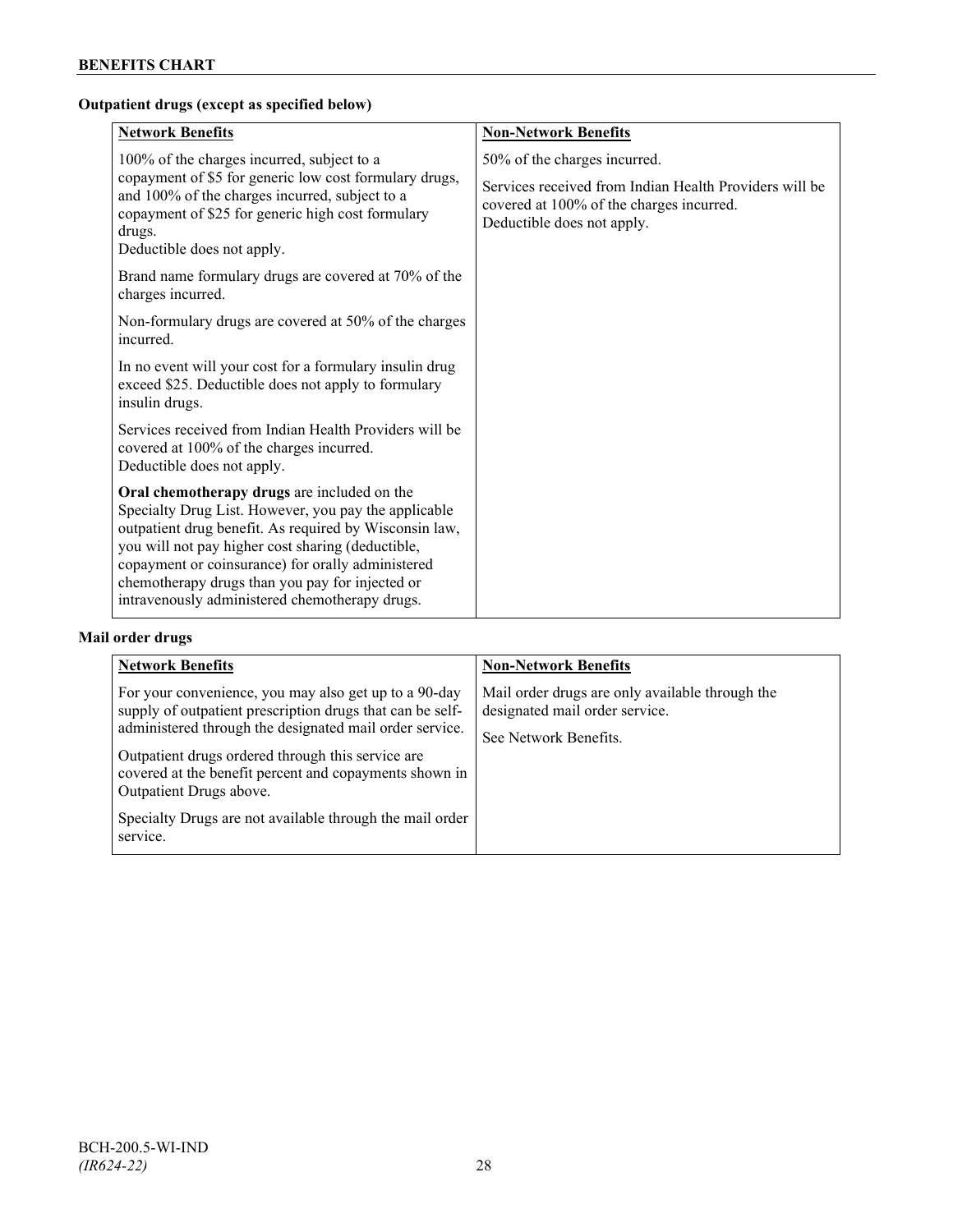## **Specialty drugs that are self-administered**

| <b>Network Benefits</b>                                                                                                                                                                                                                                                                                                                                                      | <b>Non-Network Benefits</b> |
|------------------------------------------------------------------------------------------------------------------------------------------------------------------------------------------------------------------------------------------------------------------------------------------------------------------------------------------------------------------------------|-----------------------------|
| 50% of the charges incurred.                                                                                                                                                                                                                                                                                                                                                 | No coverage.                |
| Services received from Indian Health Providers will be<br>covered at 100% of the charges incurred.<br>Deductible does not apply.                                                                                                                                                                                                                                             |                             |
| Oral chemotherapy drugs are included on the<br>Specialty Drug List. However, you pay the applicable<br>outpatient drug benefit. As required by Wisconsin law,<br>you will not pay higher cost sharing (deductible,<br>copayment or coinsurance) for orally administered<br>chemotherapy drugs than you pay for injected or<br>intravenously administered chemotherapy drugs. |                             |

Specialty Drugs are Limited to drugs on the Specialty Drug List and must be obtained from a designated vendor.

# **Tobacco cessation drugs are covered for all FDA approved tobacco cessation drugs**

| <b>Network Benefits</b>                                     | <b>Non-Network Benefits</b>                                                                                                                                      |
|-------------------------------------------------------------|------------------------------------------------------------------------------------------------------------------------------------------------------------------|
| 100% of the charges incurred.<br>Deductible does not apply. | 50% of the charges incurred.<br>Services received from Indian Health Providers will be<br>covered at 100% of the charges incurred.<br>Deductible does not apply. |

#### **Contraceptive drugs**

| <b>Network Benefits</b>                                                                                                                                                                                                                            | <b>Non-Network Benefits</b>                                                                                                                                      |
|----------------------------------------------------------------------------------------------------------------------------------------------------------------------------------------------------------------------------------------------------|------------------------------------------------------------------------------------------------------------------------------------------------------------------|
| 100% of the charges incurred for formulary drugs.<br>Deductible does not apply.<br>If a physician requests that a Non-Formulary<br>contraceptive drug be dispensed as written, the drug<br>will be covered at 100%, not subject to the deductible. | 50% of the charges incurred.<br>Services received from Indian Health Providers will be<br>covered at 100% of the charges incurred.<br>Deductible does not apply. |

**ACA preventive medications.** We cover preventive medications currently recommended by USPSTF with an A or B rating if they are prescribed by your medical provider and they are listed on our Commercial ACA Preventive Drug List. Preventive medications are subject to periodic review and modification. Changes would be effective in accordance with the federal rules and reflected in our current medical coverage criteria for preventive care services.

| <b>Network Benefits</b>       | <b>Non-Network Benefits</b>                                                                                                      |
|-------------------------------|----------------------------------------------------------------------------------------------------------------------------------|
| 100% of the charges incurred. | 50% of the charges incurred.                                                                                                     |
| Deductible does not apply.    | Services received from Indian Health Providers will be<br>covered at 100% of the charges incurred.<br>Deductible does not apply. |

## **Limitations:**

- Certain drugs may require prior authorization as indicated on the Formulary. HealthPartners may require prior authorization for the drug and also the site where the drug will be provided. Certain drugs are subject to our utilization review process and quantity limits.
- Certain non-formulary drugs require prior authorization. In addition, certain drugs may be subject to any quantity limits applied as part of our trial program. The trial drug program applies to new prescriptions for certain drugs which have high toxicity, low tolerance, high costs and/or high potential for waste. Trial drugs are indicated on the formulary and/or the Specialty Drug List. Your first fill of a trial drug may be limited to less than a month supply. If the drug is well tolerated and effective, you will receive the remainder of your first month supply.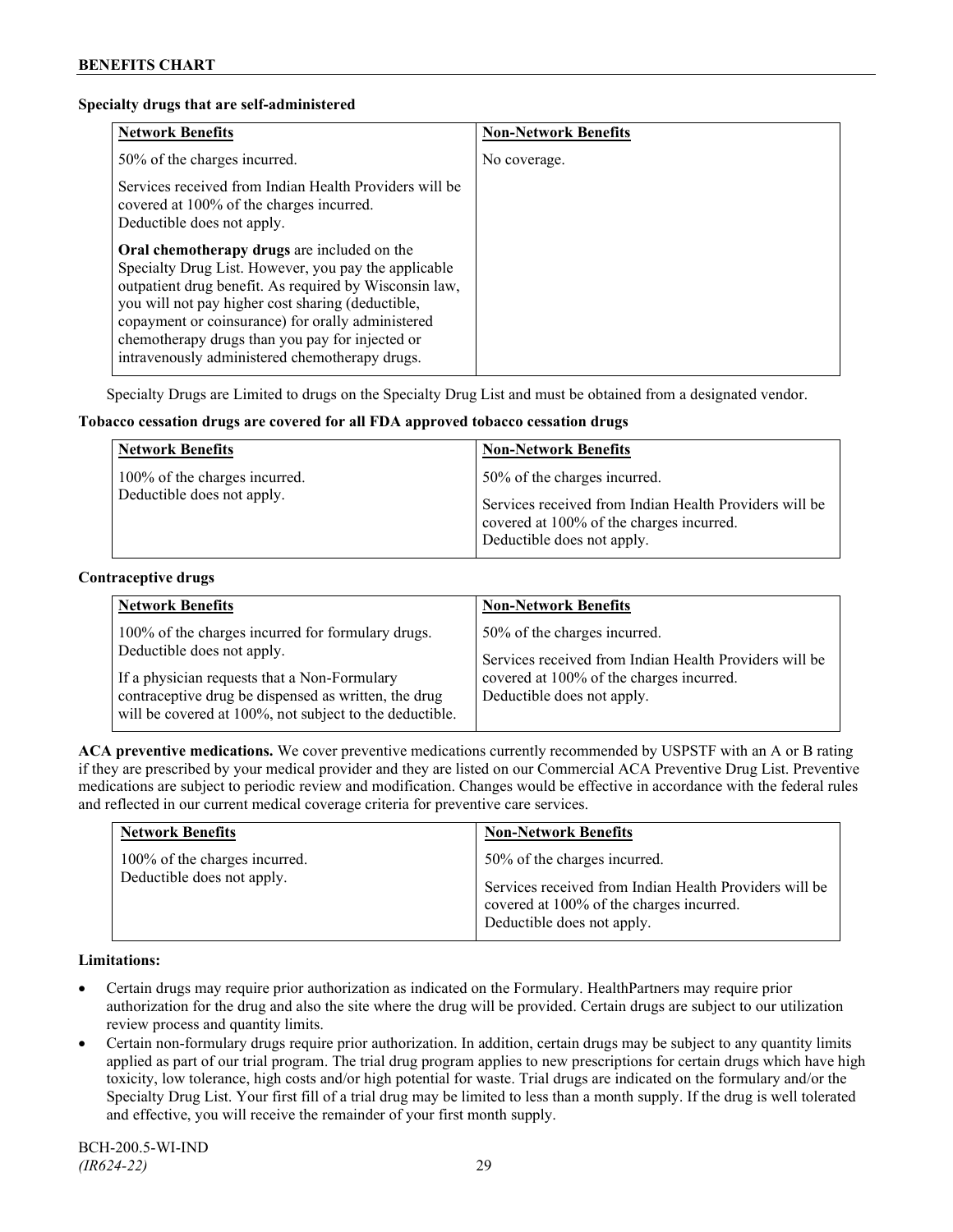- If an Insured requests a brand name drug when there is a generic equivalent, the brand name drug will be covered up to the charge that would apply to the generic drug, minus any required copayment. If a physician requests that a brand name drug be dispensed as written, the drug will be paid at the non-formulary benefit.
- We may require Insureds to try over-the-counter (OTC) drug alternatives before approving more costly formulary prescription drugs.
- Unless otherwise specified in the Prescription Drug Services section, you may receive up to a 30-day supply per prescription.
- New prescriptions to treat certain chronic conditions are Limited to a 30-day supply.
- A 90-day supply will be covered and dispensed only at pharmacies that participate in our extended day supply program.
- No more than a 30-day supply of Specialty Drugs will be covered and dispensed at a time unless it's a manufacturer supplied drug that cannot be split that supplies the Insured with more than a 30-day supply.

# **Not Covered:**

- Replacement of prescription drugs, medications, equipment and supplies due to loss, damage or theft.
- Nonprescription (over-the-counter) drugs or medications, including, but not Limited to, vitamins, supplements, homeopathic remedies, and non-FDA approved drugs, unless listed on the Formulary and prescribed by a physician or legally authorized health care provider under applicable state and federal law. This exclusion does not include over-thecounter contraceptives for women as allowed under the Affordable Care Act when the Insured obtains a prescription for the item. In addition, if the Insured obtains a prescription, this exclusion does not include aspirin to prevent cardiovascular disease for men and women of certain ages; folic acid supplements for women who may become pregnant; fluoride chemoprevention supplements for children without fluoride in their water source; and iron supplements for children ages 6-12 months who are at risk for anemia.
- All drugs for the treatment of sexual dysfunction.
- All drugs for the treatment of growth deficiency.
- Fertility drugs.
- Medical cannabis.
- Drugs on the Excluded Drug List. The Excluded Drug List includes select drugs within a therapy class that are not eligible for coverage. This includes drugs that may be excluded for certain indications. The Excluded Drug List is available at [healthpartners.com.](http://www.healthpartners.com/)
- Drugs that are newly approved by the FDA until they are reviewed and approved by HealthPartners Pharmacy and Therapeutics Committee.
- Medical devices approved by the FDA will not be covered under the Prescription Drug Services section unless they are on our formulary. Covered medical devices are generally submitted and reimbursed under your medical benefits.
- See "Services Not Covered" in your Policy.

# **PREVENTIVE SERVICES**

# **Applicable Definitions:**

**Routine Preventive Services** are routine healthcare services that include screenings, check-ups and counseling to prevent illness, disease or other health problems before symptoms occur.

**Diagnostic Services** are services to help a provider understand your symptoms, diagnose illness and decide what treatment may be needed. They may be the same services that are listed as preventive services, but they are being used as diagnostic services. Your provider will determine if these services are preventive or diagnostic. These services are not preventive if received as part of a visit to diagnose, manage or maintain an acute or chronic medical condition, illness or injury. When that occurs, unless otherwise indicated below, standard deductibles, copayments or coinsurance apply.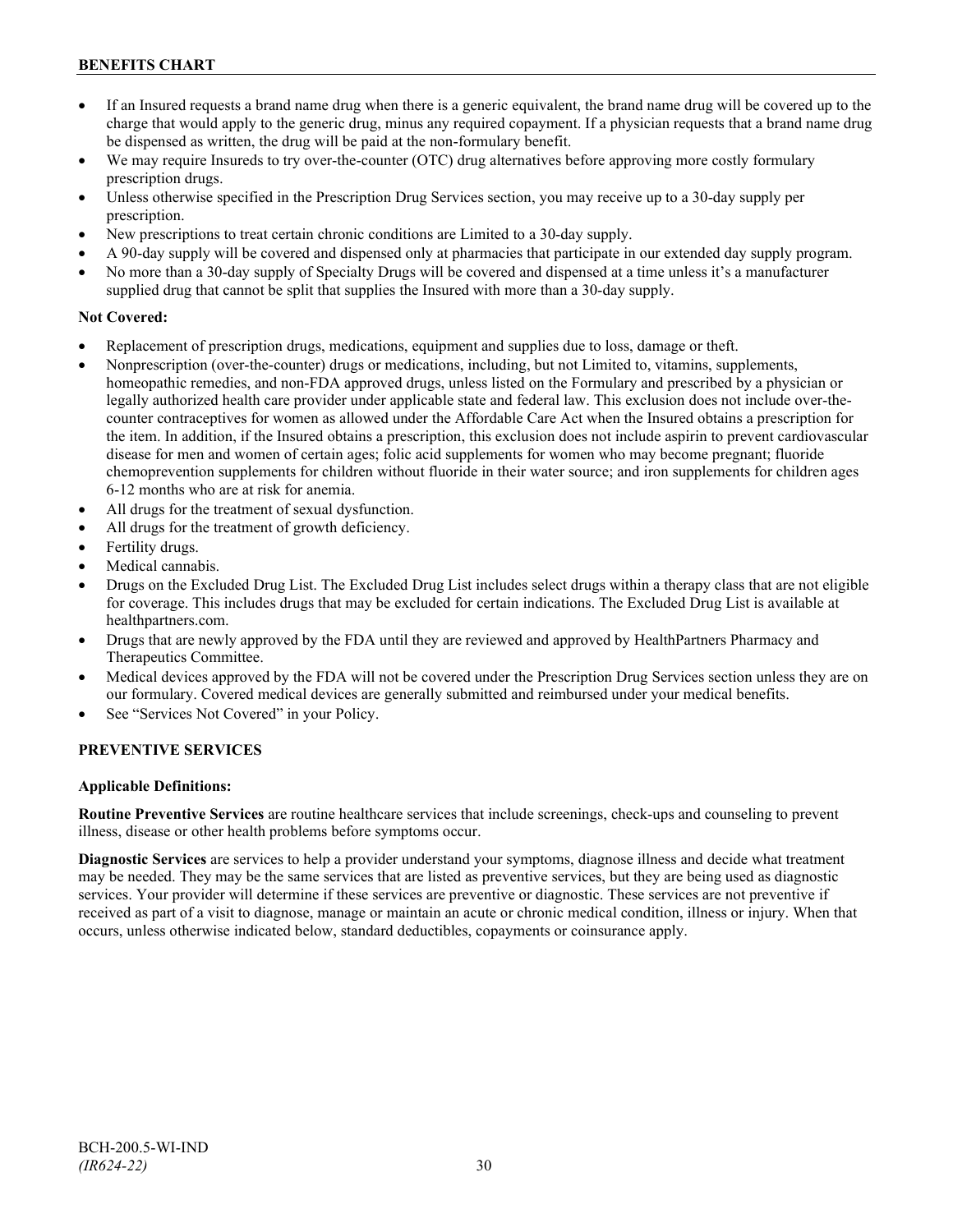# **Covered Services:**

We cover preventive services that meet any of the requirements under the Affordable Care Act (ACA) shown in the bulleted items below. These preventive services are covered at 100% under the Network Benefits with no deductible, copayments or coinsurance. (If a preventive service is not required by the ACA and it is covered at a lower benefit level, it will be specified below.) Preventive benefits mandated under the ACA are subject to periodic review and modification. Changes would be effective in accordance with the federal rules. Preventive services mandated by the ACA include:

- Evidence-based items or services that have in effect a rating of A or B in the current recommendations of the United States Preventive Services Task Force with respect to the individual;
- Immunizations for routine use in children, adolescents, and adults that have in effect a recommendation from the Advisory Committee on Immunization Practices of the Centers for Disease Control and Prevention with respect to the individual;
- With respect to infants, children, and adolescents, evidence-informed preventive care and screenings provided for in comprehensive guidelines supported by the Health Resources and Services Administration; and
- With respect to women, preventive care and screenings provided for in comprehensive guidelines supported by the Health Resources and Services Administration.

Covered services are based on established medical policies, which are subject to periodic review and modification by the medical directors. These medical policies (medical coverage criteria) are available by calling Member Services, or logging on to your "*my*HealthPartners" account at [healthpartners.com.](http://www.healthpartners.com/)

# **ACA and state mandated preventive services are covered as follows:**

**Routine health exams and periodic health assessments**. A physician or health care provider will counsel you as to how often health assessments are needed based on age, sex and health status. This includes screening and counseling for tobacco cessation and all FDA approved tobacco cessation medications including over-the-counter drugs (as shown in the Prescription Drug Services section).

| <b>Network Benefits</b>                                     | <b>Non-Network Benefits</b>                                                                                                                                      |
|-------------------------------------------------------------|------------------------------------------------------------------------------------------------------------------------------------------------------------------|
| 100% of the charges incurred.<br>Deductible does not apply. | 50% of the charges incurred.<br>Services received from Indian Health Providers will be<br>covered at 100% of the charges incurred.<br>Deductible does not apply. |

**Child health supervision services.** This includes pediatric preventive services such as newborn screenings, appropriate immunizations, developmental assessments and laboratory services appropriate to the age of the child from birth to 72 months, and appropriate immunizations to age 18.

| <b>Network Benefits</b>       | <b>Non-Network Benefits</b>                                                                                                      |
|-------------------------------|----------------------------------------------------------------------------------------------------------------------------------|
| 100% of the charges incurred. | 50% of the charges incurred.                                                                                                     |
| Deductible does not apply.    | Services received from Indian Health Providers will be<br>covered at 100% of the charges incurred.<br>Deductible does not apply. |

#### **Routine prenatal care and exams**

| <b>Network Benefits</b>                                     | <b>Non-Network Benefits</b>                                                                                                                                      |
|-------------------------------------------------------------|------------------------------------------------------------------------------------------------------------------------------------------------------------------|
| 100% of the charges incurred.<br>Deductible does not apply. | 50% of the charges incurred.<br>Services received from Indian Health Providers will be<br>covered at 100% of the charges incurred.<br>Deductible does not apply. |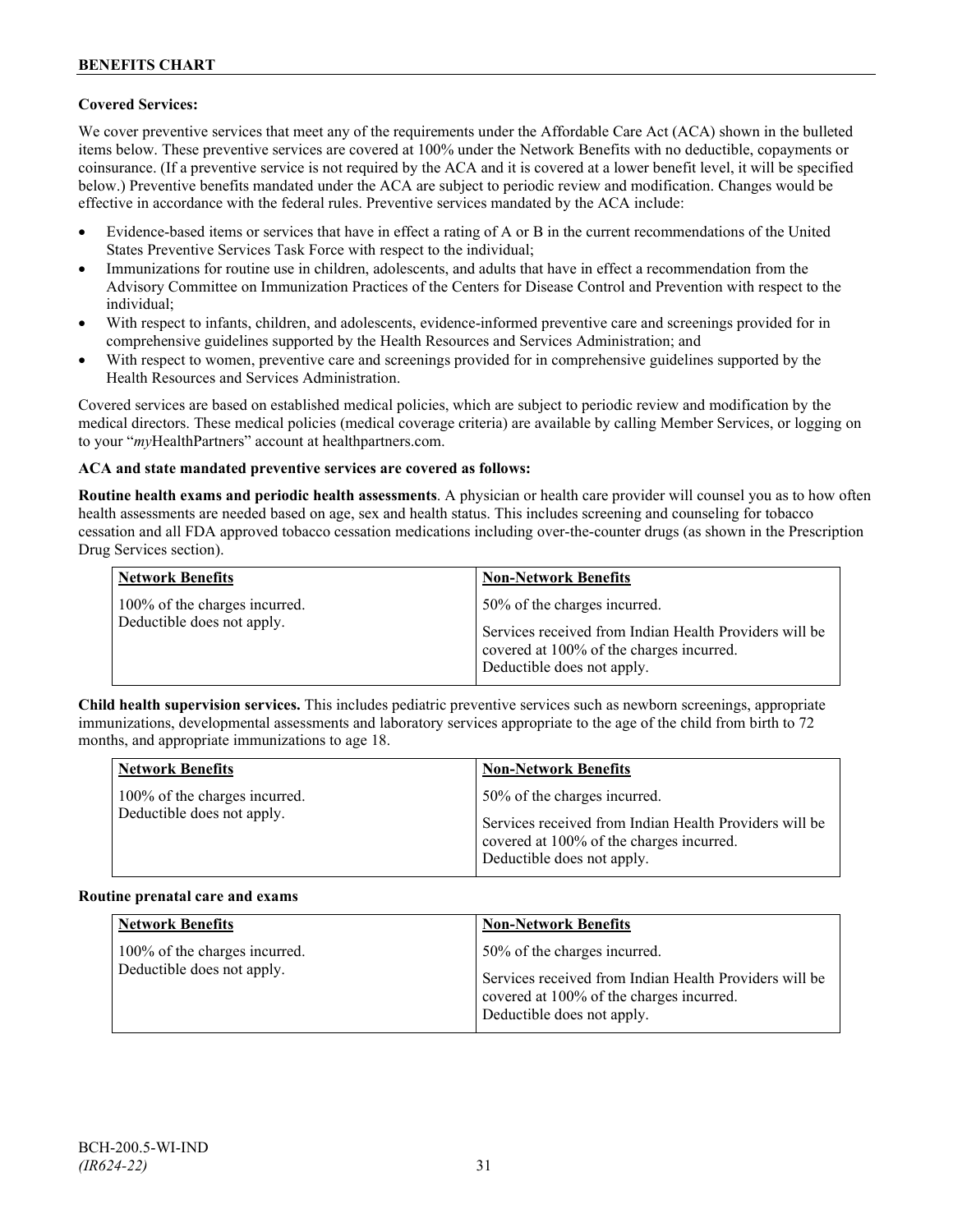**Routine postnatal care.** This includes health exams, assessments, education and counseling relating to the period immediately after childbirth.

| <b>Network Benefits</b>                                     | <b>Non-Network Benefits</b>                                                                                                      |
|-------------------------------------------------------------|----------------------------------------------------------------------------------------------------------------------------------|
| 100% of the charges incurred.<br>Deductible does not apply. | 50% of the charges incurred.                                                                                                     |
|                                                             | Services received from Indian Health Providers will be<br>covered at 100% of the charges incurred.<br>Deductible does not apply. |

**Routine screening procedures for cancer.** This includes colorectal screening, digital rectal examinations and other cancer screenings recommended by the USPSTF with an A or B rating. Women's preventive health services below describe additional routine screening procedures for cancer.

| <b>Network Benefits</b>                                     | <b>Non-Network Benefits</b>                                                            |
|-------------------------------------------------------------|----------------------------------------------------------------------------------------|
| 100% of the charges incurred.<br>Deductible does not apply. | 50% of the charges incurred.<br>Services received from Indian Health Providers will be |
|                                                             | covered at 100% of the charges incurred.<br>Deductible does not apply.                 |

# **Routine eye and hearing exams for members under the age of 22**

| <b>Network Benefits</b>                                     | <b>Non-Network Benefits</b>                                                                                                                                      |
|-------------------------------------------------------------|------------------------------------------------------------------------------------------------------------------------------------------------------------------|
| 100% of the charges incurred.<br>Deductible does not apply. | 50% of the charges incurred.<br>Services received from Indian Health Providers will be<br>covered at 100% of the charges incurred.<br>Deductible does not apply. |

**Professional voluntary family planning services.** This includes services to prevent or delay a pregnancy, including counseling and education. Services must be provided by a licensed provider.

| 50% of the charges incurred.<br>100% of the charges incurred.<br>Deductible does not apply.<br>Services received from Indian Health Providers will be<br>covered at 100% of the charges incurred.<br>Deductible does not apply. |  |
|---------------------------------------------------------------------------------------------------------------------------------------------------------------------------------------------------------------------------------|--|

#### **Adult immunizations**

| Network Benefits              | <b>Non-Network Benefits</b>   |
|-------------------------------|-------------------------------|
| 100% of the charges incurred. | 100% of the charges incurred. |
| Deductible does not apply.    | Deductible does not apply.    |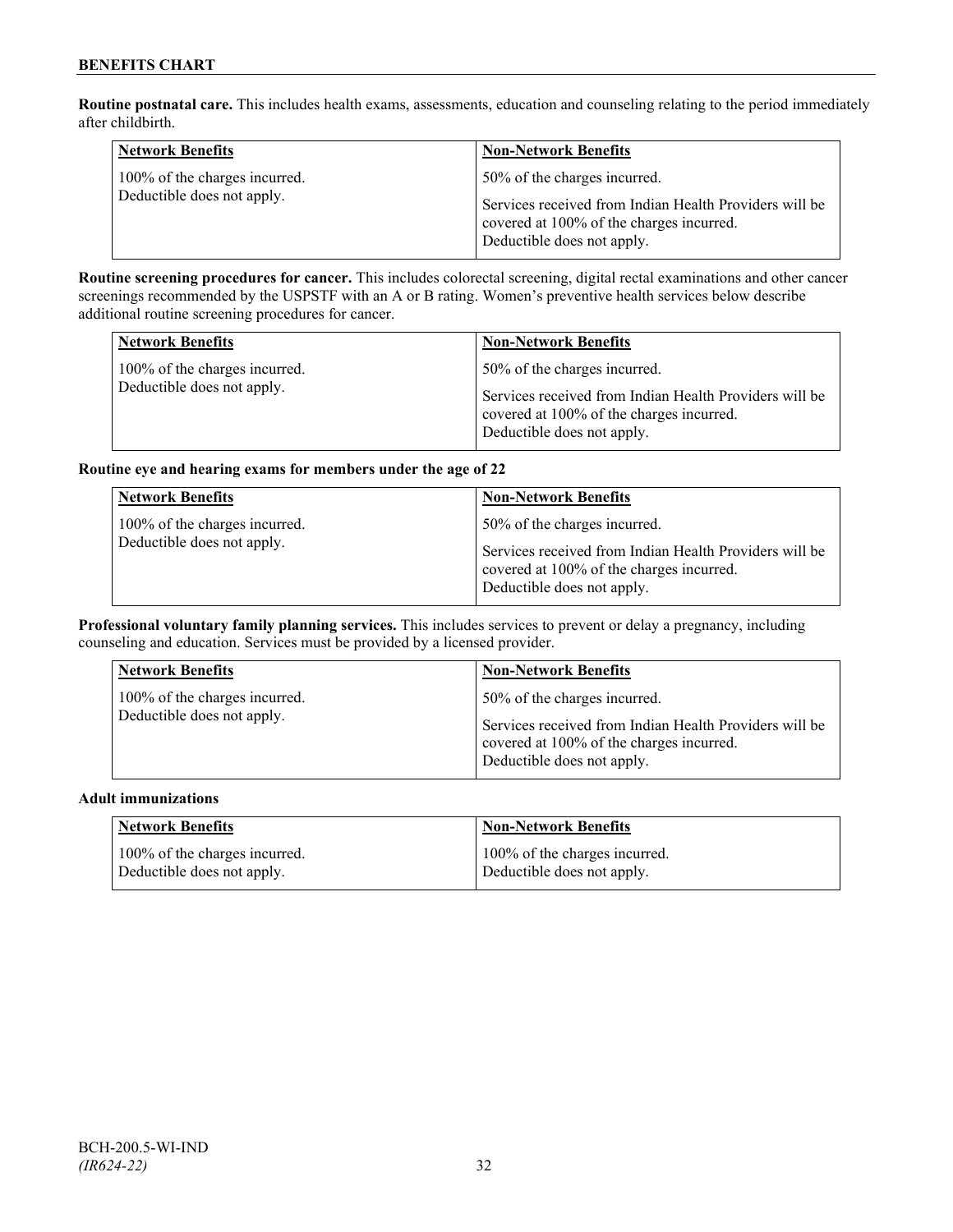**Women's preventive health services.** This includes mammograms, screenings for cervical cancer (pap smears), breast pumps, human papillomavirus (HPV) testing, counseling for sexually transmitted infections, counseling and screening for human immunodeficiency virus (HIV), and all FDA approved contraceptive methods as prescribed by a doctor, sterilization procedures, education and counseling (see the Prescription Drug Services section for coverage of oral contraceptive drugs). We also provide genetic screening for BRCA if someone in your family has the gene or you have a diagnosis of cancer.

The U.S. Preventive Services Task Force (USPSTF) recommends screening mammography, with or without clinical breast examination (CBE), every 1-2 years for women aged 40 and older. For women age 50 and older, we cover an annual mammogram.

| <b>Network Benefits</b>                                     | <b>Non-Network Benefits</b>                                                                                                                                      |
|-------------------------------------------------------------|------------------------------------------------------------------------------------------------------------------------------------------------------------------|
| 100% of the charges incurred.<br>Deductible does not apply. | 50% of the charges incurred.<br>Services received from Indian Health Providers will be<br>covered at 100% of the charges incurred.<br>Deductible does not apply. |

**Obesity screening and management.** We cover obesity screening and counseling for all ages during a routine preventive care exam. If you are age 18 or older and have a body mass index of 30 or more, we also cover intensive obesity management to help you lose weight. Your primary care doctor can coordinate these services.

| <b>Network Benefits</b>       | <b>Non-Network Benefits</b>                                                                                                      |
|-------------------------------|----------------------------------------------------------------------------------------------------------------------------------|
| 100% of the charges incurred. | 50% of the charges incurred.                                                                                                     |
| Deductible does not apply.    | Services received from Indian Health Providers will be<br>covered at 100% of the charges incurred.<br>Deductible does not apply. |

# **In addition to any ACA or state mandated preventive services referenced above, we cover the following eligible preventive services:**

# **Routine hearing exams for adults age 22 and older**

| <b>Network Benefits</b>                                                                                                          | <b>Non-Network Benefits</b>                                                                                                      |
|----------------------------------------------------------------------------------------------------------------------------------|----------------------------------------------------------------------------------------------------------------------------------|
| 70% of the charges incurred.                                                                                                     | 50% of the charges incurred.                                                                                                     |
| Services received from Indian Health Providers will be<br>covered at 100% of the charges incurred.<br>Deductible does not apply. | Services received from Indian Health Providers will be<br>covered at 100% of the charges incurred.<br>Deductible does not apply. |

#### **Eye exams for adults diagnosed with diabetes**

| <b>Network Benefits</b>                                     | <b>Non-Network Benefits</b>                                                                                                                                      |
|-------------------------------------------------------------|------------------------------------------------------------------------------------------------------------------------------------------------------------------|
| 100% of the charges incurred.<br>Deductible does not apply. | 50% of the charges incurred.<br>Services received from Indian Health Providers will be<br>covered at 100% of the charges incurred.<br>Deductible does not apply. |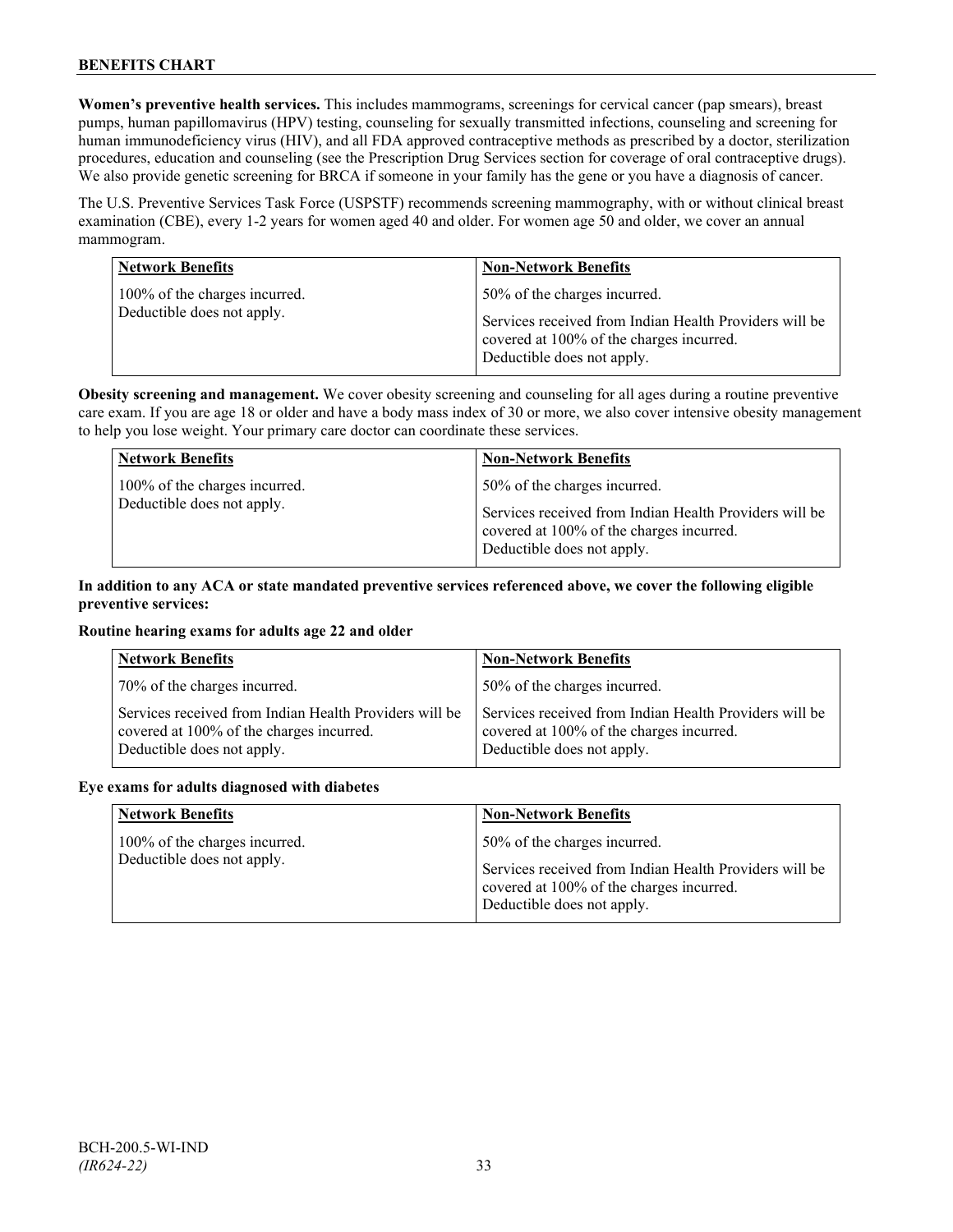**Ovarian cancer surveillance tests for women who are at risk.** "At risk for ovarian cancer" means (1) having a family history that includes any of the following: one or more first-degree or second-degree relatives with ovarian cancer, clusters of female relatives with breast cancer or nonpolyposis colorectal cancer; or (2) testing positive for BRCA1 or BRCA2 mutations. "Surveillance tests for ovarian cancer" means annual screening using: CA-125 serum tumor marker testing, transvaginal ultrasound, pelvic examination or other proven ovarian cancer screening tests currently being evaluated by the federal Food and Drug Administration or by the National Cancer Institute.

| <b>Network Benefits</b>                                                                                                                                                                                                           | <b>Non-Network Benefits</b>                                                                                                                                                                                                           |
|-----------------------------------------------------------------------------------------------------------------------------------------------------------------------------------------------------------------------------------|---------------------------------------------------------------------------------------------------------------------------------------------------------------------------------------------------------------------------------------|
| Coverage level is same as corresponding Network<br>Benefit, depending on type of service provided, such as<br>Diagnostic Imaging Services, Laboratory Services<br>Office Visits for Illness or Injury, or Preventive<br>Services. | Coverage level is same as corresponding Non-Network<br>Benefit, depending on type of service provided, such as<br>Diagnostic Imaging Services, Laboratory Services<br>Office Visits for Illness or Injury, or Preventive<br>Services. |
|                                                                                                                                                                                                                                   |                                                                                                                                                                                                                                       |

# **Limitations:**

• Services are not preventive if received as part of a visit to diagnose, manage or maintain an acute or chronic medical condition, illness or injury. When that occurs, unless otherwise indicated above, standard deductibles, copayments or coinsurance apply.

# **Not Covered:**

- Routine eye exams for adults age 22 and older.
- See "Services Not Covered" in your Policy.

# **TELEHEALTH/TELEMEDICINE SERVICES**

#### **Definitions:**

**Telehealth, Telemedicine, or Virtual Care.** This is a means of communication between a health care professional and a patient. This includes the use of secure electronic information, imaging, and communication technologies, including:

- interactive audio or audio-video
- interactive audio with store-and-forward technology
- chat-based and email-based systems
- physician-to-physician consultation
- patient education
- data transmission
- data interpretation
- digital diagnostics (algorithm-enabled diagnostic support)
- digital therapeutics (the use of personal health devices and sensors, either alone or in combination with conventional drug therapies, for disease prevention and management)

#### Services can be delivered:

Synchronously: the patient and health care professional are engaging with one another at the same time; or Asynchronously: the patient and health care professional engage with each other at different points in time.

**Telephone Visits.** Live, synchronous, interactive encounters over the telephone between a patient and a healthcare provider.

**E-Visit or Chat-Based Visits.** Asynchronous online or mobile app encounters to discuss a patient's personal health information, vital signs, and other physiologic data or diagnostic images. The healthcare provider reviews and delivers a consultation, diagnosis, prescription or treatment plan after reviewing the patient's visit information.

**Virtuwell<sup>®</sup>.** This is an online service for you to receive a diagnosis and treatment for certain conditions, such as a cold, flu, ear pain and sinus infections. You may access the Virtuwell website at [virtuwell.com.](https://www.virtuwell.com/)

**Video Visits.** Live, synchronous, interactive encounters using secure web-based video between a patient and a healthcare provider.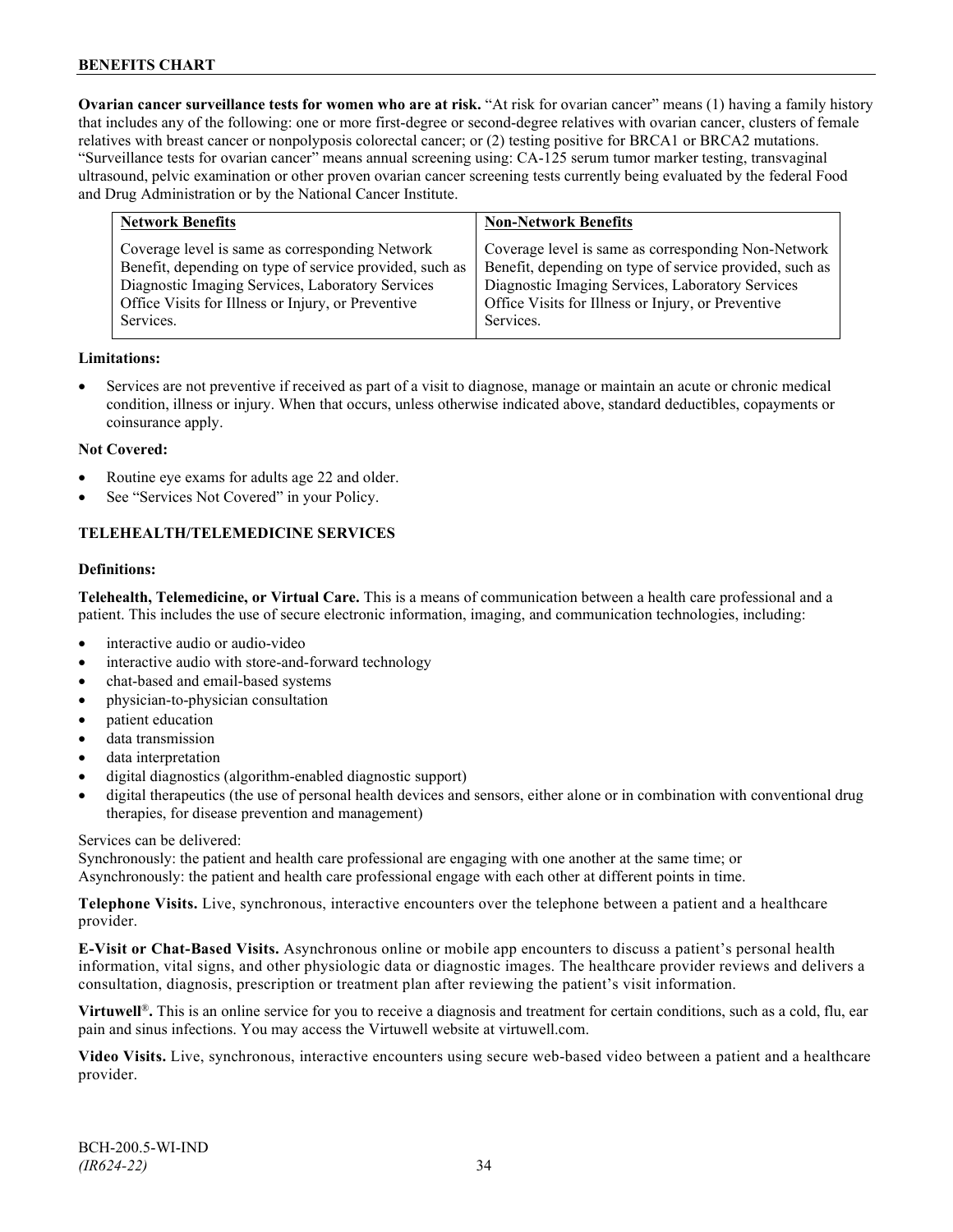# **Covered Services:**

The Plan covers the following methods of receiving care for services that would be eligible under the Plan if the service were provided in person.

# **Scheduled telephone visits**

| <b>Network Benefits</b>                                                                                                          | <b>Non-Network Benefits</b>                                                                                                      |
|----------------------------------------------------------------------------------------------------------------------------------|----------------------------------------------------------------------------------------------------------------------------------|
| 70% of the charges incurred.                                                                                                     | 50% of the charges incurred.                                                                                                     |
| Services received from Indian Health Providers will be<br>covered at 100% of the charges incurred.<br>Deductible does not apply. | Services received from Indian Health Providers will be<br>covered at 100% of the charges incurred.<br>Deductible does not apply. |

# **E-visits**

# **Access to online care through Virtuwell at [virtuwell.com](http://www.virtuwell.com/)**

| Network Benefits                                            | <b>Non-Network Benefits</b> |
|-------------------------------------------------------------|-----------------------------|
| 100% of the charges incurred.<br>Deductible does not apply. | No coverage.                |

# **All other E-visits**

| <b>Network Benefits</b>                                                                                                          | <b>Non-Network Benefits</b>                                                                                                      |
|----------------------------------------------------------------------------------------------------------------------------------|----------------------------------------------------------------------------------------------------------------------------------|
| 70% of the charges incurred.                                                                                                     | 50% of the charges incurred.                                                                                                     |
| Services received from Indian Health Providers will be<br>covered at 100% of the charges incurred.<br>Deductible does not apply. | Services received from Indian Health Providers will be<br>covered at 100% of the charges incurred.<br>Deductible does not apply. |

# **First four visits**

| If any of the first four visits are urgent care visits or<br>office visits, they are covered at 100%, subject to a<br>copayment of \$30 per visit, not subject to the<br>deductible.                                               |  |
|------------------------------------------------------------------------------------------------------------------------------------------------------------------------------------------------------------------------------------|--|
| If any of the first four visits are convenience clinic<br>visits, telephone visits or E-visits (other than<br>Virtuwell), they are covered at 100%, subject to a<br>copayment of \$15 per visit, not subject to the<br>deductible. |  |
| Then services will be covered at the deductible and<br>coinsurance and/or copayment indicated for urgent care<br>visits, office visits, convenience clinic visits, telephone<br>visits or E-visits (other than Virtuwell).         |  |
| Physician services are included; however, charges for<br>office procedures, laboratory, radiology and other<br>ancillary services are not included and will be subject<br>to the deductible and coinsurance and/or copayment.      |  |

# **Not Covered:**

• See "Services Not Covered" in your Policy.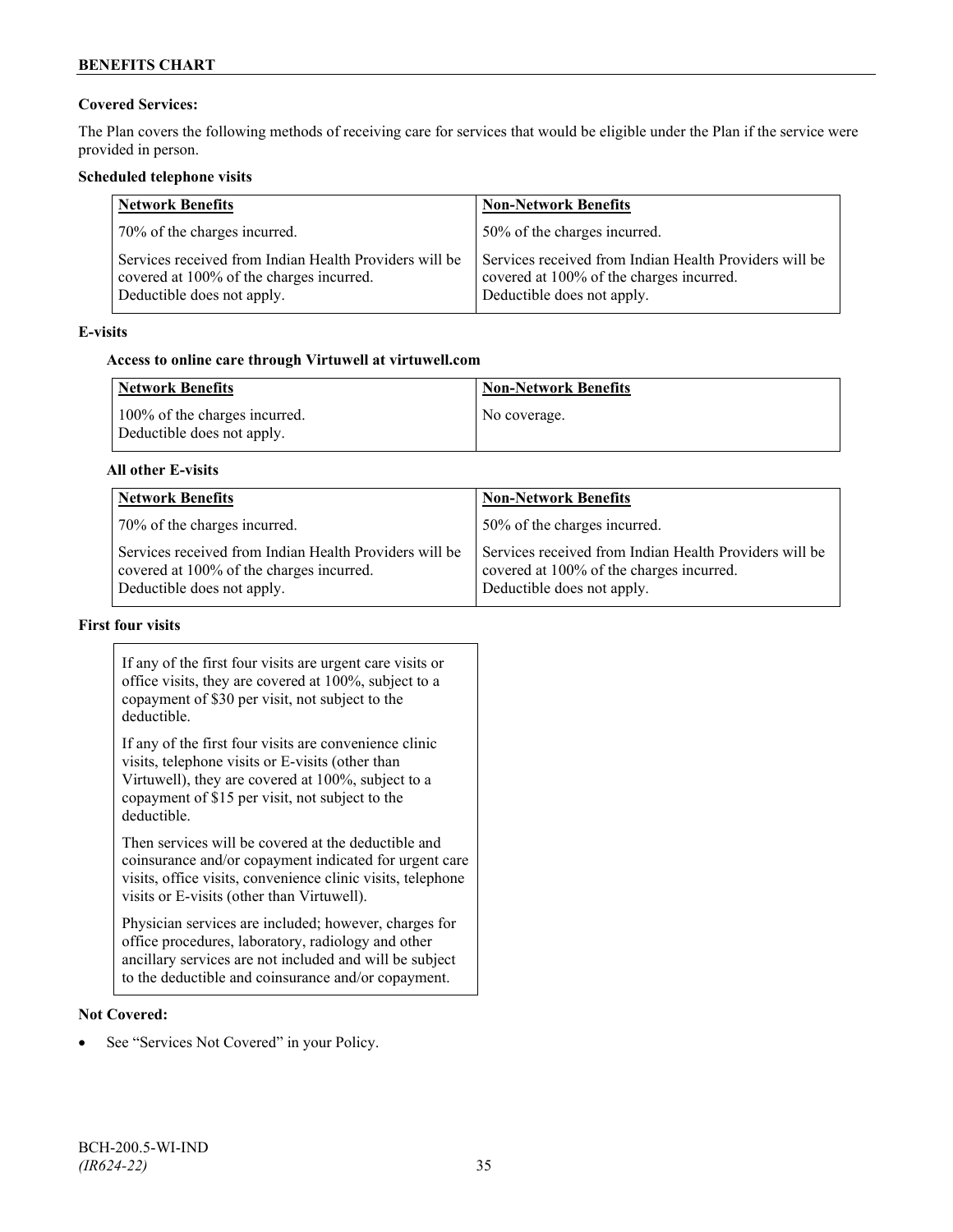# **TRANSPLANT SERVICES**

# **Applicable Definitions:**

**Autologous.** This is when the source of cells is from the individual's own marrow or stem cells.

**Allogeneic.** This is when the source of cells is from a related or unrelated donor's marrow or stem cells.

**Allogeneic Bone Marrow Transplant.** This is when the bone marrow is harvested from the related or unrelated donor and stored. The patient undergoes treatment which includes tumor ablation with high-dose chemotherapy and/or radiation. The bone marrow is reinfused (transplanted).

**Autologous Bone Marrow Transplant.** This is when the bone marrow is harvested from the individual and stored. The patient undergoes treatment which includes tumor ablation with high-dose chemotherapy and/or radiation. The bone marrow is reinfused (transplanted).

**Autologous/Allogeneic Stem Cell Support.** This is a treatment process that includes stem cell harvest from either bone marrow or peripheral blood, tumor ablation with high-dose chemotherapy and/or radiation, stem cell reinfusion, and related care. Autologous/allogeneic bone marrow transplantation and high dose chemotherapy with peripheral stem cell rescue/support are considered to be autologous/allogeneic stem cell support.

**Designated Transplant Center.** This is any health care provider, group or association of health care providers designated by us to provide services, supplies or drugs for specified transplants for our Insureds.

**Transplant Services.** This is transplantation (including retransplants) of the human organs or tissue listed below, including all related post-surgical treatment, follow-up care and drugs and multiple transplants for a related cause. Transplant services do not include other organ or tissue transplants or surgical implantation of mechanical devices functioning as a human organ, except surgical implantation of an FDA approved Ventricular Assist Device (VAD) or total artificial heart, functioning as a temporary bridge to heart transplantation.

Prior authorization is required prior to consultation to support coordination of care and benefits.

## **Covered Services:**

We cover eligible transplant services (as defined above) while you are covered under your Policy. Transplants that will be considered for coverage are Limited to the following:

- Kidney transplants for end-stage disease.
- Cornea transplants for end-stage disease.
- Heart transplants for end-stage disease.
- Lung transplants or heart/lung transplants for: (1) primary pulmonary hypertension; (2) Eisenmenger's syndrome; (3) endstage pulmonary fibrosis; (4) alpha 1 antitrypsin disease; (5) cystic fibrosis; and (6) emphysema.
- Liver transplants for: (1) biliary atresia in children; (2) primary biliary cirrhosis; (3) post-acute viral infection (including hepatitis A, hepatitis B antigen e negative and hepatitis C) causing acute atrophy or post-necrotic cirrhosis; (4) primary sclerosing cholangitis; (5) alcoholic cirrhosis; and (6) hepatocellular carcinoma.
- Allogeneic bone marrow transplants or peripheral stem cell support associated with high dose chemotherapy for : (1) acute myelogenous leukemia; (2) acute lymphocytic leukemia; (3) chronic myelogenous leukemia; (4) severe combined immunodeficiency disease; (5) Wiskott-Aldrich syndrome; (6) aplastic anemia; (7) sickle cell anemia; (8) non-relapsed or relapsed non-Hodgkin's lymphoma; (9) multiple myeloma; and (10) testicular cancer.
- Autologous bone marrow transplants or peripheral stem cell support associated with high-dose chemotherapy for: (1) acute leukemia; (2) non-Hodgkin's lymphoma; (3) Hodgkin's disease; (4) Burkitt's lymphoma; (5) neuroblastoma; (6) multiple myeloma; (7) chronic myelogenous leukemia; and (8) non-relapsed non-Hodgkin's lymphoma.
- Pancreas transplants for simultaneous pancreas-kidney transplants for diabetes, pancreas after kidney, living related segmental simultaneous pancreas kidney transplantation and pancreas transplant alone.

To receive Network Benefits, charges for transplant services must be incurred at a Designated Transplant Center.

The transplant-related treatment provided, including expenses incurred for directly related donor services, shall be subject to and in accordance with the provisions, limitations, maximums and other terms of your Policy.